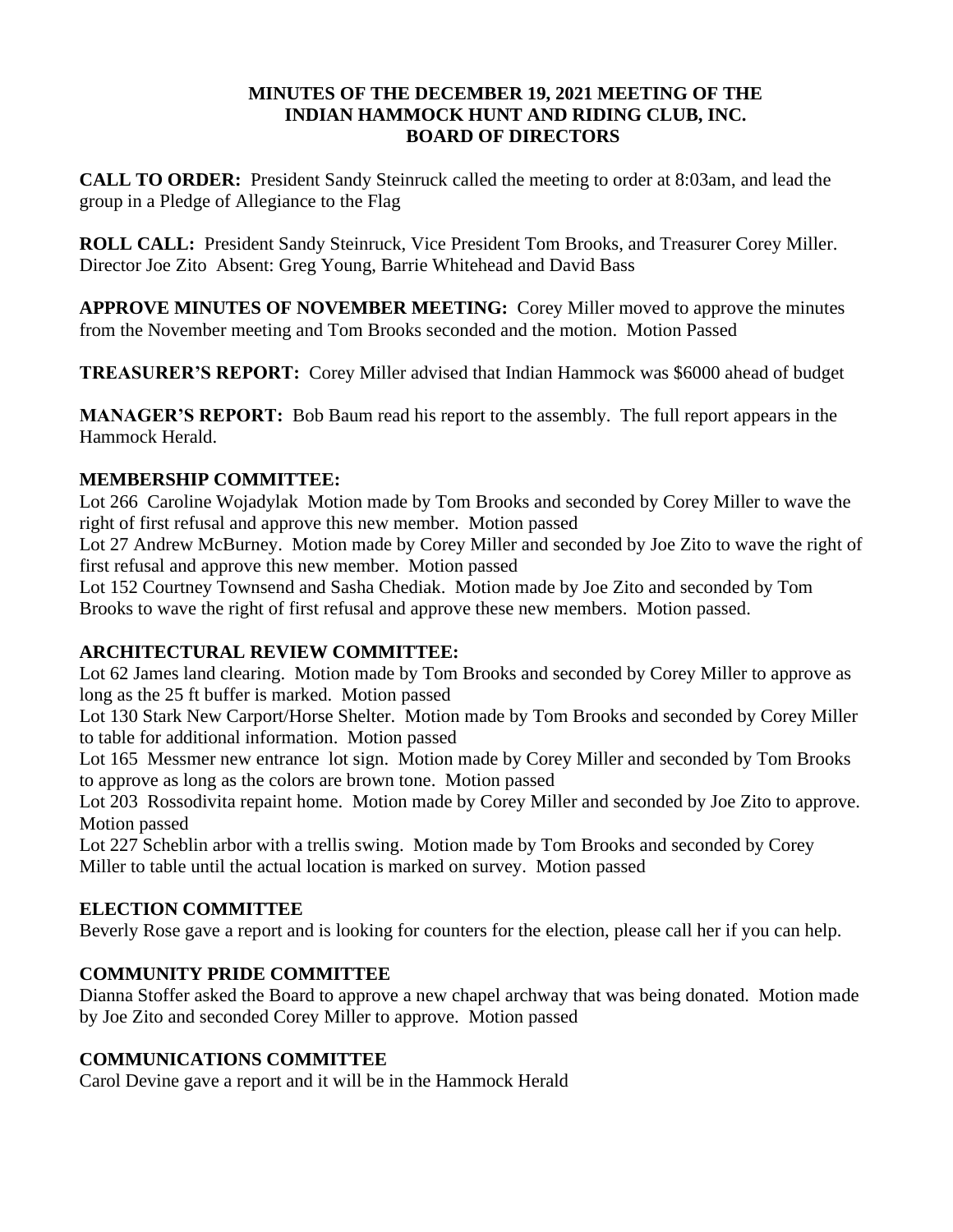## **SKEET AND TRAP/ RIFLE PISTOL**

Bob Morrison advised that there were new owners at Quail Creek where Indian Hammock has been buying targets and asked that he be appointed as representative of Indian Hammock. Motion made by Corey Miller and seconded by Tom Brooks to approve. Motion passed

## **PRESERVATION COMMITTEE**

Tom Brooks gave a report and it will be in the Hammock Herald

## **EQUESTRIAN COMMITTEE**

Sandy Steinruck asked for approval to have a trail cleanup on December 28, 2021. Motion made by Corey Miller and seconded by Tom Brooks to approve. Motion passed

President Sandy reminded all committee chairs to have an annual report for the members meeting January 16, 2022 and also asked that the committee chairs bring an appetizer to the dinner the night before.

Motion made by Corey Miller and seconded by Tom Brooks to remove from table Lot 130 request for New Carport/Horse Shelter. Motion passed. Motion made by Corey Miller and seconded by Tom Brooks to approve as long as the pitch of the roof was 4/12 and color is dark brown. Motion passed

## **NEW BUSINESS:**

Armadillo chip seal road. Motion made by Tom Brooks and seconded by Corey Miller to approve 15 feet. After discussion motion was withdrawn and Manager is to get with Grey Young about engineering study.

Motion made by Tom Brooks and seconded by Joe Zito to approve an AdHoc Committee to find a solution for booking rental units and campground sites. Motion passed

When a member receives certified mail, a notice will be placed in their mailbox and they can call the post office to have it delivered to their mail box.

Motion made by Joe Zito to remove cleaning of stall fees from his bill. There was no second so motion failed.

Motion made by Corey Miller and seconded by Tom Brooks to send the new boarding agreement to the members for their review. Motion passed with Joe Zito opposed.

# **OLD BUSINESS:**

The Board reviewed their goals.

## **ADJOURNMENT:**

Motion made by Corey Miller and seconded by Tom Brooks to adjourn the meeting at 9:45am. Motion Passed.

Submitted by: Barbara Roberts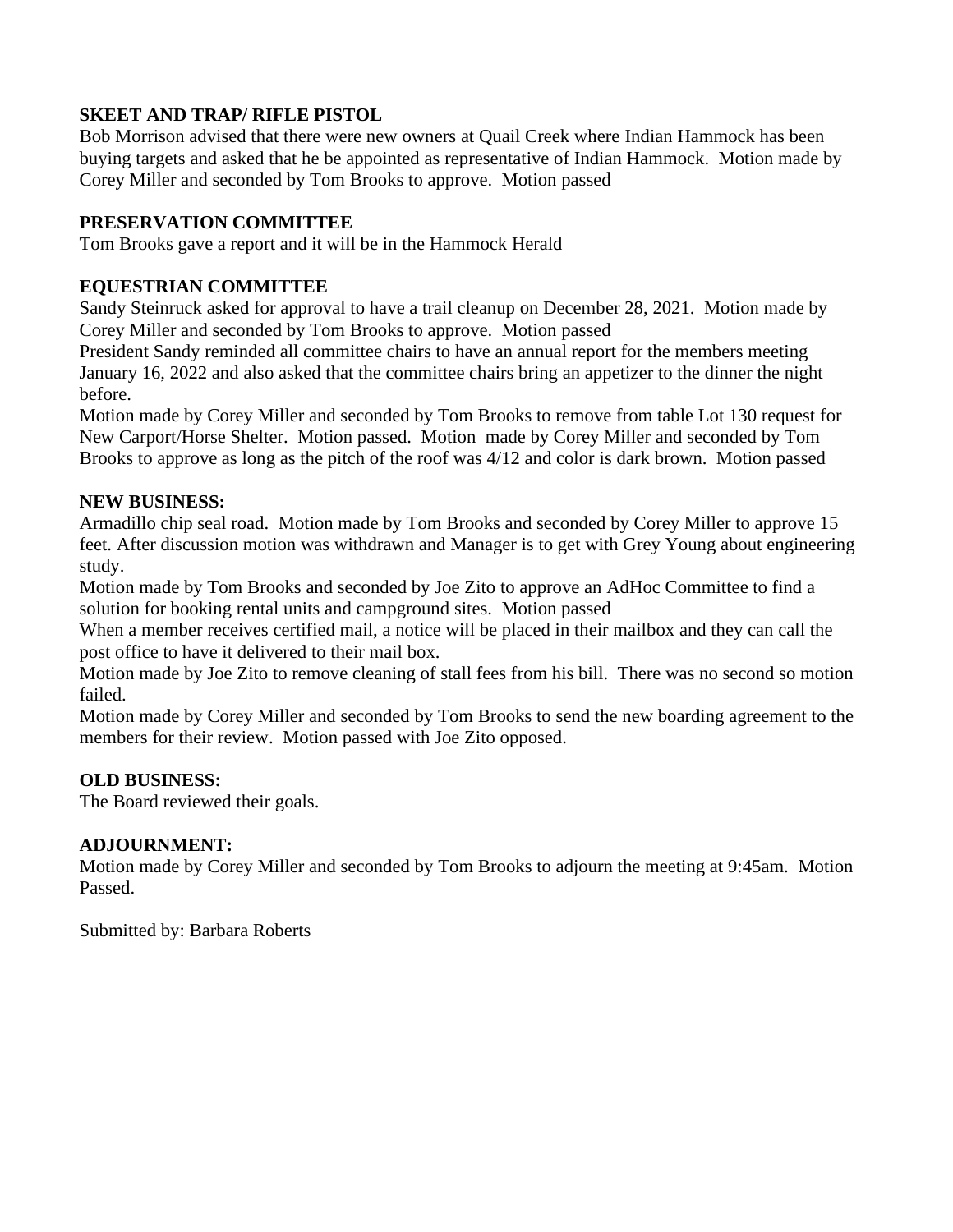## **MINUTES OF THE November 21, 2021 MEETING OF THE INDIAN HAMMOCK HUNT AND RIDING CLUB, INC BOARD OF DIRECTORS**

## **CALL TO ORDER**

The meeting was called to order at 8:00 AM. The BOD members in attendance were, Sandy Steinruck, David Bass, Barrie Whitehead, Tom Brooks, Joe Zito and Corey Miller. Greg Young was absent.

#### **PLEDGE OF ALLEGIANCE**

The Pledge of Allegiance was recited

## **APPROVAL October 2021 MEETING MINUTES**

A motion was made by Barrie Whitehead and seconded by Corey Miller to dispense with the reading of the minutes and to approve the October minutes. The motion passed unanimously.

#### **TREASURER'S REPORT** Corey Miller Chair

Corey Miller reported that Indian Hammock is \$59,862.00 ahead of budget so far.

#### **MANAGER'S REPORT**

Bob Baum read his manager's report to the assembly.

#### **COMMITTEE REPORTS:**

## **Membership Committee:** Barbara Roberts Chair

#### **New Member**

Mike Wojdylak is Purchasing Lot #266. He and his wife Caroline are moving to Indian Hammock from Delaware. He is a pilot and is interested in flying and shooting.

The Membership Committee recommends to the Board to wave the right of first refusal and approve Mike as a member. A motion was made by Corey Miller and seconded by Barrie Whitehead to approve with the recommendation of the Membership Committee. The motion passed unanimously.

## **Architectural Review Committee: Paul Houlihan** reported for Stephanie Young, Chair

Benz Lot #72 Land Clearing.

A motion was made by Tom Brooks and seconded by David Bass with the recommendation of Architectural Review Committee to approve it. The motion passed unanimously.

Steinruck Lot #217 Metal Building New Location and Relocate Fence.

A motion was made by David Bass and seconded by Corey Miller with the recommendation of the Architectural Review Committee to approve the relocation of the section of fence two feet to a new location within the property boundary and to retroactivity approve the new location of the existing metal building.

A motion was made by Corey Miller and seconded by David Bass to call the question. The motion passed. Joe Zito opposed. Sandy Steinruck abstained.

Vote on motion to approve: The motion passed. Joe Zito opposed. Sandy Steinruck abstained.

**Communications Committee:** Carol Devine Chair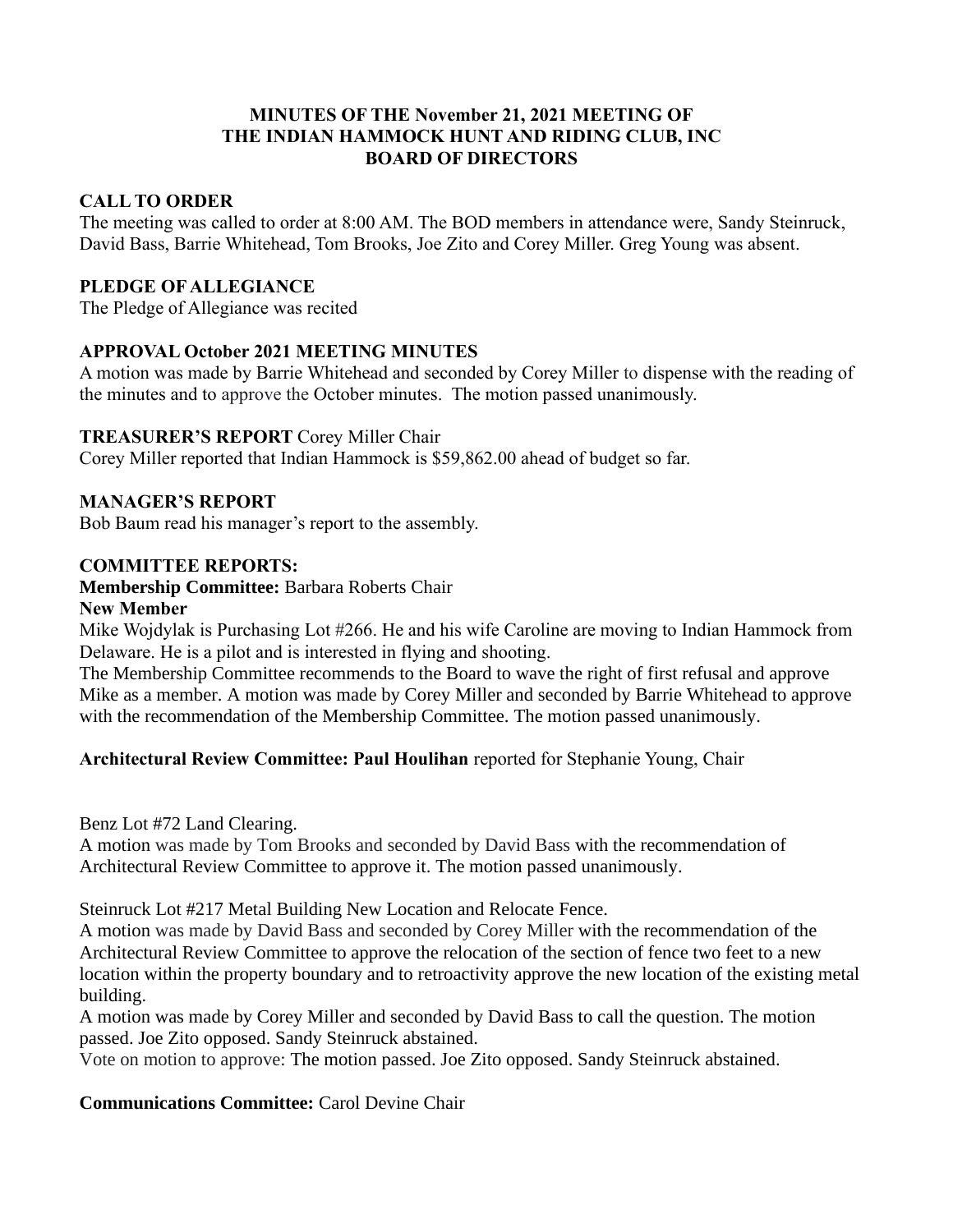Carol Devine reported that the Hammock Herald continues to have new advertisers referred by members. The additional funds have allowed the committee to make additional purchases for the deck at the lodge. The second high top table and chairs for the lodge deck have been delivered and the horseshoe pit has been installed.

The Toy Drive benefiting the Guardian ad Litem Program is ongoing through December 10th. Check flyer for all of the details. Thank you for your support and kind donations. No motions were made.

## **Trap / Skeet and Rifle / Pistol Committees:** Bob Morrison Co-chair

Bob Morrison gave a report to the assembly. Bob reported that the Turkey Shoot was held and well attended, however the weekly skeet shooting attendance is down. He invited all the members to come out to shoot. No motions were made.

## **Hammock Scholarship:**

Bill Tabbert gave an update on the Hammock Scholarships. Bill reported that to date there has been about \$9000.00 raised for the Okeechobee High School class of 2022. No motions were made.

# **Preservation Committee:** Tom Brooks Chair

Tom Brooks gave an update on the Preservations Committee activities. Tom reported that lots of potato vines were removed during the November 20 Preservation Committee work day. The employees attended a training session on herbicide application. On December 11, at 9:00 in the lodge there will be a presentation for all the IH members. The presenters will be Tim Towles, Biologist, from the Florida Fish and Wildlife Conservation Commission, (FWC) and Elroy Timmer, Senior Scientist, specializing in herbicide application. They will be sharing their

recommendations for Indian Hammock. No Motions were made.

# **Special Events Committee:** Barrie Whitehead Chair

Barrie Whitehead reported that the Hospitality & Special Events Committee held Trunk or Treat. It was well attended with about 70 kids. Thanks to all the volunteers and everyone who participated with your very creative trunks. This event would not be possible without you.

Remember we have more upcoming events so watch the flyers. No motions were made.

## **Informational Note:**

BOD President Sandy Steinruck announced that Karey Brown and Beverly Rose are the the co-chairs for the Election Committee

## **NEW BUSINESS:**

# **Final Discussion and Approval of the Revised Airport SOP**

A motion was made by David Bass and seconded by Barrie Whitehead to approve the new Revised Airport SOP as noticed to the membership.

A motion was made to table the motion by Barrie Whitehead and seconded by Tom Brooks. The motion to table passed unanimously.

## **Avendia Armadillo Chip Seal Road**: Narrowing of Roadway.

A motion was made by Corey Miller and seconded by Barrie Whitehead to make the chip seal 15 feet wide on Avendia Armadillo.

A motion was made to table the motion by Corey Miller and seconded by Barrie Whitehead. The motion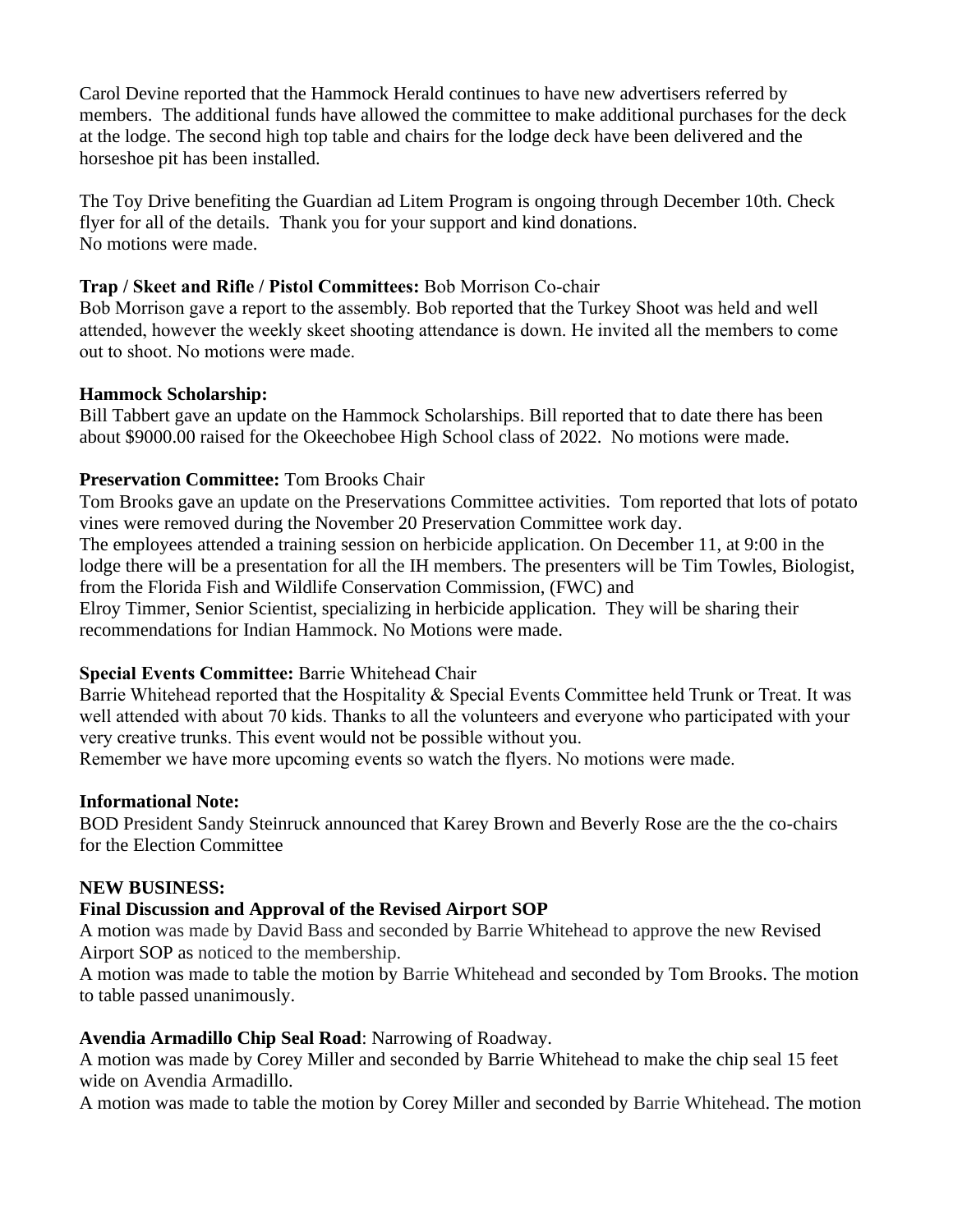passed unanimously.

**Stable, Approve Purchase of Hay with Excess Stable Funds.** This was not discussed because there is not enough money to cover the hay in 2022. No motion was made

## **Create New Committee: Fundraising Committee**. Dianna Stoffer

A motion was made to approve a new committee to raise funds for Indian Hammock community projects. The name will be the Indian Hammock Community Pride Committee. The motion passed unanimously.

# **Informational Note:**

BOD President Sandy Steinruck named Dianna Stoffer Chair of the newly formed **Indian Hammock Community Pride Committee**.

## **Approval of Seasonal Trial for DISK GOLF CORSE.**

A motion was made by Joe Zito and seconded by David Bass to approve a seasonal disk golf course at Foster Park. The motion passed unanimously.

## **Informational Note:**

Description, demo, examples of the equipment and an explanation were provided to the assembly by David Bass. The equipment will be purchased by volunteers for the trial. See upcoming Flyers for more information.

## **Member and Guest Hunt SOP Violations**

A motion was made by David Bass and seconded by Corey Miller to follow the recommendation of the Hunt committee regarding the Hunt Committee SOP violations for Chase Kolshak. The recommendation was a \$100 fine and loss of hunting privileges for one (1) calendar year. The motion passed unanimously.

A motion was made by David Bass and seconded by Corey Miller to follow the recommendation of the Hunt committee regarding the Hunt Committee SOP violations for Courtney Wilson. The recommendation was loss of hunting privileges for the balance of the current season including Spring Gobblers. The motion passed unanimously.

## **OLD BUSINESS:**

**Final Discussion and Approval of a New Rule:** 16.1 Beehives. A motion was made by Tom Brooks and seconded by Barrie Whitehead to approve the new rule as noticed to the membership. A motion was made by David Bass and seconded by Barrie Whitehead to call the question. The motion passed unanimously.

Vote on motion to approve: The motion passed unanimously.

A motion was made by David Bass and seconded by Corey Miller to suspend further legal action against Mr. Shoffet Lot #274 regarding the bee nuisance as Mr. Shoffet has made changes and the nuisance has been removed. The motion passed unanimously.

## **Adjourn:**

A motion was made by Tom Brooks and seconded by Corey Miller to adjourn. The motion passed unanimously. The meeting was adjourned at **9:55 am**.

## Submitted by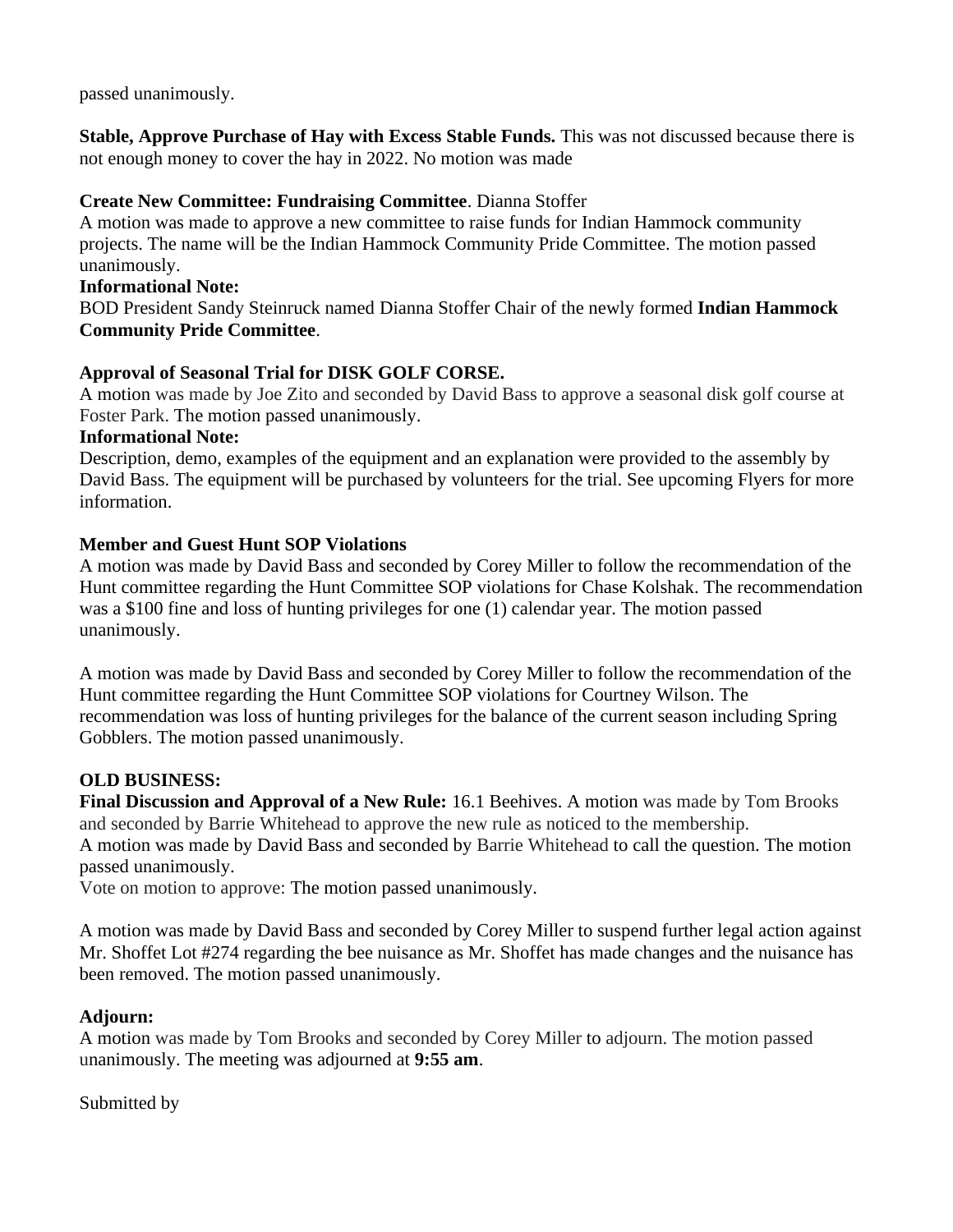## **INUTES OF THE October 17, 2021 MEETING OF THE INDIAN HAMMOCK HUNT AND RIDING CLUB, INC BOARD OF DIRECTORS**

## **CALL TO ORDER**

The meeting was called to order at 8:00 AM. The BOD members in attendance were, Sandy Steinruck, David Bass, Barrie Whitehead, Tom Brooks, and Corey Miller. Greg Young and Joe Zito were absent.

#### **PLEDGE OF ALLEGIANCE**

The Pledge of Allegiance was recited

## **APPROVAL September 2021 MEETING MINUTES**

A motion was made by Tom Brooks and seconded by Barrie Whitehead to dispense with the reading of the minutes and to approve the September minutes with a correction to the motion made by Corey to read "recommend to the Board that the Road Reserve monies be in addition to the minimum \$250,000.00 required for Asset Reserve balance". The motion passed unanimously.

## **TREASURER'S REPORT** Corey Miller Chair

Corey Miller reported that Indian Hammock is \$42,784.00 ahead of budget so far.

## **MANAGER'S REPORT**

Bob Baum read his manager's report to the assembly.

A motion was made by Corey Miller and seconded by Tom Brooks to add the chip sealing of Armadillo to the November Board of Directors meeting agenda. This motion was made to inform the members that this will be on agenda in case they want to join the discussion. The motion passed unanimously.

## **COMMITTEE REPORTS:**

#### **Membership Committee:** Barbara Roberts Chair **New Member**

Gomez Lot #254 wants to add Christopher Gomez (son of the current owner) to the deed. A motion was made by Tom Brooks and seconded by Corey Miller to approve Christopher with the recommendation of the Membership Committee. The motion passed unanimously.

## **Architectural Review Committee:** Stephanie Young, Chair reported

Bianco Lot 231, Move the well and house location forward on the lot, and to build a barn at the same time that will be the same color as the house. A motion was made by Tom Brooks and seconded by Corey Miller with the recommendation of the Architectural Review Committee to approve this request. The motion passed unanimously.

Jimenez Lot #279, Get approval for the current paint color of the garage doors approved. A motion was made by Corey Miller and seconded by David Bass to approve this request. The Motion failed.

Peters Lot #99, New Metal Building. A motion was made by Tom Brooks and seconded by Barrie Whitehead with the recommendation of Architectural Review Committee to approve this request. The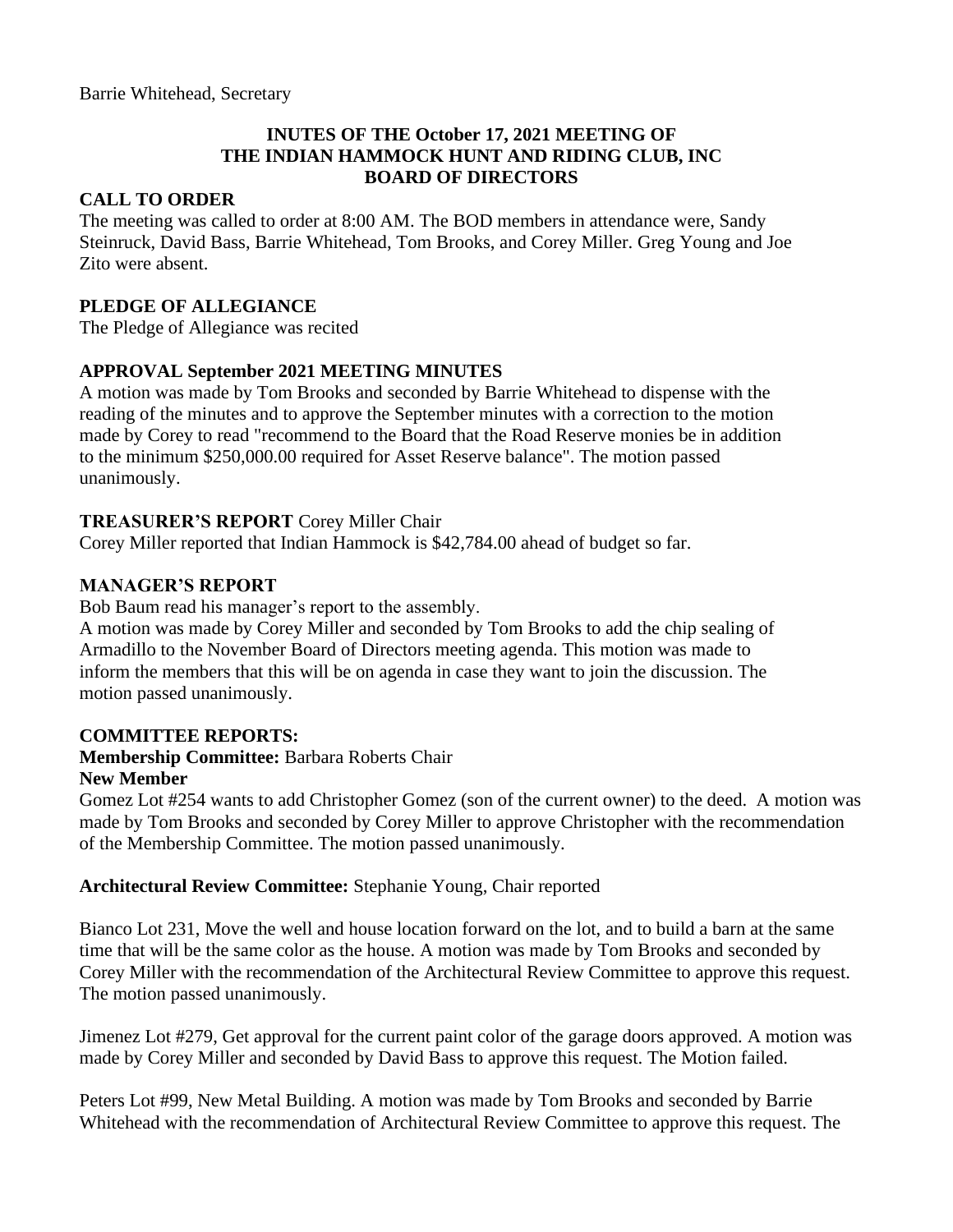motion passed unanimously.

Woodrey Lot #86 New Fence. A motion was made by Corey Miller and seconded by Tom Brooks with the recommendation of the Architectural Review Committee to approve the request. The motion passed unanimously.

Hunter Lot #248 New Pump House. A motion was made by Corey Miller and seconded by David Bass to approve this request. A motion was made by David Bass and seconded by Tom Brooks to table this request. The motion passed. Barrie Whitehead abstained from vote.

Whitehead Lot #247 New Pump House. A motion was made by Corey Miller and seconded by David Bass to approve this request. A motion was made by David Bass and seconded by Tom Brooks to table this request. The motion passed. Barrie Whitehead abstained from vote.

Velie Lot #244 Above Ground Pool retroactive approval. A motion was made by David Bass and seconded by Barrie Whitehead to approve this request. The motion was a tie vote with Corey Miller and Barrie Whitehead apposed. Sandy Steinruck broke the tie to approve the pool.

Stoffer Lot #218 Install a Concrete Pad Behind Barn. A motion was made by David Bass and seconded by Tom Brooks with the recommendation of the Architectural Review Committee to approve this request. The motion passed unanimously.

Gildemeyer Lot #108 Replace existing Metal Building with a Pole Barn and the existing wire fence with a new three board Fence. A motion was made by Corey Miller and seconded by Tom Brooks with the recommendation of the Architectural Review Committee to approve this request. The motion passed unanimously.

Miller Lot #29 Solar Canopy and Gates to obscure their RV and to provide solar power to their home. A motion was made by Barrie Whitehead and seconded by Tom Brooks to approve this request. The motion passed unanimously. Corey Miller abstained from the vote.

Olsen Lot #151 Land clearing of Underbrush and Trees. A motion was made by Corey Miller and seconded by David Bass with the recommendation of the Architectural Review Committee to approve this request. The motion passed unanimously.

Gannon Lot #212, wants to add a new modular home, and a new pole barn on their lot. A motion was made by Corey Miller and seconded by Barrie Whitehead with the recommendation of the Architectural Review Committee to approve this request. The motion passed unanimously.

## **Communications Committee**: Carol Devine Chair

Carol Devine reported that the Hammock Herald continues to have new advertisers referred by members. The advertising money will be used to add a second high top table in time for the cooler fall weather. You can look forward to seeing them when they arrive. The stakes and horseshoes have also been ordered for the new horseshoe pit. A motion was made by Barrie Whitehead and seconded by Tom Brooks to approve the Communications Committee sponsoring a holiday Toy Drive to benefit the Guardian ad Litem Program. The collection area will be in the front gate package shed and/or the Gate House. The motion passed unanimously.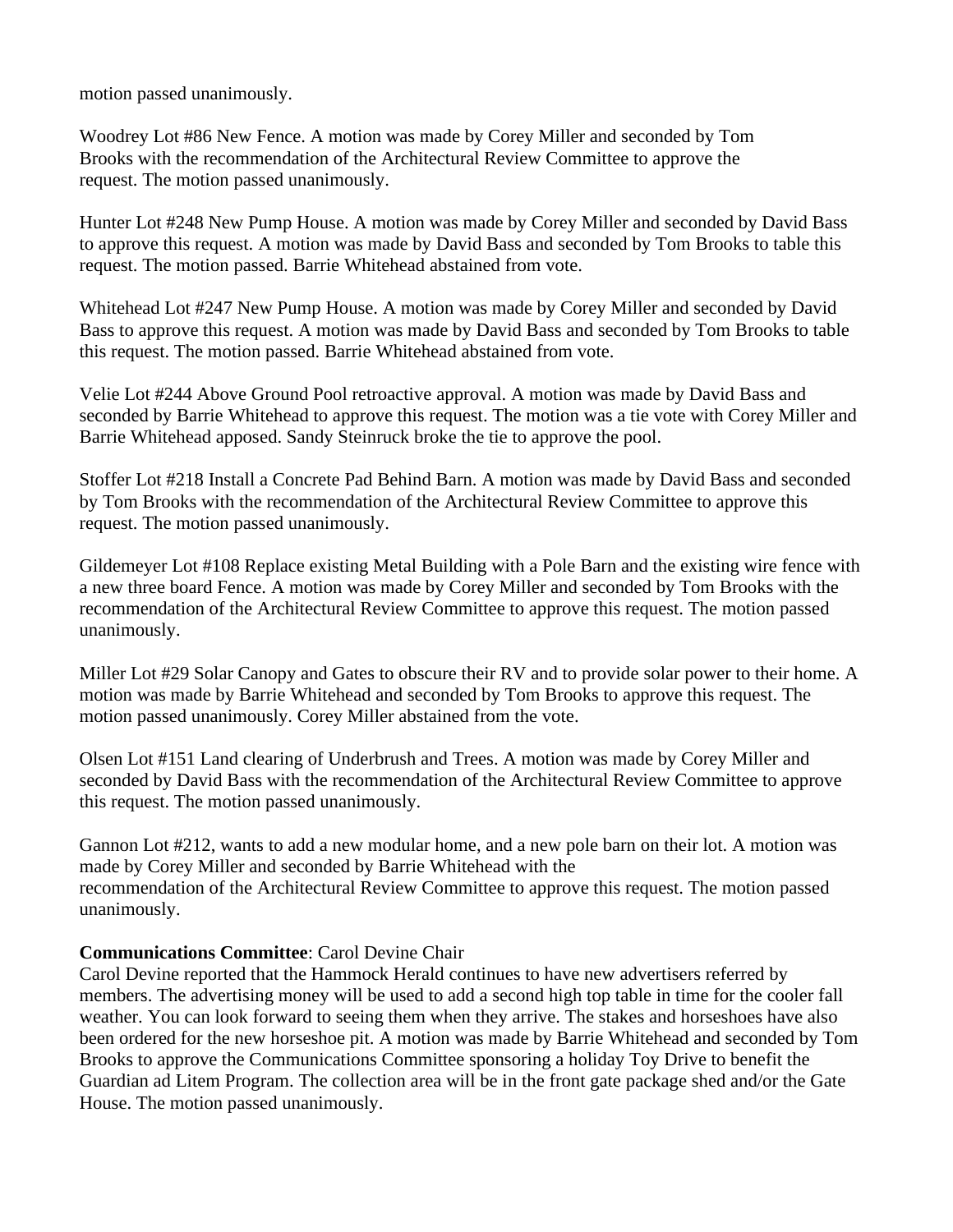The toy drive will be from October 18th through December 10th. Check the flyer in the Hammock Herald for all of the details. Thank you for your support and kind donations.

## **Special Events Committee:** Barrie Whitehead Chair

Barrie Whitehead reported that the Hospitality & Special Events Committee held a meeting to finalize upcoming event plans. No motions were made.

## **Trap / Skeet and Rifle / Pistol Committees**: Bob Morrison Co-chair

Bob Morrison gave a report to the assembly.

## **Hammock Scholarship**

Bill Tabbert gave an update on the Hammock Scholarship to the assembly. Bill reported that to date there has been \$7025.25 raised so far for the Okeechobee High School class of 2022 recipients. No motions were made.

## **Preservation Committee** Tom Brooks Chair

Tom Brooks gave update to the assembly. No Motions were made.

## **NEW BUSINESS**

Cracco Lot #11 Pool Incident. A motion was made by David Bass and seconded by Corey Miller to discuss the incident that occurred at the pool. The Pool Committee chair Gail McClain and the manager gave information about the incident and the follow up investigation. A motion was made by David Bass and seconded by Corey Miller to discuss the incident. The motion was amended by David Bass and seconded by Corey Miller that Mr. Cracco is to provide the office with a list of the names of his guests that were at the pool at the time of the incident. The guests will be banned from Indian Hammock for one year, Mr. Cracco will lose his pool privileges for six months, he will pay to replace the tables damaged and he will be

fined \$100. The motion passed unanimously.

Membership Committee, Video vs Face to Face Interviews. Not Discussed.

Document Update.

David Bass gave an update on the progress of the document updates. No motions were made.

Aviation SOP Update, for Review

A motion was made by David Bass and seconded by Tom Brooks to send the revised Aviation SOP to the Membership for review. The motion passed unanimously.

Modular Home Moratorium. A motion was made by David Bass and seconded by Tom Brooks to create a 120-day moratorium regarding modular homes being submitted to the Architectural Review Committee. During these 120 days the Architectural Review Committee is required to provide a clear definition of modular homes. The motion passed with Corey Miller apposed.

Combine Trap and Skeet and 5-Stand as One Amenity and Move 5-Stand Funds into Trap and Skeet Committee Funds.

A motion was made by Corey Miller and seconded by Tom Brooks to discuss this request. A motion was made by Corey Miller and seconded by Tom Brooks to resend the motion made by Barbara Roberts in a prior year. \*\* required the 5-stand funds to be kept separate from the Trap and Skeet funds and used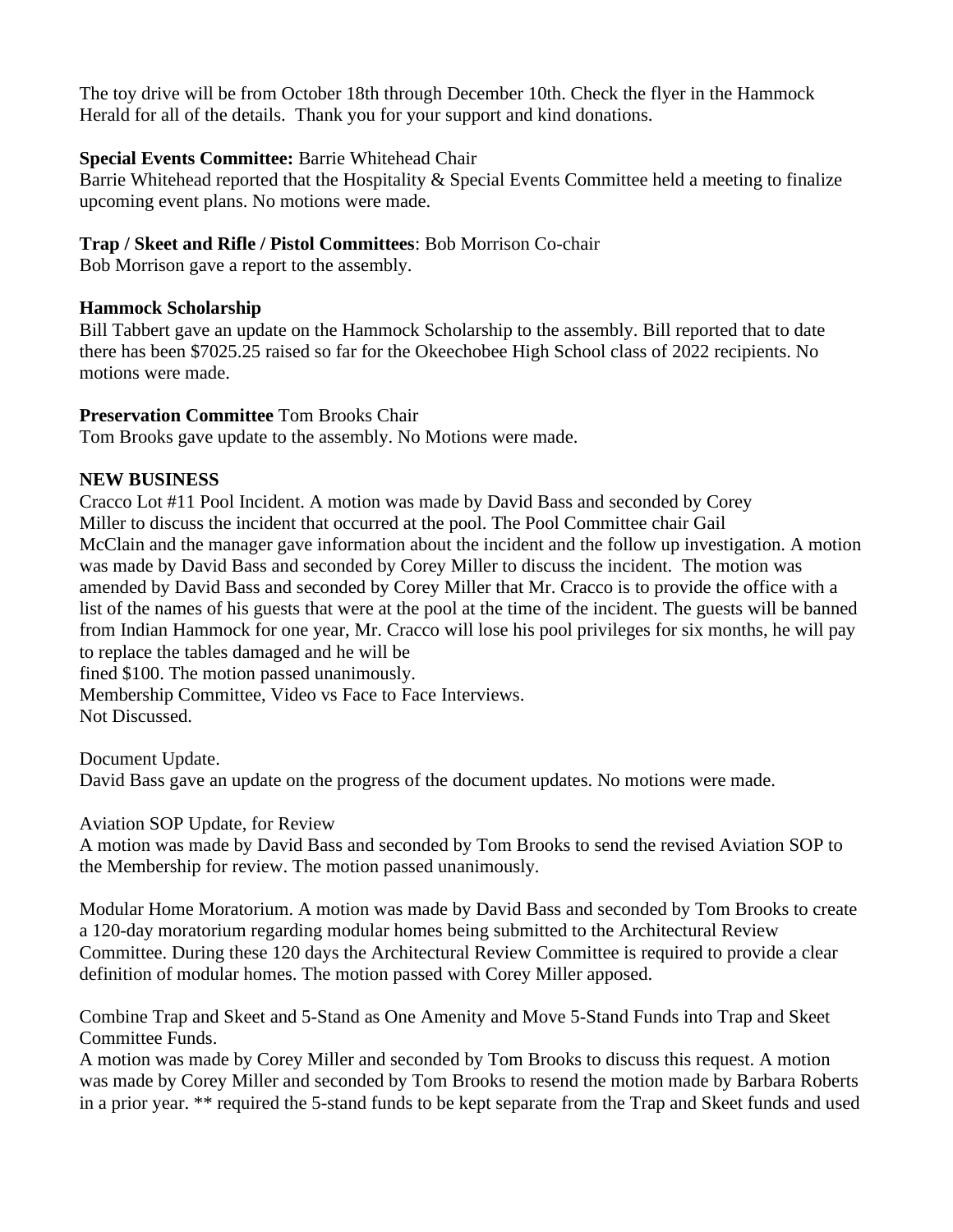only for the building and maintenance of the 5-stand\*\* (\*\*paraphrase of original motion)

The motion was made by Corey Miller and seconded by David Bass to table the motion to resend Barbara Roberts motion. The motion passed unanimously.

## Lot 181 fine

A motion was made by Tom Brooks and seconded by Corey Miller to resend the \$100.00 fine for Coyle Lot# 181. The registered letter was not received by the member. The motion passed unanimously.

## **Adjourn**

A motion was made by Tom Brooks and seconded by Corey Miller to adjourn. The motion passed unanimously. The meeting was adjourned at 10:30 am.

Submitted by Barrie Whitehead, Secretary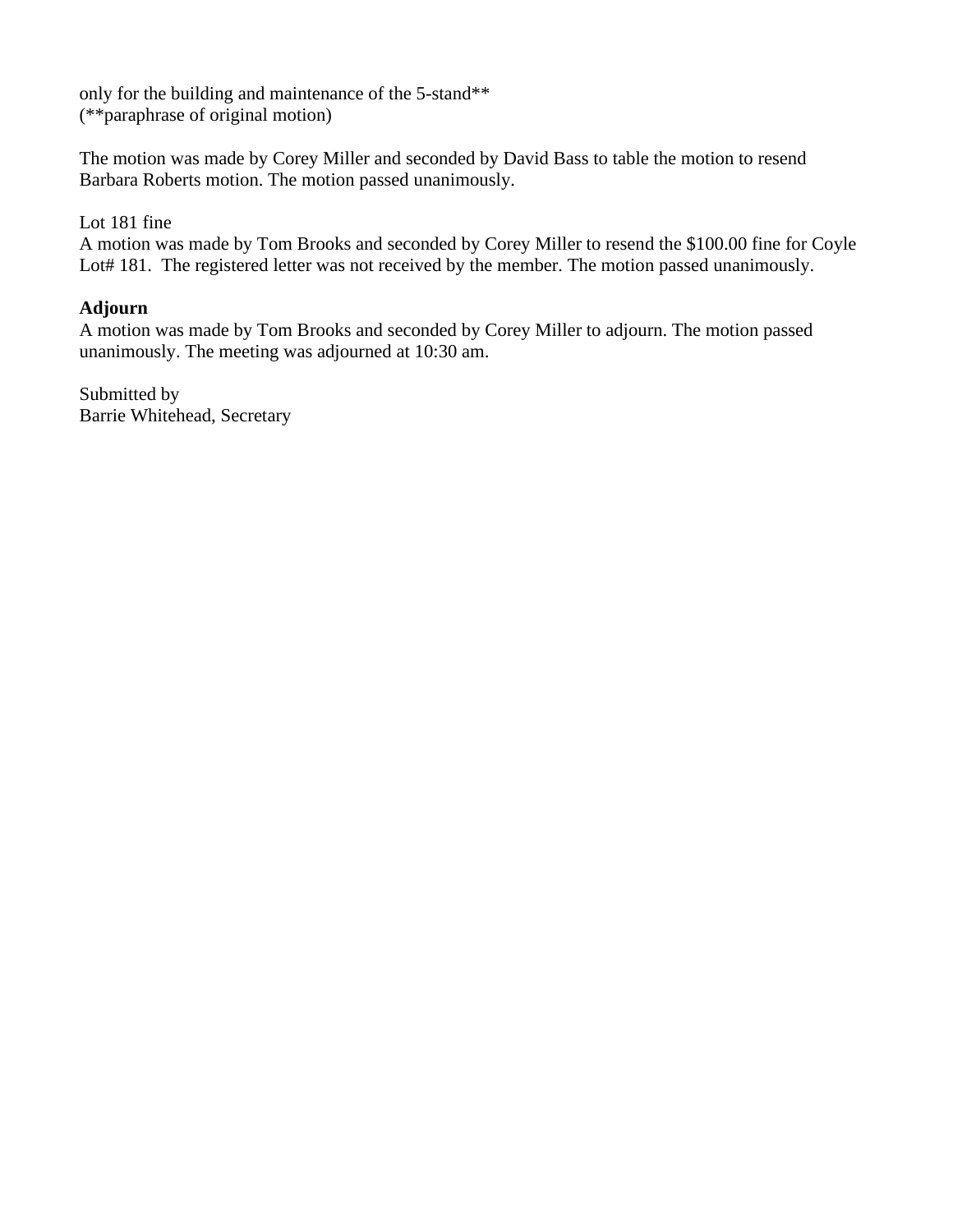## **MINUTES OF THE September 19, 2021 MEETING OF THE INDIAN HAMMOCK HUNT AND RIDING CLUB, INC BOARD OF DIRECTORS**

#### **CALL TO ORDER**

The meeting was called to order at 8:01 AM. The BOD members in attendance were Greg Young, Sandy Steinruck, Joe Zito, Barrie Whitehead, Tom Brooks, and Corey Miller. David Bass was absent.

#### **PLEDGE OF ALLEGIANCE**

The Pledge of Allegiance was recited

## **APPROVAL August 2021 MEETING MINUTES**

A motion was made by Barrie Whitehead and seconded by Tom Brooks to dispense with the reading of the minutes and to approve the August minutes. The motion passed unanimously.

#### **TREASURER'S REPORT** Corey Miller Chair

Corey Miller reported that Indian Hammock is \$90,966.00 in the black so far in 2021. Corey Miller reported that Indian Hammock received \$51,000.00 from the harvesting of Saw Palmetto Berries from Indian Hammock common areas.

A motion was made by Corey Miller and seconded by Barrie Whitehead to increase the Asset Reserve minimum amount to \$250,000.00 by including the unused road replacement funds. The motion passed unanimously.

A motion was made by Corey Miller and seconded by Tom Brooks to purchase permanent pickle ball nets for \$3200. The motion passed unanimously.

## **MANAGER'S REPORT**

Bob Baum read his manager's report to the assembly.

## **COMMITTEE REPORTS:**

**Architectural Review Committee:** Stephanie Young, Chair reported

Moya Lot #207, wants to build a new house. A motion was made by Corey Miller and seconded by Greg Young with the recommendation of the Architectural Review Committee to approve it. The motion passed unanimously.

Hall Lot #96, wants to add a new fence with no additional clearing needed. A motion was made by Tom Brooks and seconded by Greg Young with recommendation of Architectural Review Committee to approve it. The motion passed unanimously.

Black Lot #85, wants to reroof part of their building that covers the patio and extend it a few feet to cover more of the patio. A motion was made by Barrie Whitehead and seconded by Corey Miller with the recommendation of the Architectural Review Committee to approve it. The motion passed unanimously.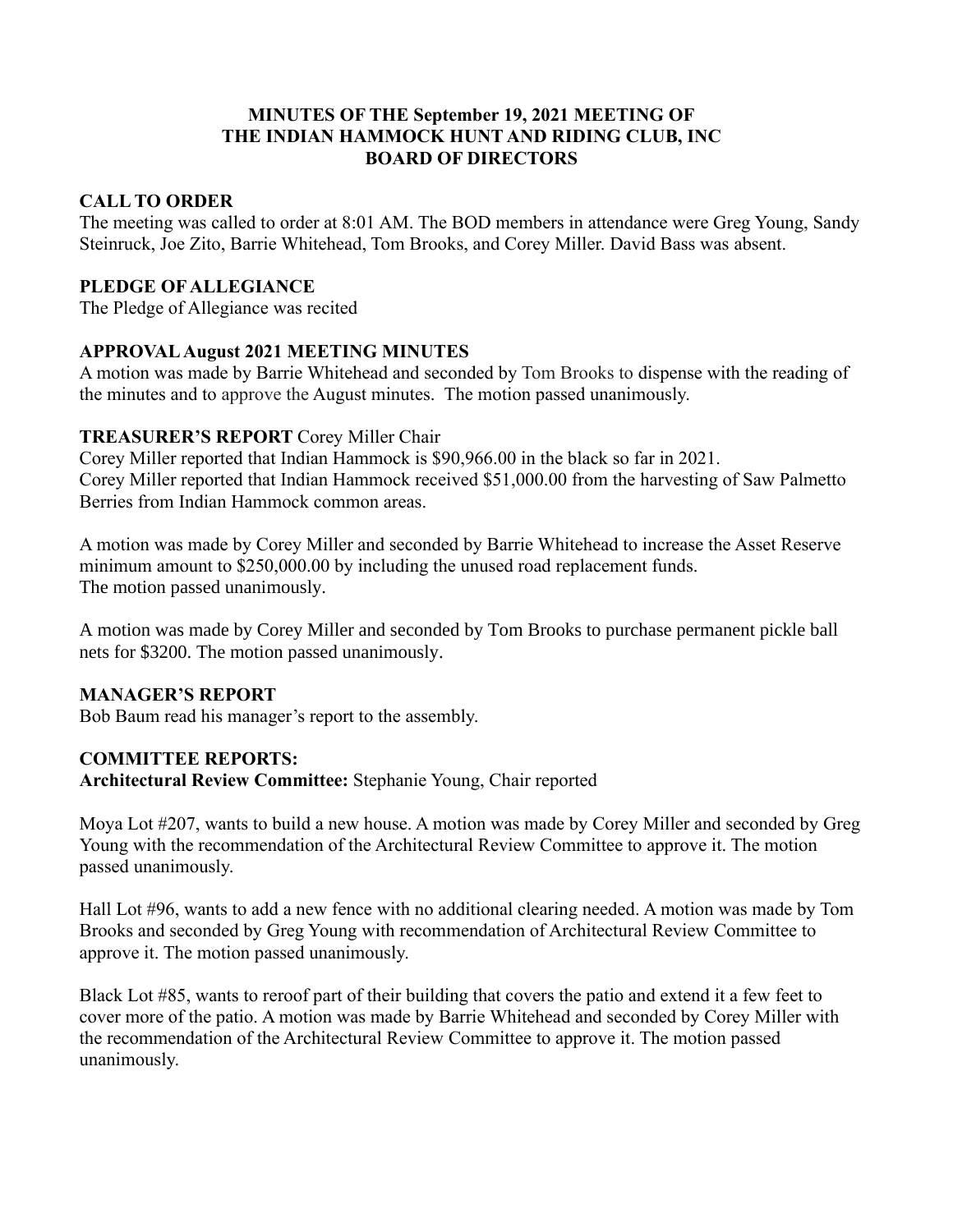Kassing Lot #51, wants to add a new awning to house. A motion was made by Greg Young and seconded by Tom Brooks with the recommendation of Architectural Review Committee to approve it. The motion passed unanimously.

Parsons Lot #234, wants to construct a new metal building. A motion was made by Corey Miller and seconded by Tom Brooks with the recommendation of Architectural Review Committee to approve it. Motion was amended to approve the new metal building with a 4/12 roof pitch. The motion passed unanimously.

Brooks Lot #141, wants to add new 10 X 17 paver patio for firepit and a kiddy pool with no additional clearing needed. A motion was made by Corey Miller and seconded by Joe Zito with the recommendation of Architectural Review Committee to approve it. Tom Brooks abstained from the vote. The motion passed.

Gannon Lot #212, wants to add a new modular home, and a new pole barn on their lot. A motion was made by Barrie Whitehead and seconded by Corey Miller to approve it. There were some questions regarding the plans. A motion was made by Tom Brooks and seconded by Joe Zito to table this until the package is updated. The motion passed unanimously.

#### **Membership Committee:** Barbara Roberts Chair **New Member**

Schlender Lot #178 wants to add Linaea Fioden (daughter of current owner) to deed. A motion was made by Corey Miller and seconded by Barrie Whitehead to approve with the recommendation of the Membership Committee. The motion passed unanimously.

## **Special Events Committee:** Barrie Whitehead Chair

Stephanie Barnes reported that the Hospitality & Special Events Committee held the 9/11 Memorial. Special thank were given to Tom Steinruck for speaking and to all who attended.

## **Trap / Skeet and Rifle / Pistol Committees:** Bob Morrison Co-chair

Bob Morrison gave a report to the assembly.

## **INFORMATIONAL NOTE**

Bob Morrison gave a special Thank You to Corey & Lauren Miller for organizing the Shoot & Eats that are being held on the Fridays proceeding the BOD meetings (weather permitting).

## **Hammock Scholarship**

Bill Tabbert gave an update on the Hammock Scholarship to the assembly.

# **NEW BUSINESS**

## **Moon Light Trail Rides**

Chris Keith on the behalf of the Equestrian Committee asked for approval for Moon Light Rides to be held on the Saturdays closest to the full moon each month for the next six months. The dates are 10/23, 11/20, 12/18, 1/22, 2/19 & 3/19. Riders will be meeting at the barn ready to ride out. Times to be announced.

A motion was made by Barrie Whitehead and seconded by Joe Zito to approve the Moon Light Rides. The motion passed unanimously.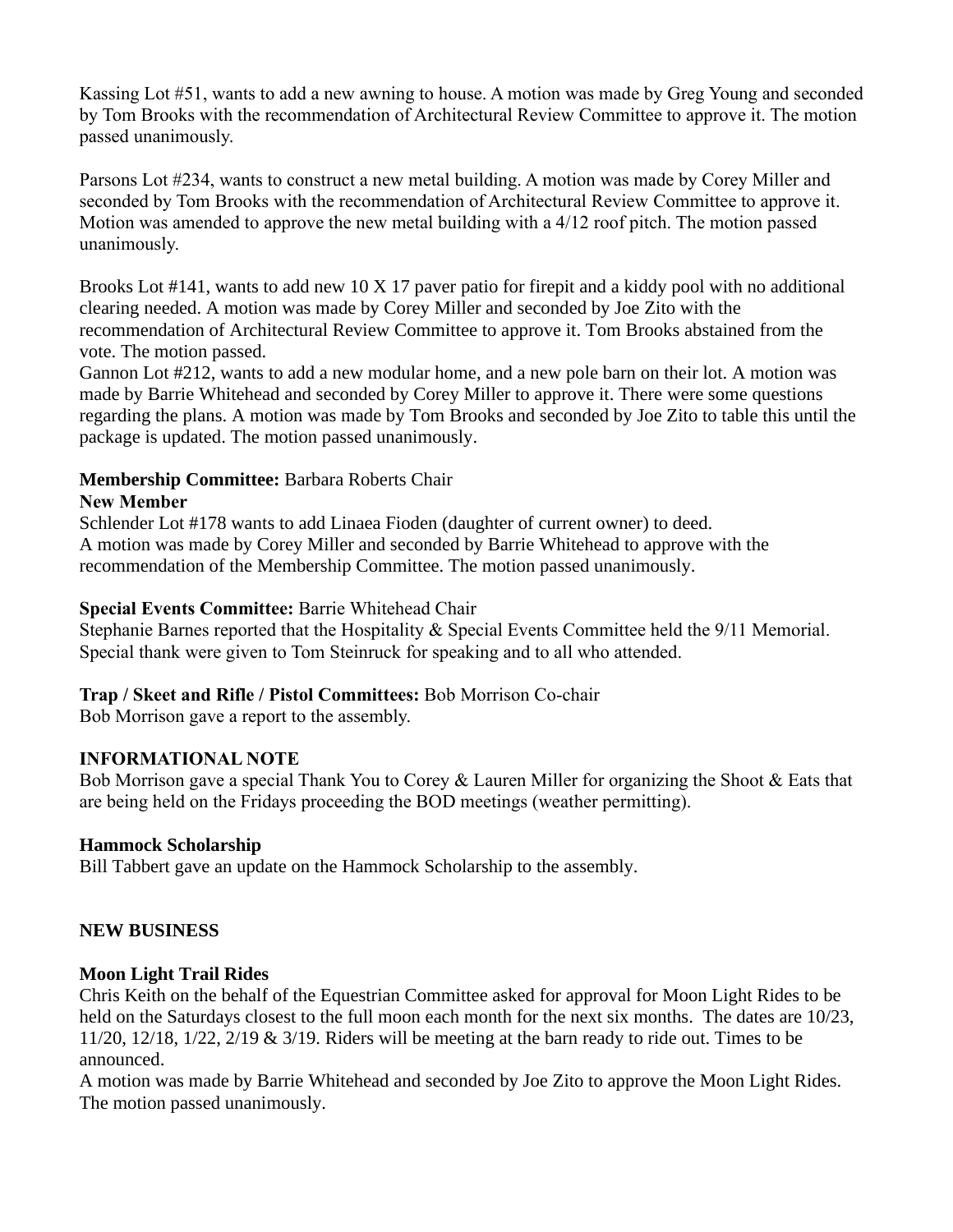#### **Approve New Budget Fiscal Year 2021-2022**

A motion was made by Corey Miller and seconded by Joe Zito to increase the assessment to \$239.00 per lot per month. The motion passed unanimously.

#### **Request to Form New Fundraising Committee**

A motion was made by Corey Miller and seconded by Tom Brooks to form a new Fundraising Committee to raise money for improvement projects in the Hammock. A motion was made by Barrie Whitehead and seconded by Tom Brooks to table the motion. The motion passed unanimously.

#### **Old Business:**

**Minimum Credit Score discussion** Barbara Roberts chair of the Membership Committee A motion was made by Tom Brooks and seconded by Corey Miller to approve a recommended minimum credit score for new members of 670.

A motion was made by Corey Miller and seconded by Barrie Whitehead to call the question. The motion passed unanimously.

The motion to set a minimum credit score failed.

#### **Update on Board Goals**

The Board members gave updates on the goals they are working on. No motions were made.

**North Fence Line** A motion was made by Corey Miller and seconded by Barrie Whitehead to install approximately 5700 feet of new fence from the NW corner of the Hammock to the new existing fence on the north fence line. The motion passed unanimously.

## **Adjourn**

A motion was made by Tom Brooks and seconded by Greg Young to adjourn. The motion passed unanimously. The meeting was adjourned at **10:56 am**.

Submitted by Barrie Whitehead, Secretary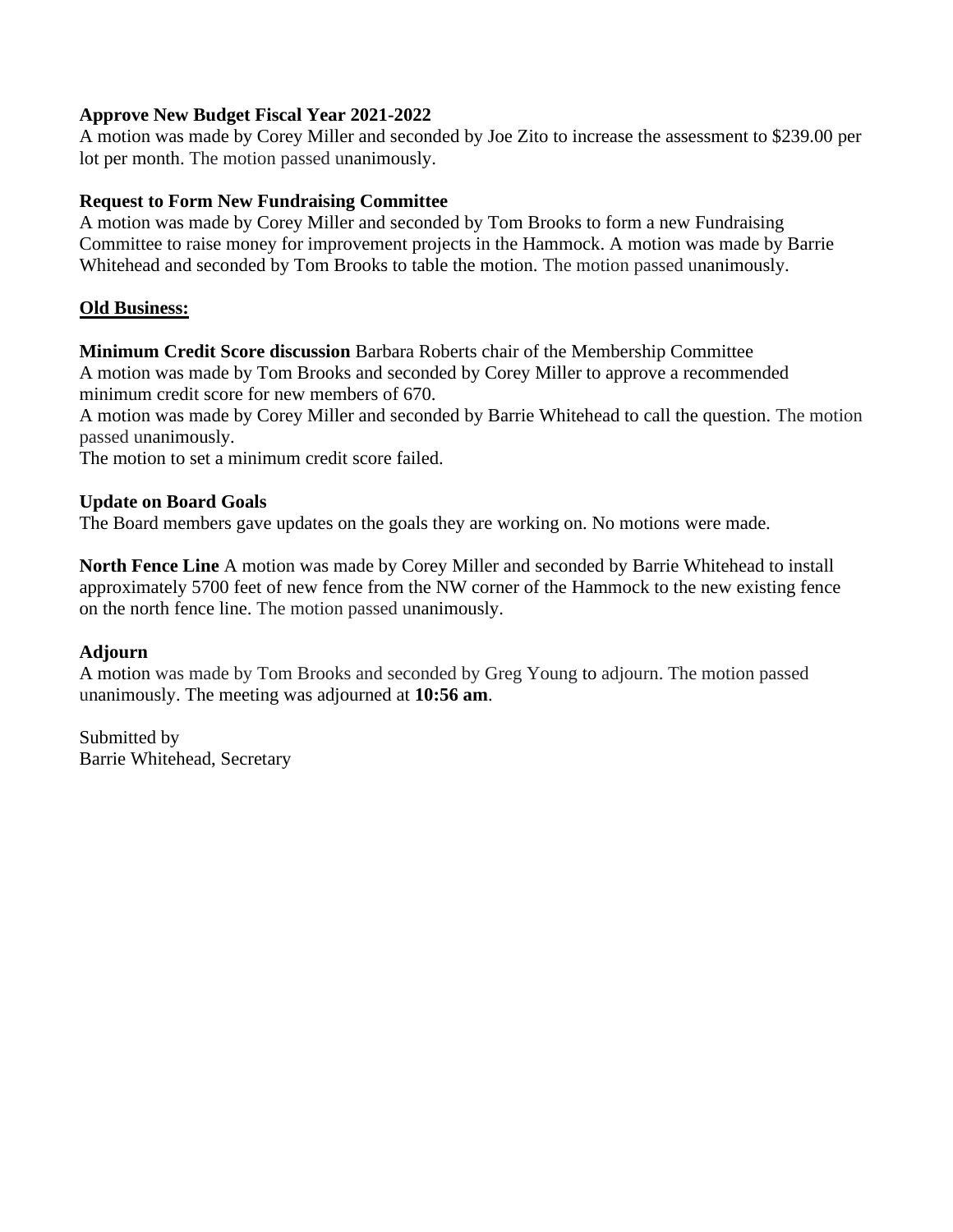#### **MINUTES OF THE AUGUST 15, 2021 MEETING OF THE INDIAN HAMMOCK HUNT AND RIDING CLUB, INC BOARD OF DIRECTORS**

## **CALL TO ORDER**

The meeting was called to order at 8:01 AM. The BOD members in attendance were Greg Young, Sandy Steinruck, Joe Zito, Barrie Whitehead, Tom Brooks, Corey Miller and David Bass.

## **PLEDGE OF ALLEGIANCE**

The Pledge of Allegiance was recited

## **APPROVAL JULY 2021 MEETING MINUTES**

A motion was made by Barrie Whitehead and seconded by Tom Brooks to dispense with the reading of the minutes and to approve the July minutes. The motion passed unanimously.

## **TREASURER'S REPORT** Corey Miller Chair

Corey Miller reported that Indian Hammock is \$17957.02 in the black for the year. No motions or recommendations were brought to the Board of Directors.

## **INFORMATIONAL NOTE**

There will be another Budget Town Hall to review the budget on September  $18<sup>th</sup>$ .

## **MANAGER'S REPORT**

Bob Baum read his manager's report to the assembly.

A motion was made by Greg Young and seconded by Tom Brooks to repair the arm on the entrance side of the Gate House for the amount of \$2010.00. The motion passed unanimously.

## **INFORMATIONAL NOTE**

Manager informed the assembly that the company contracted to pick the palmetto berries in the common areas of Indian Hammock will be starting the week of August 16, 2021.

## **COMMITTEE REPORTS:**

**Architectural Review Committee:** Stephanie Young, Chair reported

Sacco Lot #142, wants to add a deck and pergola to the back of his house. A motion was made by Barrie Whitehead and seconded by Corey Miller with the recommendation of the Architectural Review Committee to approve it. The motion passed unanimously.

Woodrey Lot #86, wants to add a new fence and a post and beam entrance on their driveway. A motion was made by David Bass and seconded by Corey Miller with the recommendation of the Architectural Review Committee to approve it. The motion passed unanimously.

Schlener Lot #178, wants to add a new entrance sign. A motion was made by David Bass and seconded by Tom Brooks with the recommendation of the Architectural Review Committee to approve it. The motion passed unanimously

Gannon Lot #212, wants to construct a new home, and a new pole barn. There are still some questions so it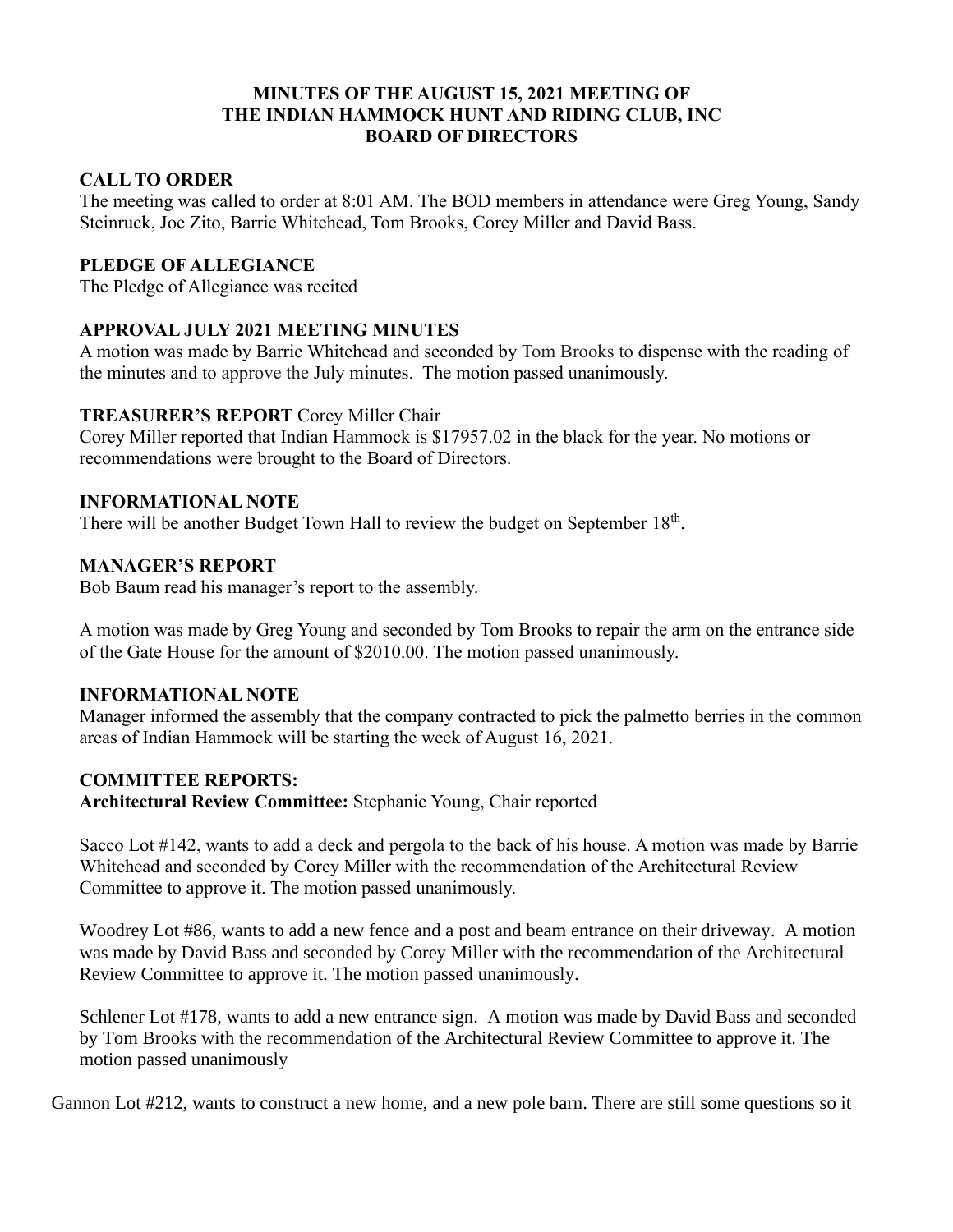was not presented.

Montero Lot 128, wants to clear their lot, add a new driveway and a new pump and well. A motion was made by Tom Brooks and seconded by Barrie Whitehead with the recommendation of the Architectural Review Committee to approve it. The motion passed unanimously

## **INFORMATIONAL NOTE FROM Architectural Review Committee:**

Follow up of prior approvals was presented as requested by the Board of Directors, some were fine and some are requiring further action.

## **Membership Committee:** Barbara Roberts Chair

## **New Members**

Jimenez Lot #278 wants to add Mr. Mike Jimenez (father of the current owner) to Lot # 278 A motion was made by David Bass and seconded by Corey Miller with the recommendation of the Membership Committee to wave the right of first refusal and approve these new members. The motion passed unanimously.

Steven and Laurie Olsen are purchasing Lot 151, from Kim Alexander's estate. They are from North Palm Beach and are looking to spend their weekends in Indian Hammock. Steven is interested in shooting, hunting and trail riding. Laurie is interested in the fitness center, pool, shooting and hiking. A motion was made by David Bass and seconded by Tom Brooks with the recommendation of the Membership Committee to wave the right of first refusal and approve these new members. The motion passed unanimously.

# **Special Events Committee:** Barrie Whitehead Chair

Barrie Whitehead reported that the Hospitality & Special Events Committee held the Chili Cook Off. There were 5 entries, Emma Lot 186, Stark Lot 130, Hogan Lot 281, Brown Lot 79 & Whitehead Lot 247. About 40 members and guests enjoyed the wonderful food.

Thank you to the Special Events Committee, the cooks, and to all who participated.

A motion was made by Barrie Whitehead and seconded by Tom Brooks to approve the Special Events Committee Events listed here:

Thursday Night Game Night at the lodge at 7:30. This will be recurring every Thursday night starting on 9/9

10/23/2021 Trunk or Treat Low Road/Chapel/Lodge 3pm to 5 pm

11/25/2021 Thanksgiving Potluck Lodge – Time TBD

11/26/2021 Holiday Movie Lodge & Deck - Time TBD

12/18/2021 Holiday Parade Stable & Lodge - Time TBD

12/18/2021 Holiday Party Lodge & Deck - Time TBD

12/31/2021 New Year's Eve Lodge & Deck 8pm until…

01/15/2022 Members Dinner Lodge & Deck - Time TBD

The motion passed unanimously.

## **Remember: Watch for the Flyers**

#### **Stable Committee: INFORMATIONAL NOTE**

Sandy Steinruck BOD President appointed Julio Morejon as the Stable Committee Chair.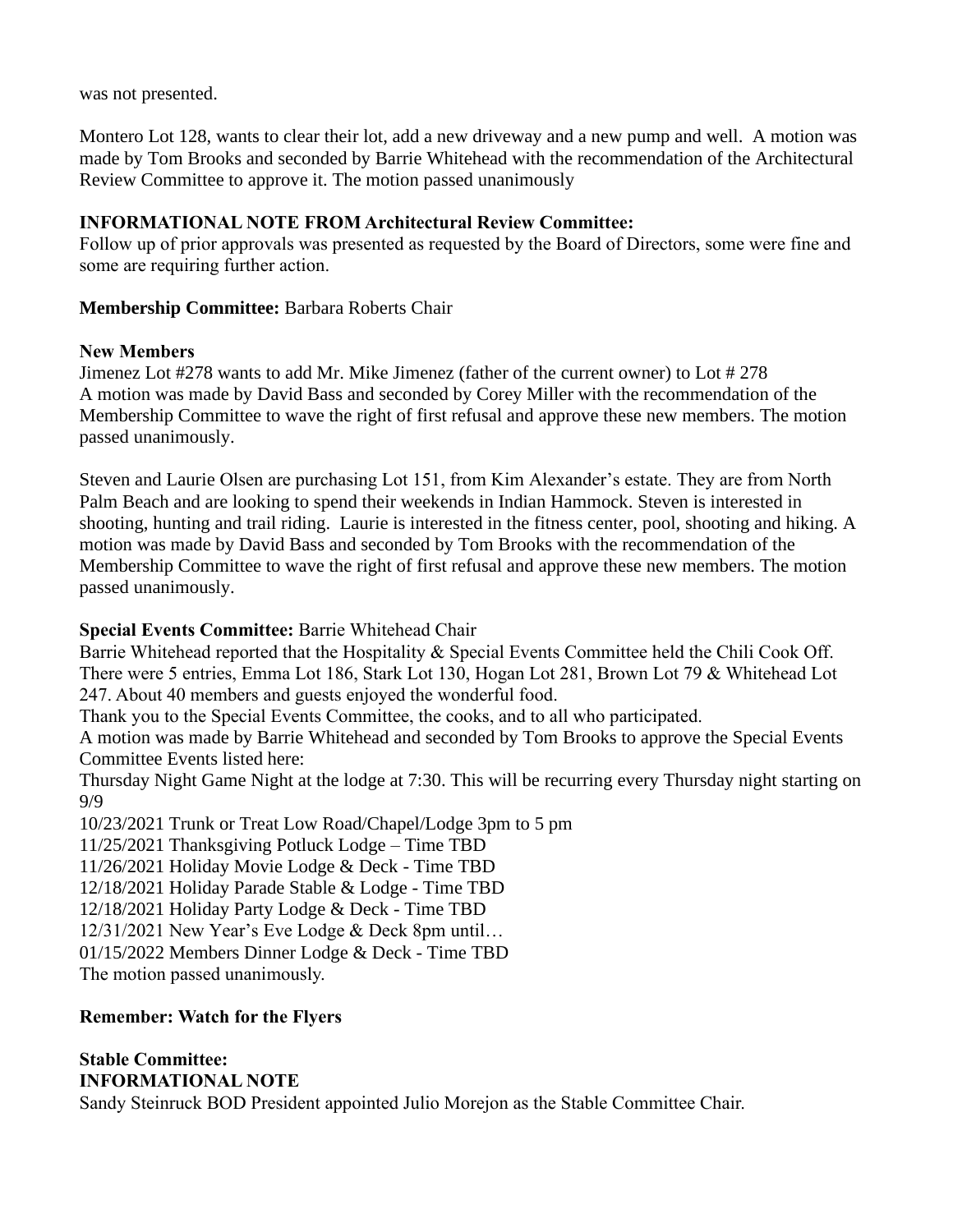**Stable Committee:** Julio Morejon chair. Julio gave the stable committee report to the assembly.

## **Trap / Skeet and Rifle / Pistol Committees:** Bob Morrison Co-chair

Bob Morrison gave a report, including a request to organize and run a Kids Shoot Event in October. Date and Time to be determined and announced.

A motion was made by David Bass and seconded by Barrie Whitehead to allow a Kids Shoot Event in October. Date and Time to be determined and announced. The motion passed unanimously.

## **INFORMATIONAL NOTE**

Adult fun Shoots will be planned and announced by Rifle/Pistol Committee soon.

# **Communications Committee** Carol Devine Chair

Carol Devine reported that members continue to recruit new advertisers for the Hammock Herald. Hopefully the ads will generate enough income to purchase high top tables for the lodge deck in time for the cooler fall weather. No motions were made.

## **Garden Committee** Gerri Moore Chair

Gerry Moore requested permission to spend about \$1000.00 of the Garden Committee funds to buy trees. A motion was made by Corey Miller and seconded by Tom Brooks to approve the requested spending. The motion passed unanimously.

## **Hammock Scholarship**

Bill Tabbert shared a story about the Hammock Scholarship recipients with the assembly. No motions were made.

# **Preservation Committee** Tom Brooks Chair

Tom Brooks gave an update to the assembly. No motions were made.

# **NEW BUSINESS**

# **Moon Light Trail Ride**

Chris Keith on the behalf of the Equestrian Committee asked for approval for a Moon Light Ride to be held on Saturday, August 21. They will meet at the barn ready to ride at 9pm. A motion was made by Joe Zito and seconded by Tom Brooks to allow Moon Light Ride. The motion passed unanimously.

**Structure Violation** Coyle Lot #181. A motion was made by Corey Miller, referencing Article 8 Section 1 of the Declaration of Restrictions of Indian Hammock Hunt and Riding Club, to fine Joe and Jessica Coyle \$100.00 for the tent in their back yard. After 2 weeks they will be fined an additional \$100 per week up to \$1000.00 or until the structure is removed whichever occurs first. The motion was seconded by Tom Brooks. The motion passed unanimously.

The Board requested that the Architectural Review Committee address temporary structures in the next SOP update.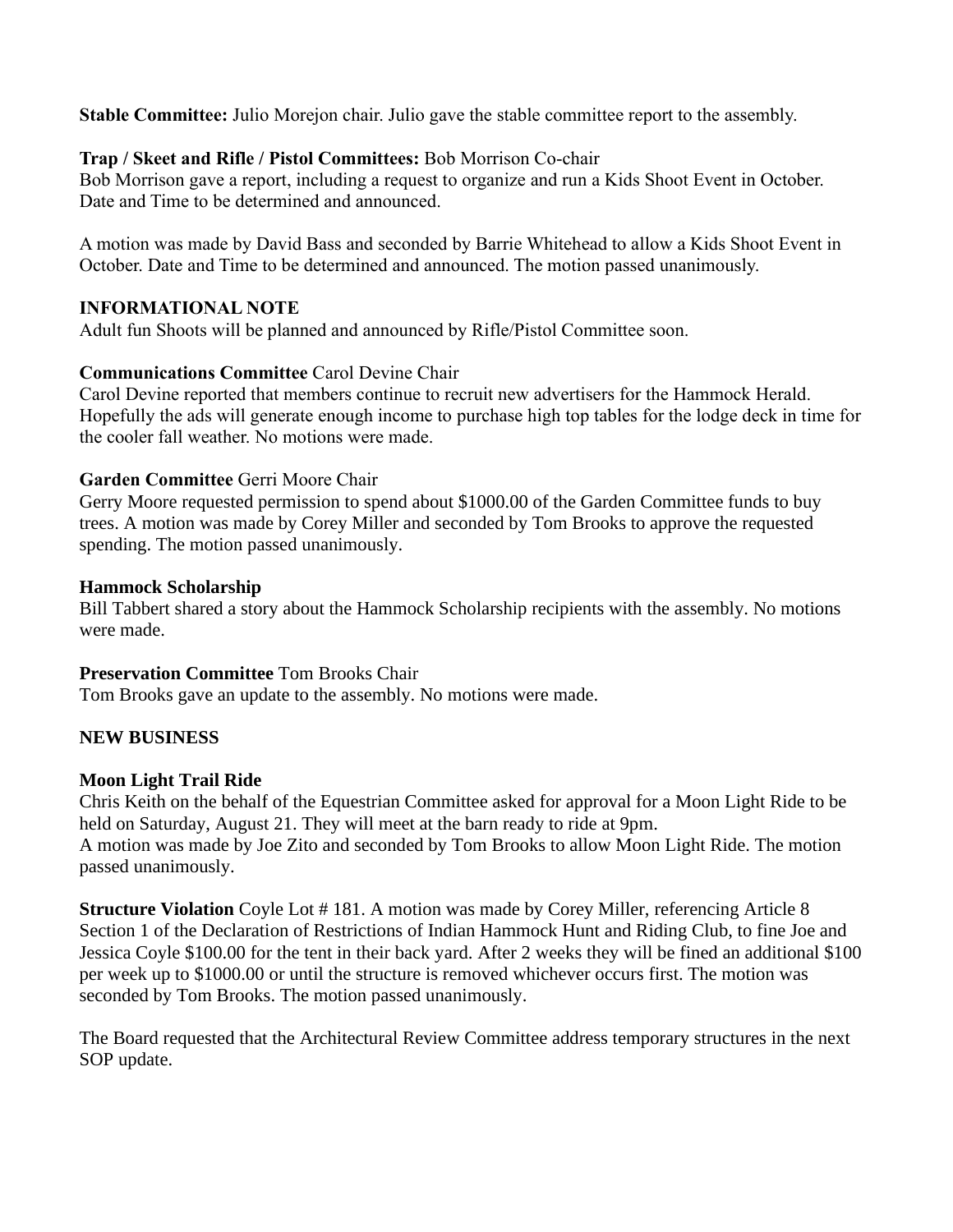## **INFORMATIONAL NOTE**

Stable, Fees for Mowing of the Pastures: although discussed no motions were made.

#### **New Rule regarding Members keeping beehives on their lots**

The Ad hoc Bee Committee was chaired by Barbara Roberts. The committee suggested adding this new rule to the Book of Rules.

#### 16.1 Beehives

Members that would like to have Beehives on their lot will need to do the following:

- 1. Must register with the State of Florida and give a copy to the Office.
- 2. There must be a renewable water supply within 50 feet of the Beehives or another man made water source must be on the members Lot.
- 3. Must have Indian Hammock prescribed buffers (25ft. minimum) for the entire property.
- 4. Not more than six Beehives located on each Indian Hammock plated lot. At times Beehives may have to be split, but within 30 days the number must be back to 6.
- 5. If the Board of Directors finds that the member is in violation the Board of Directors can have a professional Bee Keeper remove the Beehives and the cost will be billed to the Member.

A motion was made by Barrie Whitehead and seconded by Tom Brooks to send the proposed new rule for Beehives on members lots to the membership for their review.

A motion was made by Corey Miller and seconded by Barrie Whitehead to Call the question. The motion passed unanimously.

The motion, for the proposed new rule for Beehives on members lots to be sent to the membership for their review, passed with David Bass opposed.

**Discuss New Membership Minimum Credit Score Requirements**

**Membership Committee** Barbara Roberts

The committee suggested to the Board of Directors that the minimum credit score should be 670. NO motion was made as the Board of Directors want to have the lawyer look at this first.

## **NEW BUSINESS**

Update on the Removing of Double Fences, manager reported that this has not begun yet.

## **ADJOURN**

A motion was made by Corey Miller to adjourn and seconded by Tom Brooks. The motion passed unanimously. The meeting was adjourned at **11:00 am**.

Submitted by Barrie Whitehead, Secretary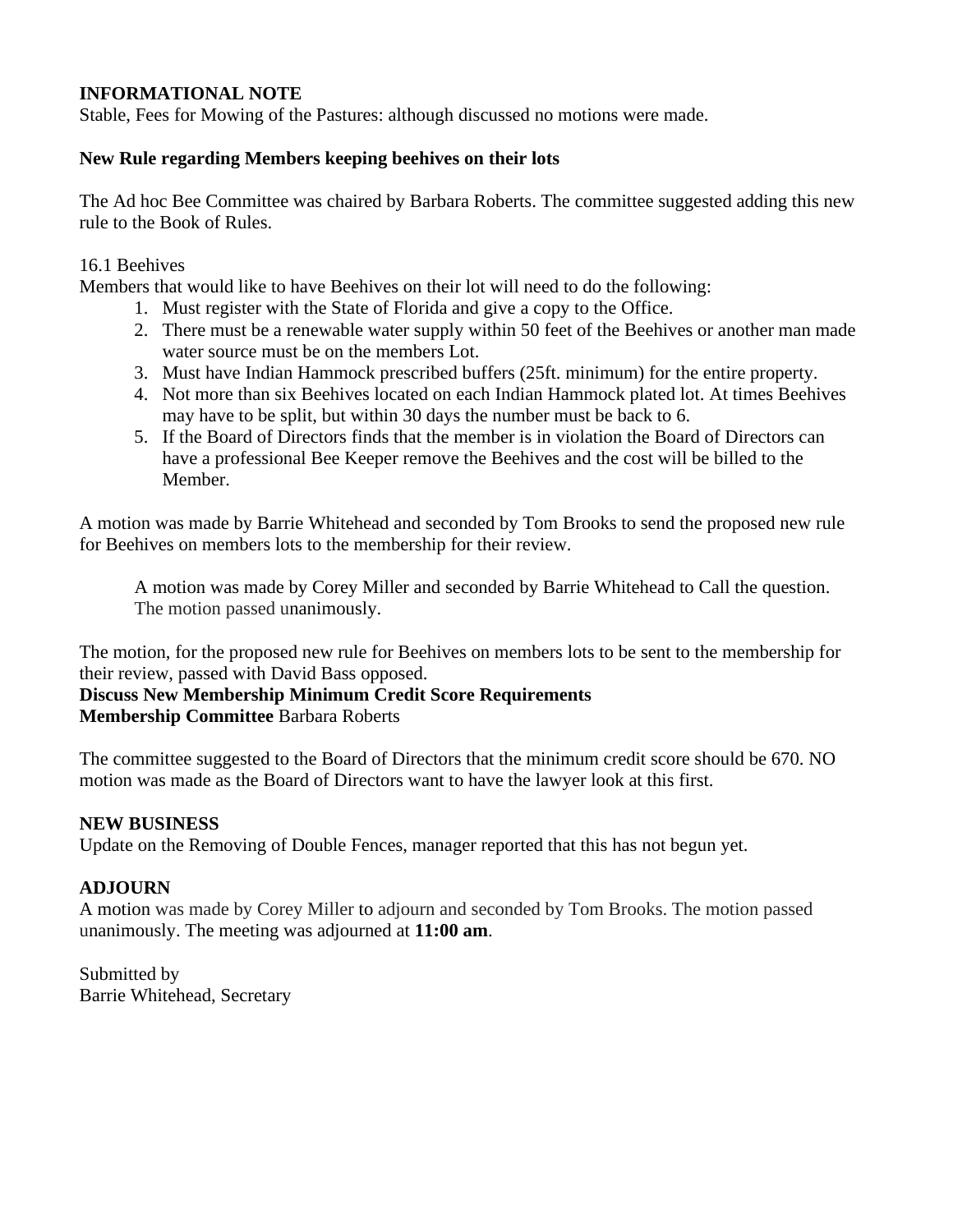#### **MINUTES OF THE JULY 18, 2021 MEETING OF THE INDIAN HAMMOCK HUNT AND RIDING CLUB, INC BOARD OF DIRECTORS**

## **CALL TO ORDER**

The meeting was called to order at 8:01 AM. The BOD members in attendance were Greg Young, Sandy Steinruck, Joe Zito, Barrie Whitehead, Tom Brooks and Corey Miller. David Bass was absent.

## **PLEDGE OF ALLEGIANCE**

The Pledge of Allegiance was recited

## **APPROVAL JUNE 2021 MEETING MINUTES**

A motion was made by Corey Miller and seconded by Tom Brooks to dispense with the reading of the minutes and to approve the June minutes. The motion passed unanimously.

## **TREASURER'S REPORT**

Corey Miller reported that there was no quorum for the finance committee meeting on July 17, 2021. Although there was discussion, no motions or recommendations were brought to the Board of Directors.

## **INFORMATIONAL NOTE FROM Corey Miller:**

Be sure to check your Property Tax bill from Okeechobee county to be sure you are NOT being charged for garbage service. We do not use Okeechobee garbage service because our dumpsters are paid for as part of our Hammock HOA Fee. If you have a charge for garbage service on your Property Tax bill, call the county and ask them to remove it.

The finance committee will hold a finance workshop July  $31<sup>st</sup>$  to work on the budget. There will be two Budget Town Halls to review the budget on August  $14<sup>th</sup>$  & September  $18<sup>th</sup>$ .

## **MANAGER'S REPORT**

Bob Baum read his manager's report to the assembly.

## **INFORMATIONAL NOTE**

Bob Morrison commented on how great the Trap and Skeet fields look and what a great job the IH manager and employees are doing to keep it looking good. The comment received a round of applause.

## **COMMITTEE REPORTS:**

**Architectural Review Committee:** Stephanie Young, Chair reported

Jimenez Lot #278 wants to move their driveway entrance to a different location on Cabbage Palm Court. A motion was made by Barrie Whitehead and seconded by Greg Young with the recommendation of the Architectural Review Committee to approve it. The motion passed unanimously.

Gannon Lot #212 wants to clear their lot and dig a new pond. A motion was made by Corey Miller and seconded by Tom Brooks with recommendation of Architectural Review Committee to approve it. The motion was amended by Corey Miller and seconded by Tom Brooks to clear the lot and add the pond. The survey company must put survey poles to mark the buffer and the pond and it must be verified before they clear and dig the pond. The motion passed unanimously.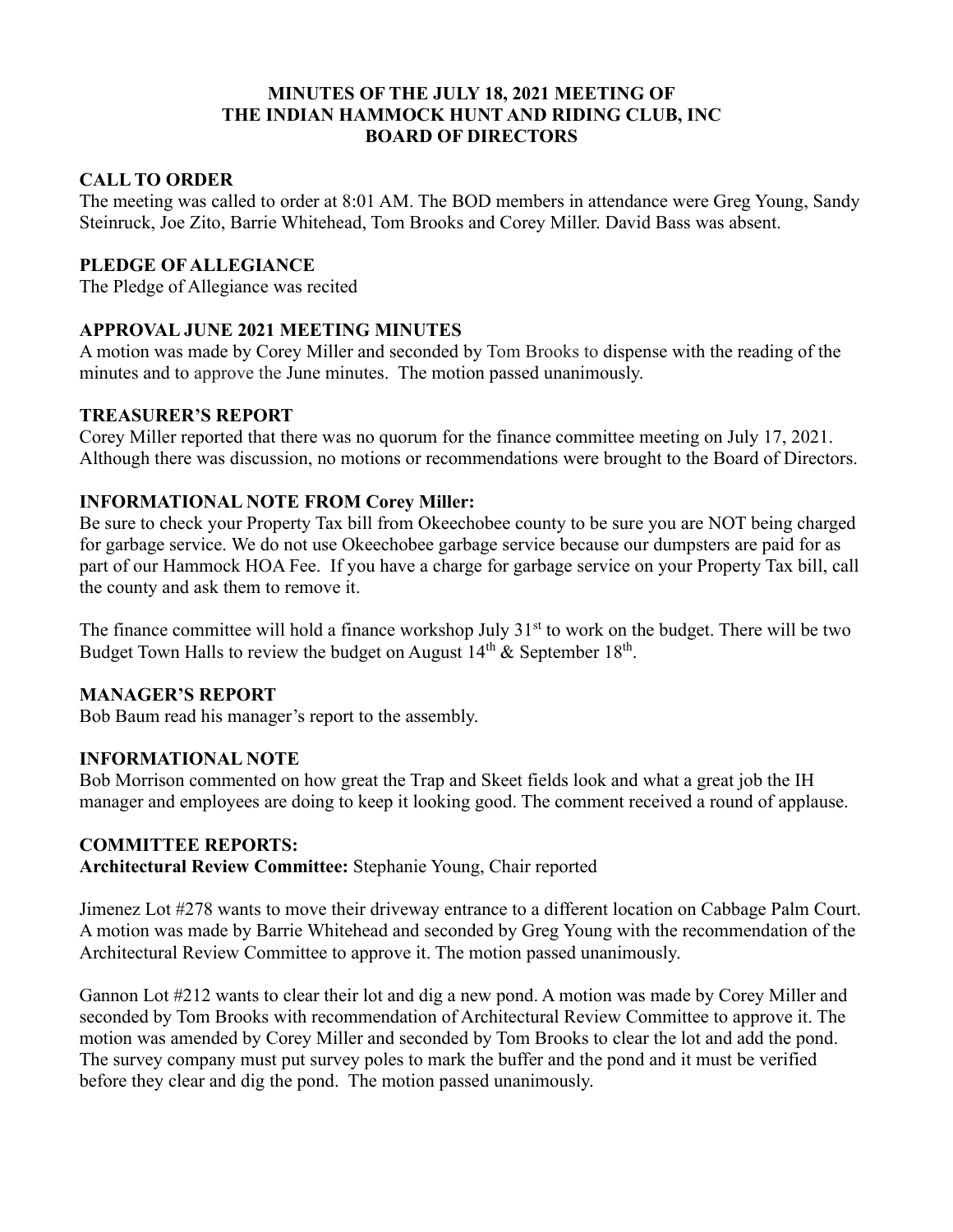Hegedus #95 wants to add a new well. A motion was made by Barrie Whitehead and seconded by Greg Young with recommendation of Architectural Review Committee to approve it. The motion passed unanimously.

Bianco Lot #231 wants to build a new house. A motion was made by Corey Miller and seconded by Tom Brooks with recommendation of Architectural Review Committee to approve it. The motion passed unanimously.

#### **INFORMATIONAL NOTE FROM Stephanie Young:**

Plans are underway to create a storyboard of architectural styles to guide members. Additionally, the committee is working on SOP updates to be presented at a later date.

#### **Membership Committee:** Barbara Roberts Chair

#### **New Members**

Jimenez Lot #278 wants to add Mr. Mike Jimenez (Father of current owner) to Lot # 278

A motion was made by Greg Young and seconded by Barrie Whitehead to approve.

The motion failed.

## **Special Events Committee:** Barrie Whitehead chair

Barrie Whitehead reported that the Hospitality & Special Events Committee held a parade for Independence Day, with about 30 vehicles and many members and guests watching. It was followed by ice cream at the lodge organized by Gerri & John Moore. They did a GREAT job and it was very well attended with many members and guests. Thank you to The Moores. and to all who participated.

A motion was made by Corey Miller and seconded by Tom Brooks to allow a kid's movie to be shown in the lodge each Wednesday at 4:30pm. The motion passed unanimously.

A motion was made by Barrie Whitehead and seconded by Corey Miller to approve the Chili Cook off, August  $13<sup>th</sup>$  at the Birds Nest to be done with the Shoot & Eat. The motion passed unanimously.

A motion was made by Barrie Whitehead and seconded by Tom Brooks to approve a 9/11 Memorial at the flagpole followed by two special videos at the lodge for all participants and guests. The motion passed unanimously.

## **Remember: Watch for the Flyers**

#### **Stable Committee:** Sandy Steinruck

The Book of rules state that the BOD President appoints all Committee Chairs. Julio Morejon was who Sandy appointed. Due to the pushback she rescinded it.

Joe Zito requested that this be added to the minutes. "Stable Chair appointment of Julio Morejon is a change from what was agreed upon by Sandy and the attendees at the meeting held on July  $3<sup>rd</sup>$ . The agreement at the meeting was a Co-Chair arrangement with one who would be living in the Hammock full time Julio Morejon and Joe Zito Co-Chairs" Comment by Joe Zito.

## **Trap / Skeet Committees:** Bob Morrison Co-chair

Bob Morrison gave a report, with several events to be added to the Trap and Skeet Calendar.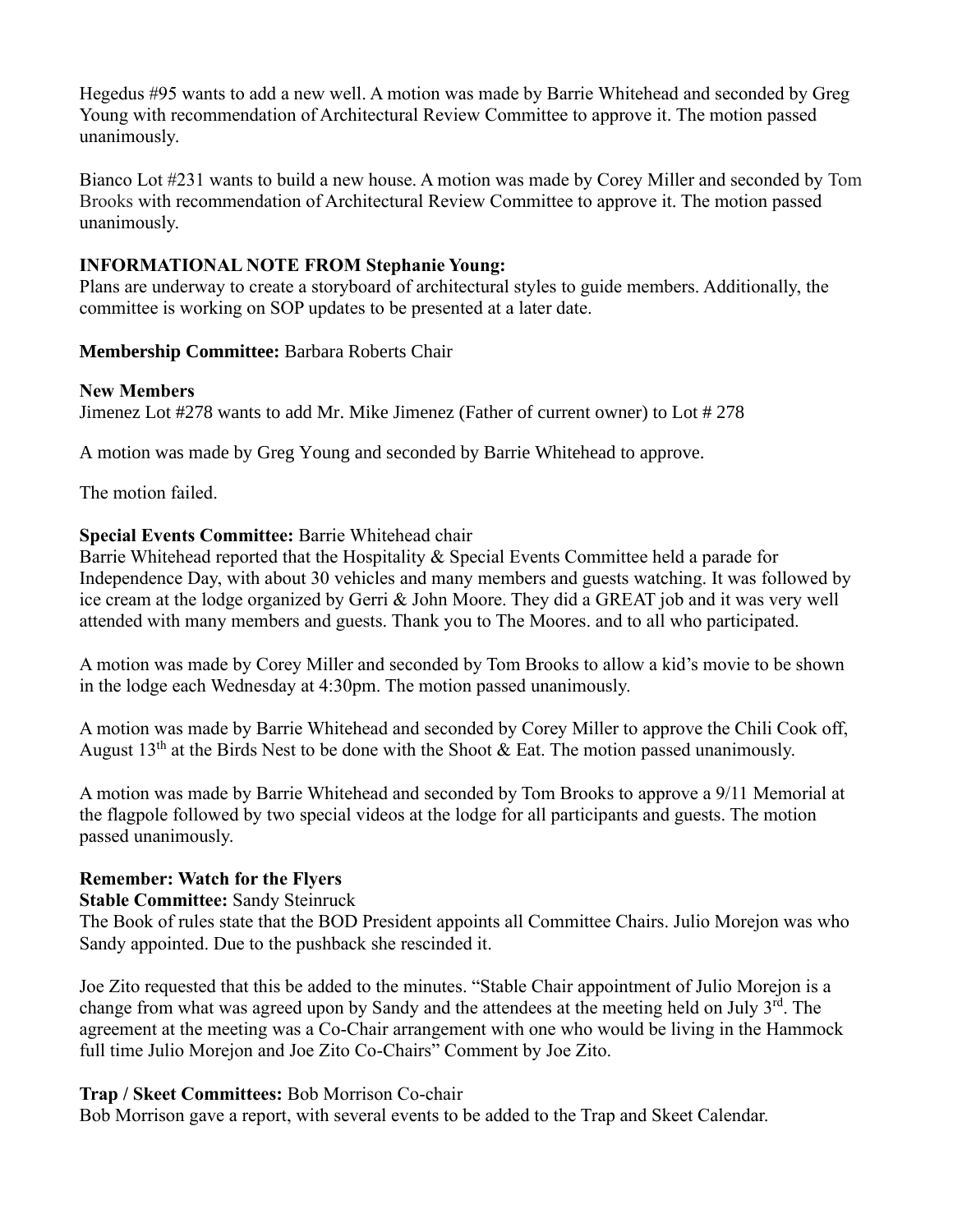A motion was made by Corey Miller and seconded by Tom Brooks to allow all the events proposed be added to the Trap and Skeet Calendar. The motion passed unanimously.

#### **Hammock Scholarship**

Bill Tabbert gave an update on the Hammock Scholarship. The Hammock Scholarship issued 6 Scholarships of \$600.00 each and 1 rolling toolbox loaded with tools with a value of \$1500 to a person attending Trade School. All the scholarship recipients were invited to Lunch at the Lodge and 2 of them came.

#### **NEW BUSINESS**

**Rescind berry picking approval** – After a discussion the approval was not rescinded.

**Update on revising club documents**- Sandy explained that David Bass is updating the documents and he will have a town hall to share the changes with the members before the members meeting in January.

**Discuss new rule on beehives** –This was sent back to the committee for further work.

**RSO Class** – No one was in attendance to speak on this topic.

A motion was made by Greg Young and seconded by Corey Miller to approve the Hunt SOP. The motion passed unanimously. John Kassing, the Hunt chair, assured the Board that the hunt committee co-chairs would notify the gate if a hunter communicated to them that they were leaving a hunt area.

A motion was made by Corey Miller and seconded by Barrie Whitehead to direct the IH attorney to send Area 51 Sanctuary the bill to restring the five strand barbed wire fence between our property and Area 51 to restore the integrity of the fence to its original state. The motion passed unanimously.

A motion was made by Corey Miller and seconded by Tom Brooks to fine the Saccos, Lot 142, \$100.00 for failing to cease work on the unauthorized structure on their lot. The motion passed unanimously.

#### **Old Business:**

A motion was made by Tom Brooks and seconded by Corey Miller to move forward with the application to apply for the US Fish and Wildlife Partnership Grant for \$15,000.00. The motion was withdrawn by Tom Brooks and seconded by Corey Miller. Because there is a ten year commitment to maintain the habitat, this decision will go to the members meeting in January for the members approval.

The manager is continuing to replace the perimeter fencing. He will replace the fence on the SE corner of the property and on the north side of the gate.

#### **Adjourn**

A motion was made by Barrie Whitehead to adjourn and seconded by Corey Miller. The motion passed unanimously. The meeting was adjourned at 10:50 am.

Submitted by Barrie Whitehead, Secretary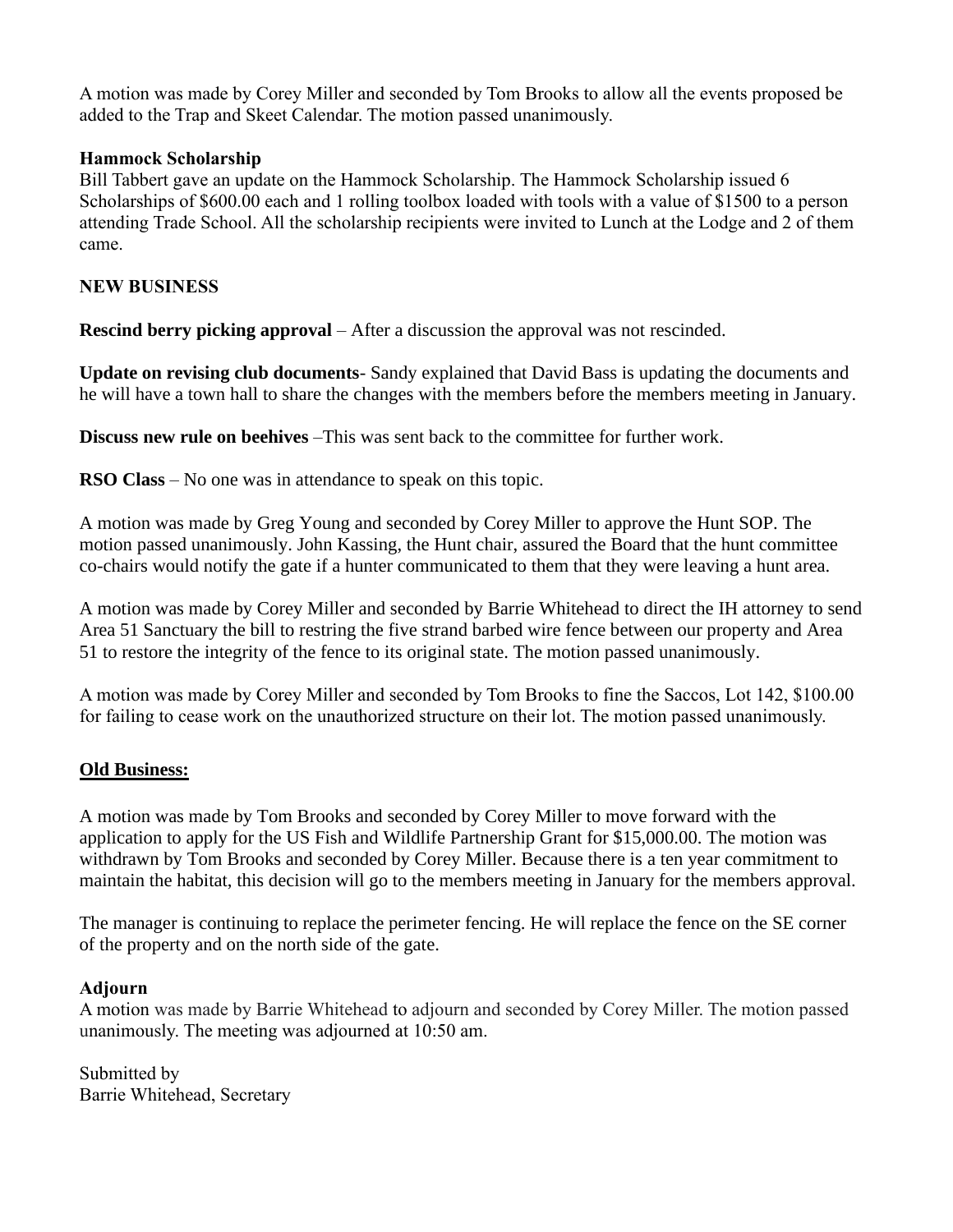#### **MINUTES OF THE JUNE 27, 2021 MEETING OF THE INDIAN HAMMOCK HUNT AND RIDING CLUB, INC BOARD OF DIRECTORS**

## **CALL TO ORDER**

The meeting was called to order at 8:05 AM. The BOD members in attendance were Greg Young, Sandy Steinruck, Joe Zito, Barrie Whitehead, Tom Brooks and David Bass. Corey Miller was absent.

## **PLEDGE OF ALLEGIANCE**

The Pledge of Allegiance was recited

## **APPROVAL MAY 2021 MEETING MINUTES**

A motion was made by Tom Brooks and seconded by Barrie Whitehead to dispense with the reading of the minutes and to approve the May minutes with corrected wording replacing the word 'gables' with 'accessory roof coverings'. The motion passed unanimously.

#### **TREASURER'S REPORT**

Barbara Roberts reported that we are currently \$8,209.72 behind budget.

The Finance Committee will hold a Finance Workshop July 10<sup>th</sup> to work on the budget. There will be two Budget Town Halls to review the budget on August  $14<sup>th</sup>$  & September  $18<sup>th</sup>$ .

The Finance Committee recommended that the Garden Committee be allowed to spend \$1258.78 from their committee funds. A motion was made by Tom Brooks and seconded by David Bass to approve this. The motion passed unanimously.

The Finance Committee recommended that the Preservation Committee be allowed to spend up to \$1000 to purchase trees for the Hammock and for a fund raiser next year from their committee funds. A motion was made by Joe Zito and seconded by Barrie Whitehead to approve this. The motion passed unanimously.

The Finance Committee recommended that an average of the last three years of members services spending be used to determine the budget for next year's member services. A motion was made by David Bass and seconded by Tom Brooks to approve this. The motion passed unanimously.

## **MANAGER'S REPORT**

Bob Baum read his manager's report to the assembly.

A motion was made by Barrie Whitehead and seconded by David Bass to replace the two foot culvert under the Finney Bypass Trail with a four foot culvert to improve the water drainage from the Cabbage Palm area. The motion passed unanimously.

## **COMMITTEE REPORTS:**

**Architectural Review Committee:** Stephanie Young Chair reported

Haas Lot #43 wants to dig a new pond. A motion was made by Barrie Whitehead and seconded by Tom Brooks with recommendation of Architectural Review Committee to approve it. The motion passed unanimously.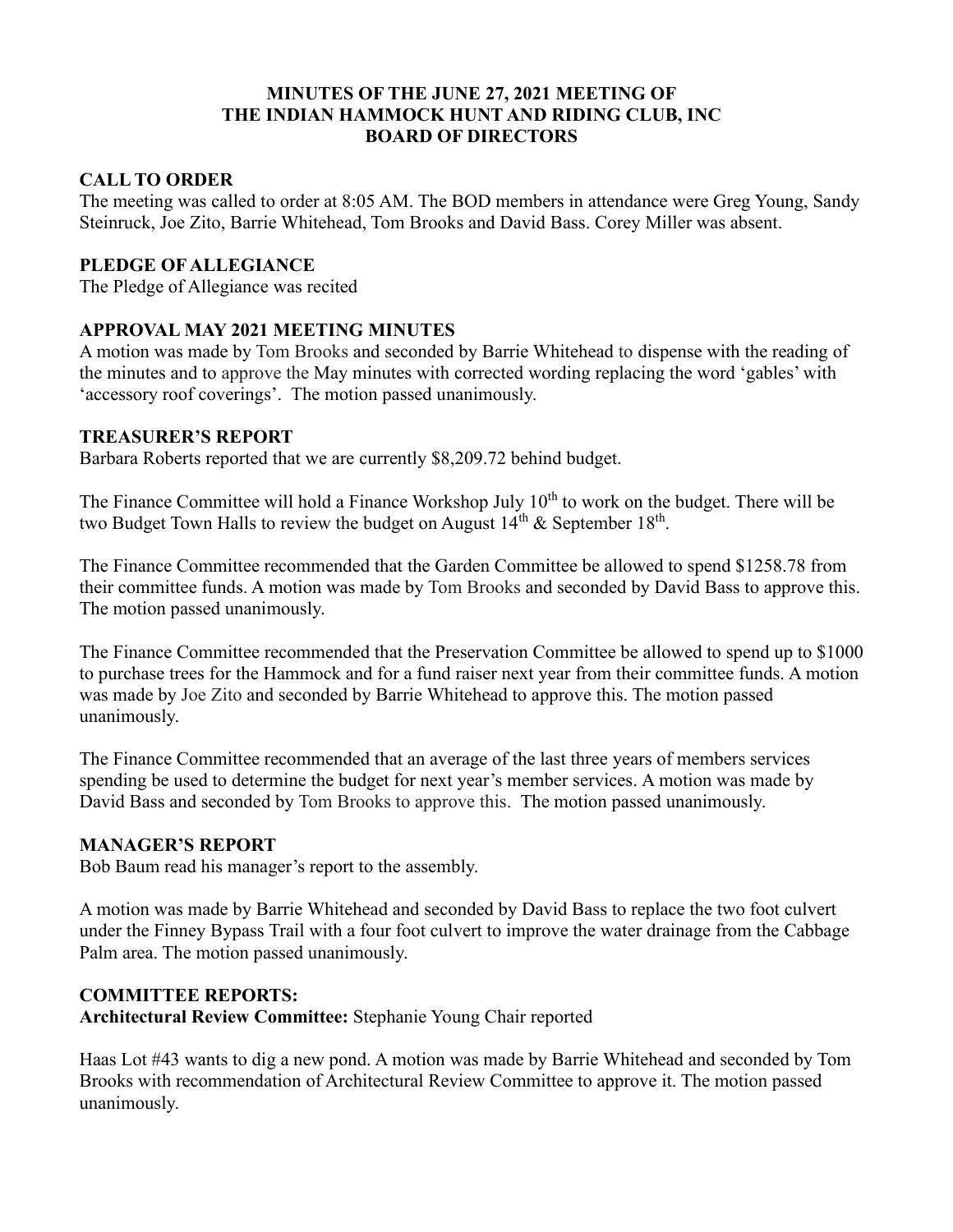Messmer Lot #165 wants to install a new sign at their entrance. A motion was made by David Bass and seconded by Joe Zito. The motion failed.

Baum Lot #185 wants to change the paint color on their house. A motion was made by Barrie Whitehead and seconded by Greg Young with recommendation of Architectural Review Committee to approve it. The motion passed unanimously.

Sullivan Lot #195 wants to enclose an existing pole barn. A motion was made by Tom Brooks and seconded by David Bass with the recommendation of the Architectural Review Committee to approve it. The motion passed unanimously.

Littee Lot #9 wants to repaint his house. A motion was made by Barrie Whitehead and seconded by Joe Zito with recommendation of Architectural Review Committee to approve it. The motion passed unanimously.

Jimenez Lot #278 wants to move their driveway entrance from Fern Grotto to Cabbage Palm Court Road frontage. A motion was made by Greg Young and seconded by Joe Zito with the recommendation of the Architectural Review Committee to approve it.

The motion passed unanimously with the understanding that the gate originally planned will NOT be installed. The motion passed unanimously.

## **Membership Committee:** Barbara Roberts Chair

#### **New Members**

Jeremy Straub is purchasing Lot 166 and 167. He is from Ft Lauderdale and is interested in hunting, shooting sports, and equestrian. He plans on building a weekend house. A motion was made by Tom Brooks and seconded by Greg Young to wave the right of first refusal and approve this new member. The motion passed unanimously.

Gwen Dobson is purchasing Lot 40. She is from Vero Beach and plans on visiting the Hammock regularly. She is interested in the pool, fitness, archery and shooting. A motion was made by Joe Zito and seconded by Greg Young to wave the right of first refusal and approve this new member. The motion passed unanimously.

Christopher and Jacqueline Gannon are purchasing Lot 212. They are from Jupiter and plan on building in Indian Hammock. They are interested in equestrian and hunting.

A motion was made by Tom Brooks and seconded by David Bass to wave the right of first refusal and approve these new members. The motion passed unanimously.

#### **Member to Member**

Armando Montero and Limbania (Limby) Barrios are purchasing Lot 128 from the Rossodivitas. A motion was made by Tom Brooks and seconded by David Bass to approve these members summarily. The motion passed unanimously.

## **Communications Committee:** Carol Devine chair

The Communications Committee report was read to the assembly by Stephany Young for Carol Devine. No motions were made.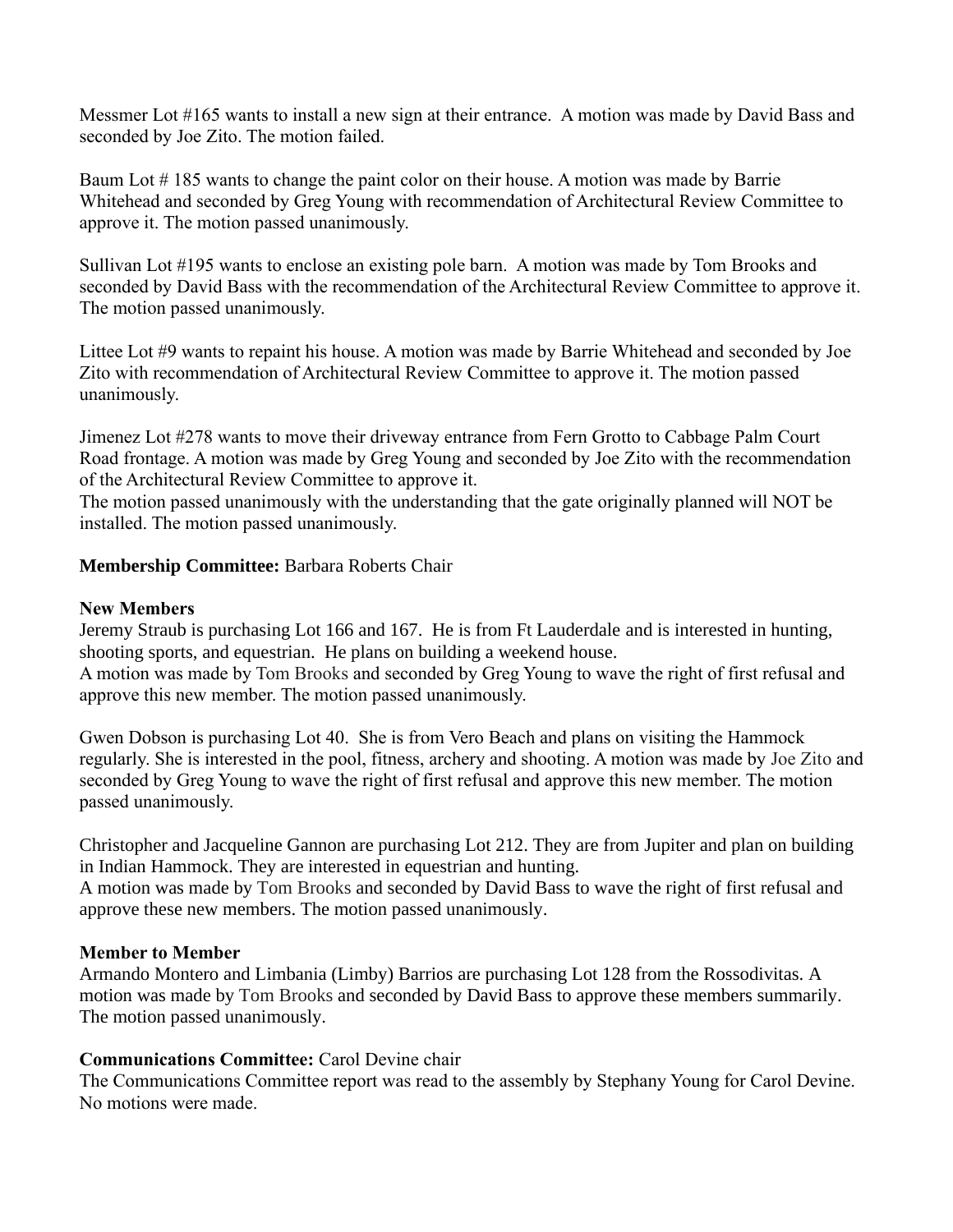## **Special Events Committee:** Barrie Whitehead chair

Barrie Whitehead reported that the Hospitality & Special Events Committee held a Memorial Day Tribute at the flagpole organized by Stephani Barns. Stephani did a GREAT job and it was very well attended with about 40 members and guests. Thank you to Stephani and to all who participated.

## Remember:

We will have a 4<sup>th</sup> of July Parade leaving from the office at 9:30 and proceeding to the lodge. Bring your horse, side by side, bicycle, or other form of transportation to line up at 9:00. Ice cream will be served at the lodge for all participants and spectators after the parade.

Swing Dance Lesson Demo is scheduled for Saturday July  $3<sup>rd</sup>$  at 5:30 PM in the Lodge. **UPDATE: This class has been Postponed due to LOW commitment. We will try again in the fall.**

## **Rifle / Pistol Committees:** Bob Morrison chair

Bob Morrison gave a report, no motions were made.

Sandy Steinruck reminded all the committee chairs about the following items.

- All committees must post a meeting notice of all committee meetings on the board at the mailboxes at least 48 hours before the meeting.
- All committees must ask the Finance Committee and the Board for permission to spend money even if it is already in their budget or their committee accounts.
- All committees must send the minutes of their meetings to Celena so she can file them in the office and to Carol Devine so she can share them with the members in the Hammock Herald.

# **NEW BUSINESS**

Removal of the dead trees in the common areas near the power lines was discussed. No motions were made

The Preservation Committee has been working with FWC. FWC created a report for Indian Hammock recommending improvements for the different habitats within the Hammock. The report is available on the Indian Hammock website under the Preservation Committee.

A motion was made by Tom Brooks and seconded by Joe Zito to apply for the US Fish and Wildlife Partnership Grant for \$15,000.00 with a 10-year commitment to maintain the natural environment.

A motion was made by Greg Young and seconded by David Bass to table the motion until more information is available. The motion passed unanimously.

A motion was made by Tom Brooks and seconded by Joe Zito to explore the US Fish and Wildlife Partnership Grant and to develop different timelines and plans with costs to implement the FWC plan.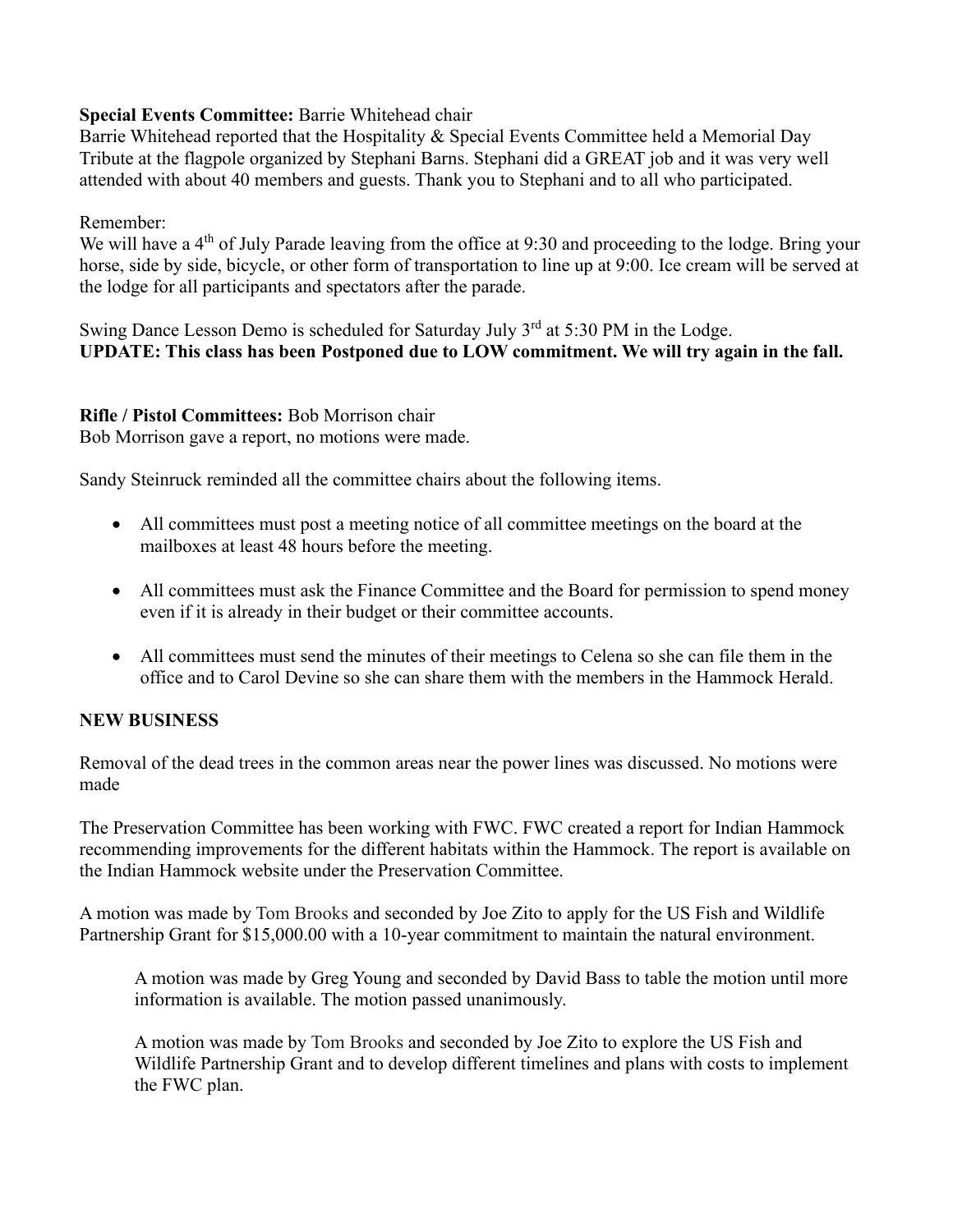A motion was made by Barrie Whitehead and seconded by Tom Brooks to fine the Sombrics on Lot 148 for burning debris on their lot. The motion passed unanimously.

A motion was made by Barrie Whitehead and seconded by Greg Young to approve Mr. Kupfer's request to top a few trees on common property for nighttime viewing with his telescope. He would be required to use a licensed and insured tree company to trim the trees and remove all the debris at his cost. The motion failed unanimously.

Board President, Sandy Steinruck, gave an update on the 2021 BOD goals and the progress.

No motion was made to approve the chip sealing of Fox Trail to Cabbage Palm Court [south side] and Fern Grotto. At the members meetings in January 2014 and January 2015 the members approved motions to require membership approval for any change to the road surfaces. A proposal will be presented to the members to chip seal secondary roads in the Hammock in January

A motion was made by Barrie Whitehead and seconded by Greg Young to approve the picking of palmetto berries in common areas using a licensed and insured vendor. The motion passed unanimously.

#### **Adjourn**

A motion was made by Tom Brooks to adjourn and seconded by Barrie Whitehead. The motion passed unanimously. The meeting was adjourned at 11:48 am.

Submitted by Barrie Whitehead, Secretary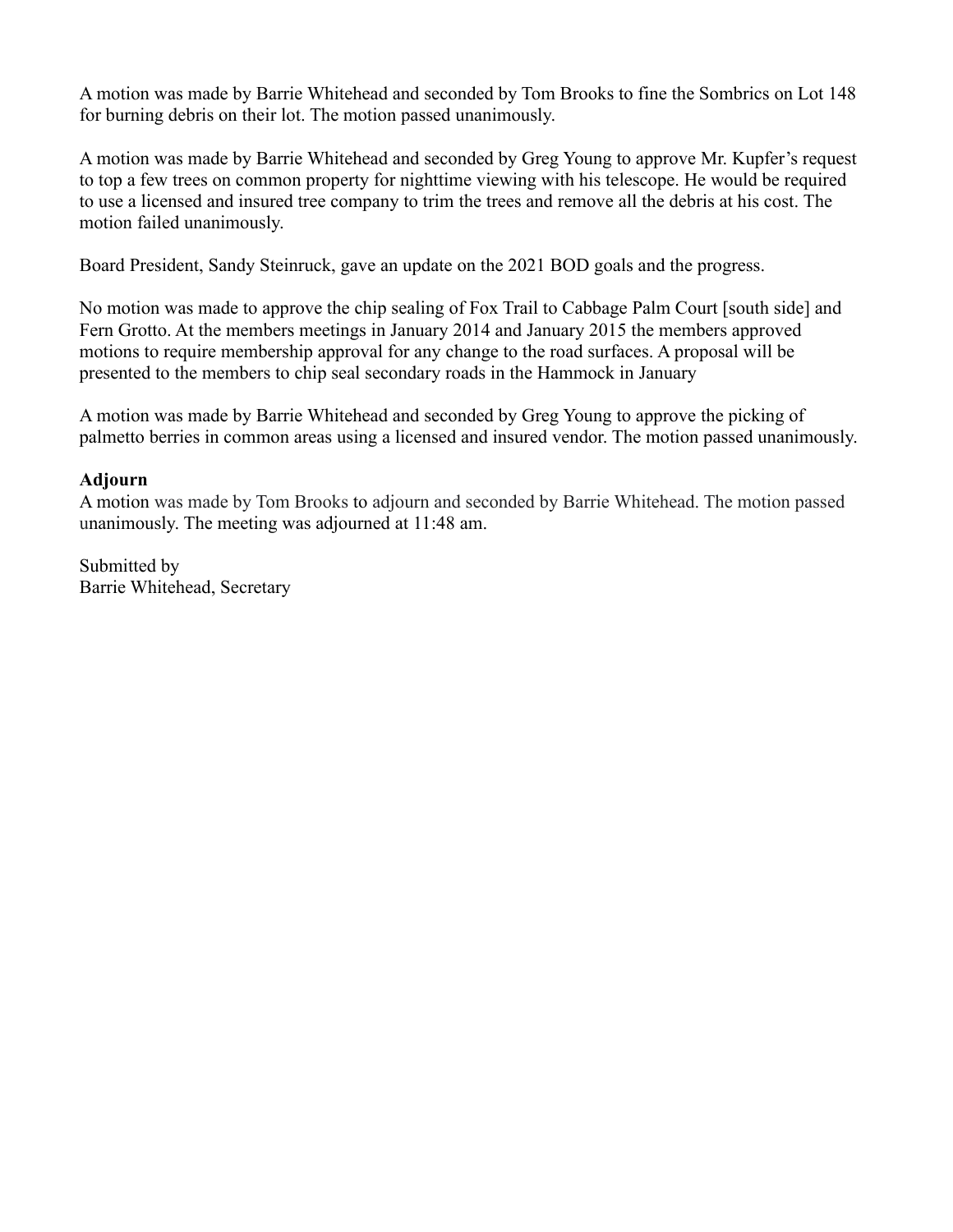#### **MINUTES OF THE May 16, 2021 MEETING OF THE INDIAN HAMMOCK HUNT AND RIDING CLUB, INC BOARD OF DIRECTORS**

#### **CALL TO ORDER 8:01am**

BOD members in attendance: Corey Miller, Sandy Steinruck, Joe Zito, Barrie Whitehead, Tom Brooks and David Bass. Absent: Greg Young

## **PLEDGE OF ALLEGIANCE**

The Pledge of Allegiance was recited.

## **APPROVAL April 2021 MEETING MINUTES**

A motion was made by Barrie Whitehead and seconded by Tom Brooks to dispense with the reading of the minutes from the April meeting, and to approve the minutes. The motion passed unanimously.

#### **TREASURER'S REPORT**

Corey Miller reported that we are \$22,822.00 ahead of budget.

A motion was made by Corey Miller and seconded by Tom Brooks to move the Finance Committee meeting to the Saturday before the Board of directors meeting. The motion passed unanimously.

A motion was made by Corey Miller and seconded by Tom Brooks to spend an additional \$1,600.00 to move the tennis net to the other court and to make that the new tennis court when the courts are resurfaced. One court will have lines for tennis and the other court will have lines for pickleball. The motion passed unanimously.

Often when members sell their house/lot they have a credit on their account. A motion was made by Corey Miller and seconded by Tom Brooks to return the credits that are over \$50.00 to former members, if they can be found. The motion passed unanimously.

A motion was made by Corey Miller and seconded by David Bass to spend up to \$9,000.00 to replace approximately 1900 feet of fence on the south east side of Indian Hammock .The money for the clearing will be paid for from the repair and maintenance budget and the money for the new fence will be paid for from the asset reserve account. The motion passed unanimously.

A motion was made by David Bass and seconded by Joe Zito to have the Manager contact the Hammock's lawyer to understand our options for dealing with the encroachment of the building on the south east side of Indian Hammock's property where the new fence is being installed. The motion passed unanimously.

## **MANAGER'S REPORT**

Manager's report was read to the assembly.

## **Asphalt at the Entrance**

At the April meeting the manager was asked to verify the proposal for the new asphalt at the entrance with a recommended asphalt expert. A motion was made by Corey Miller and seconded by David Bass to increase the amount for the current paving proposal from \$15,715 to \$19,216 for the front entrance to increase the thickness of the asphalt. The motion passed unanimously.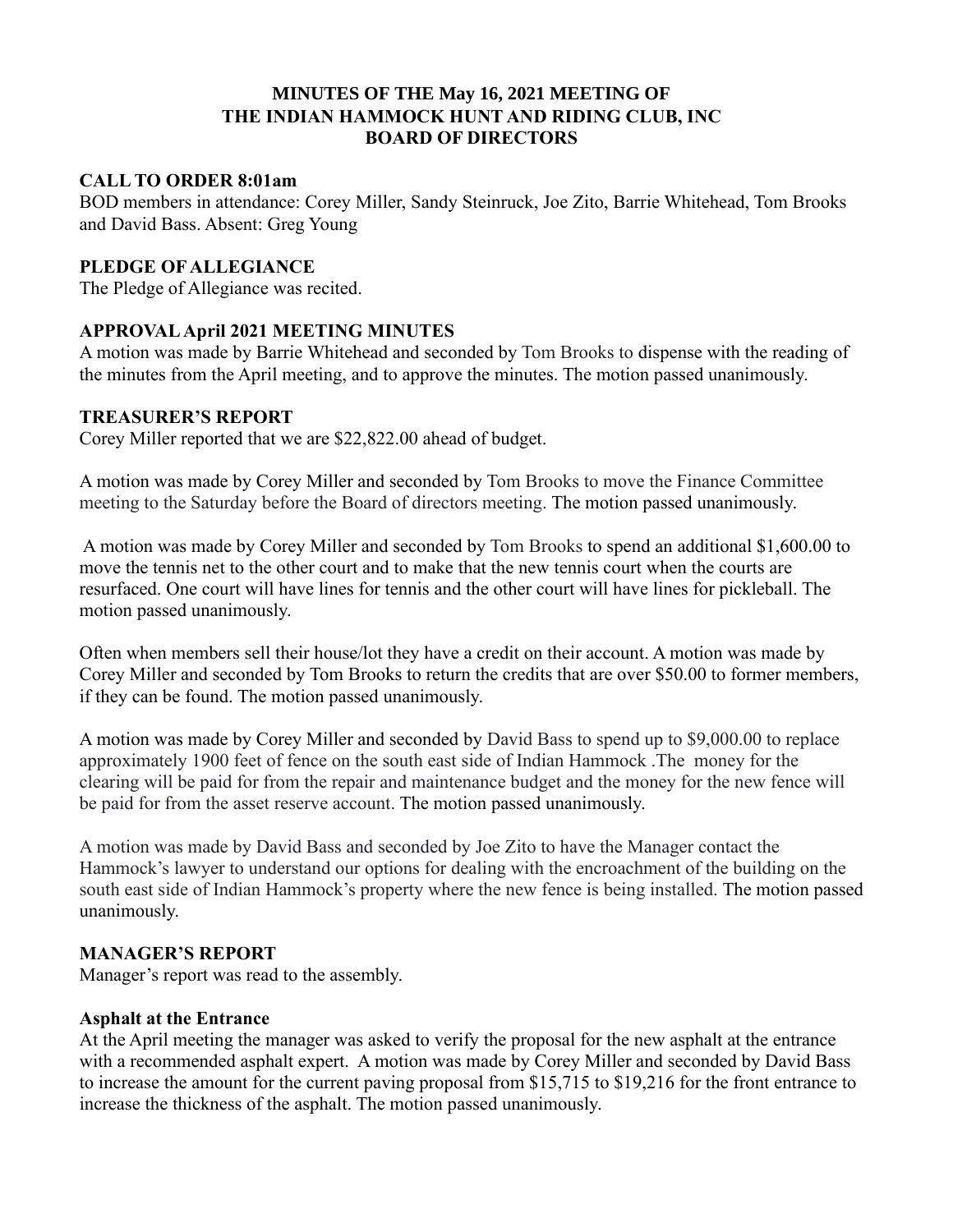## **COMMITTEE REPORTS:**

## **Architectural Review Committee :** Stephanie Young Chair reported

Lot 278 Jimenez wants to do some light bush hogging in center of the lot, install four board wood fences to match his neighboring lots, and install a16' gate with a 30' culvert to access the lot from road. A motion was made by Tom Brooks and seconded by David Bass to approve this request. The motion passed unanimously.

Lot 11 Cracco wants to build a new house. The house meets the criteria with the exception of stucco surrounding the windows. The committee recommends approval of this request if Mr. Cracco modifies the exterior plans to remove the stucco. Mr Cracco agreed to remove the stucco. A motion was made by Corey Miller and seconded by Joe Zito to approve this request. The motion passed unanimously. Lot 69 Rakic wants to remove and replace an existing fence with no climb fence and new wood supports. This will require a 3-foot path bush hogged on either side of fence. This area will be left to grow back after installation. A motion was made by Barrie Whitehead and seconded by Tom Brooks to approve this request. The motion passed unanimously.

Lot 121 Larson wants to repaint his house sage green with an off-white trim. A motion was made by David Bass and seconded Joe Zito by to approve this request. The motion passed unanimously. Stephanie Young, chair of the Architectural Review Committee asked for clarification and guidance. The resulting discussion concluded that gables, do not need to match the 4/12 required pitch roof. **Membership Committee**

Mark and Joann Buffington are purchasing Lot 154. They are from Vero Beach and looking to build in the future. Mark is interested in preservation, rifle/pistol range and skeet and trap.

The Membership Committee recommended to the Board to wave the right of first refusal and approve these new members. A motion was made by David Bass and seconded by Barrie Whitehead to approve. The motion passed unanimously.

Armando Montero and Limbania (Limby) Barrios are purchasing Lot 157. They are from Miami and plan on building in the future. Armando is interested in preservation, skeet and rifle range, and Architectural Review. Limby is interested in photography. The Membership Committee recommended to the Board to wave the right of first refusal and approve these new members. A motion was made by Corey Miller and seconded by Joe Zito to approve. The motion passed unanimously.

Ashley and Matthew Dehart are leasing Lot 105.

The Membership Committee recommends to the Board to approve this lease. A motion was made by Joe Zito and seconded by Tom Brooks to approve. The motion passed unanimously.

## **Communications Committee**

Carol Devine presented the report for the Commutations Committee.

## **Hunt Committee**

The Hunt Committee report was presented by Mike Hogan. The Hunt SOP was revised and they are requesting that the board approve it.

A motion was made by David Bass and seconded by Tom Brooks to send the new Hunt SOP to the membership for their review. The motion passed unanimously. It will be on the agenda for approval at the June meeting.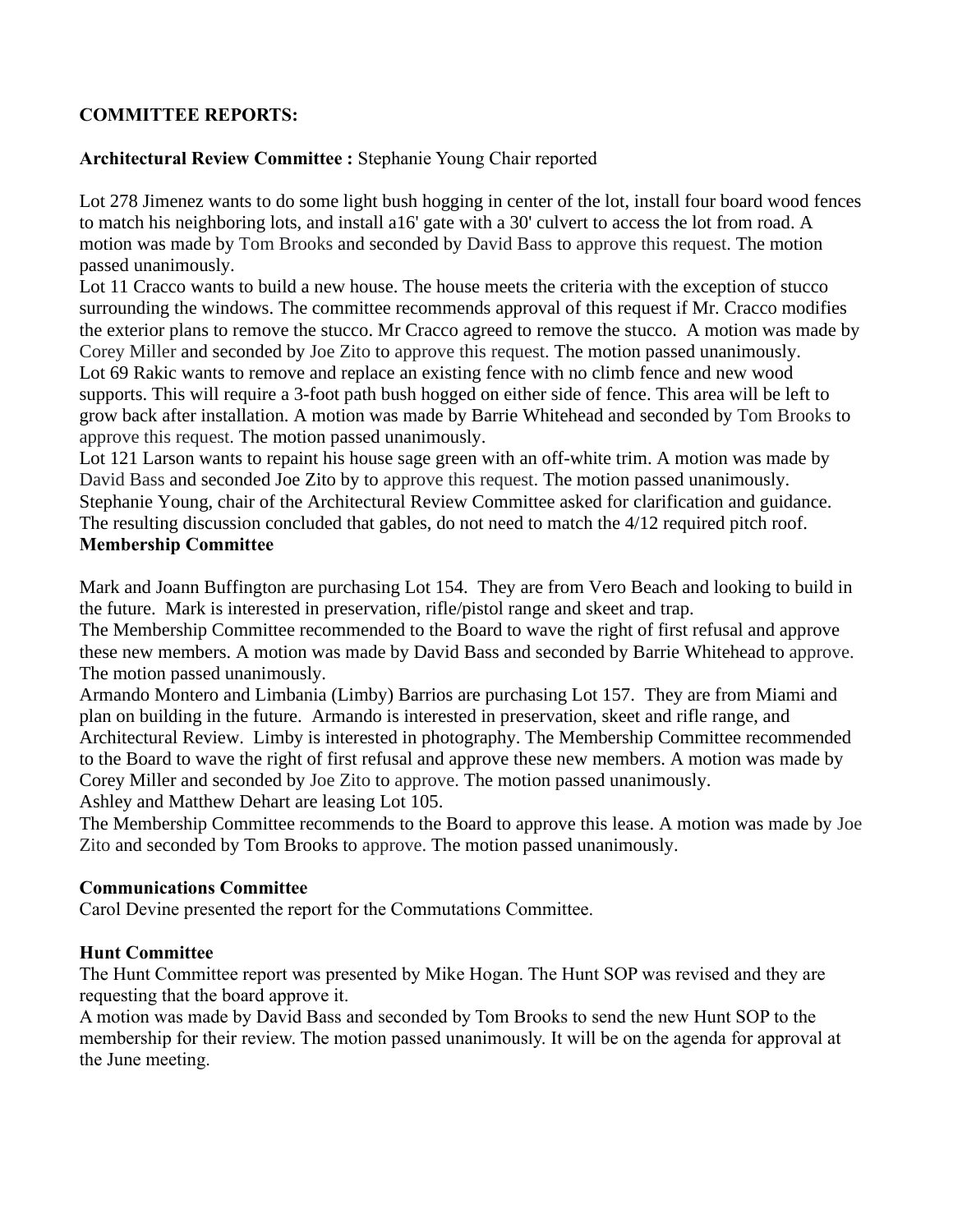A motion was made by Barrie Whitehead and seconded by Joe Zito to approve the two new food plots in the outback. The motion passed unanimously.

#### **Special Events Committee**

Barrie Whitehead reported the Hospitality & Special Events Committee held a meeting on May  $5<sup>th</sup>$ . Stephani Barns volunteered be in charge of the Memorial Day Tribute. The tribute will be at the flagpole, at 9 am, at the flagpole.

A motion was made by Barrie Whitehead and seconded by Tom Brooks to have a 4<sup>th</sup> of July parade ending with Ice Cream served at the lodge for all participants and spectators. The motion passed unanimously

A motion was made by Barrie Whitehead and seconded by Corey Miller to approve a Swing Dance Lesson Demo on Saturday July  $3^{rd}$  at 5:30 PM in the Lodge. If there is enough interest dance classes will be scheduled in the Hammock. The motion passed unanimously.

A motion was made by Barrie Whitehead and seconded by Tom Brooks to approve a chili cookoff on Friday August 13<sup>th</sup> (Time to be determined). The motion was amended to combine this with the Shoot  $\&$ Eat and it will be held at The Birds Nest. The motion passed unanimously. For more details SEE THE FLYERS.

#### **Hammock Scholarship**

Bill Tabbert gave an update on the Hammock Scholarship fund. \$8,000.00 was donated by Indian Hammock members. A large rolling toolbox full of tools was also donated for a student attending a trade school.

#### **NEW BUSINESS**

A motion was made by Corey Miller and seconded by Tom Brooks to approve the Board of Directors Goals for 2021, The motion passed unanimously. Board members were assigned to lead the tasks.

## **Bee Policy**

A motion was made by Corey Miller and seconded by Tom Brooks to create an ad-hock Bee Committee with Tom Brooks as Committee Chair. The motion passed unanimously. The purpose of the committee is to define the requirement for those people who have beehives in the Hammock.

## **Preservation Committee SOP**

A motion was made by Tom Brooks and seconded by Corey Miller to meet with FWC to get more information on the requirements and possibly apply for an FWC grant. Their grants pay up to 50% reimbursement of the costs to implement FWC's recommendations. The motion passed unanimously.

## **OTHER BUSINESS**

A motion was made by Corey Miller and seconded by Tom Brooks to move the June Board of Directors meeting to June  $27<sup>th</sup>$ . The motion passed unanimously.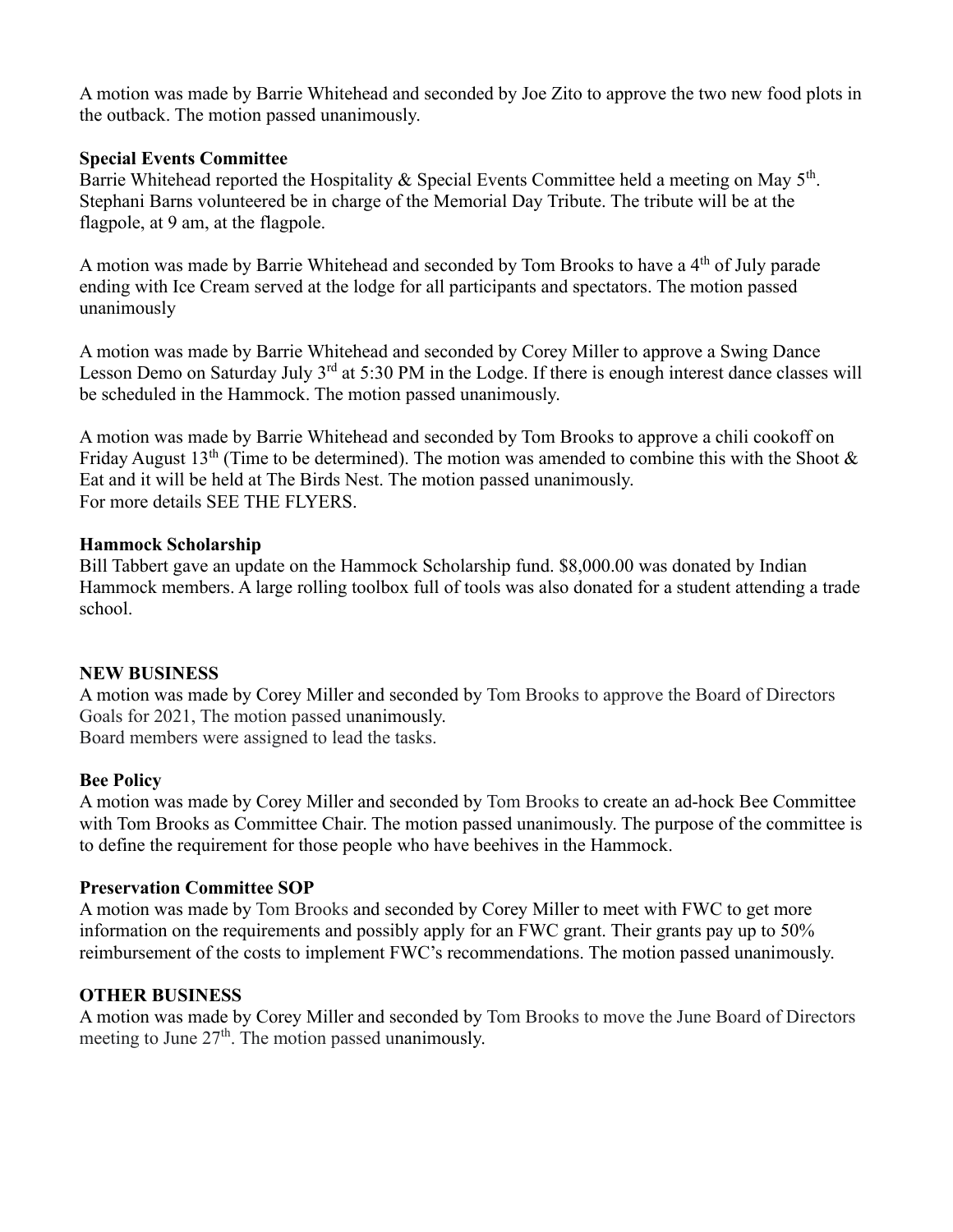## **Adjourn**

A motion was made by Corey Miller to adjourn and seconded by David Bass. The motion passed unanimously. The meeting was adjourned at 10:47 am.

During the 15 minutes of discussion after the meeting was adjourned a request was made by Corey Miller to reconvene the meeting to discuss Hammock resources. The request was approved unanimously and the meeting was called to order BOD President Sandy Steinruck.

#### **Board of Directors meeting reconvened at 10:55 am.**

A motion was made by Corey Miller and seconded by Tom Brooks to give the Manager authority to add 20 hours of labor costs for one fiscal year at a cost of about \$20,000.00 to his budget to complete all the work to meet the goals for this year. The motion passed unanimously.

#### **Adjourn**

A motion was made by Corey Miller to adjourn and seconded by David Bass. The motion passed unanimously. The meeting was adjourned at 11:15 am.

Submitted by Barrie Whitehead, Secretary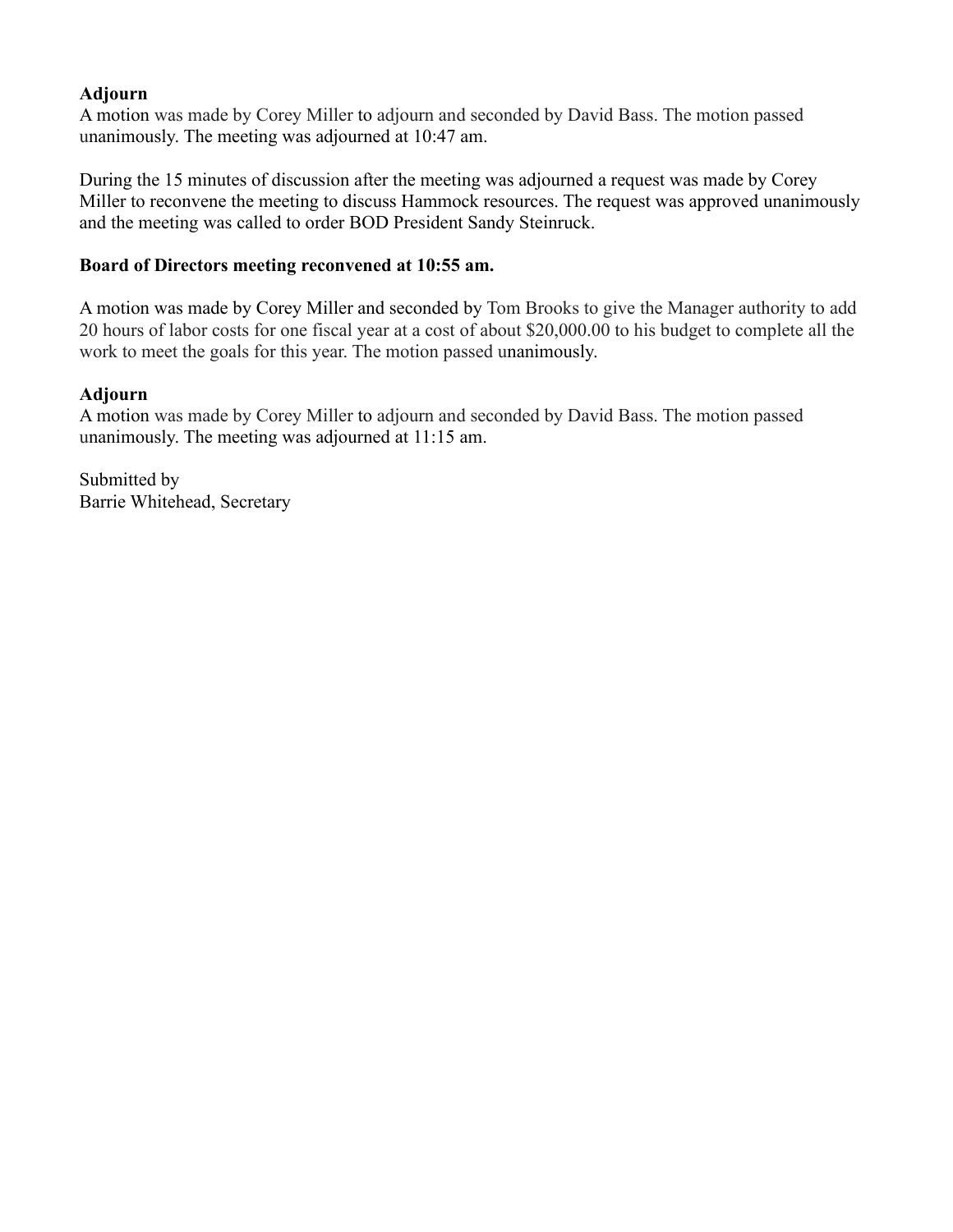#### **MINUTES OF THE April 18, 2021 MEETING OF THE INDIAN HAMMOCK HUNT AND RIDING CLUB, INC BOARD OF DIRECTORS**

#### **CALL TO ORDER 8:01am**

BOD members in attendance: Corey Miller, Sandy Steinruck, Greg Young, Barrie Whitehead, Tom Brooks and David Bass. Absent: Joe Zito

#### **PLEDGE OF ALLEGIANCE**

The Pledge of Allegiance recited

## **APPROVAL March 2020 MEETING MINUTES**

Amendment to March Minuets was read to the assembly to include misprint of new members lot numbers as follows:

Heminger owns Lot 263 NOT Lot 287, Torres owns Lot # 287

A motion was made by Barrie Whitehead to dispense with the reading of the entire minutes from the March meeting, and to approve the minutes. It was seconded by Tom Brooks. The motion passed unanimously.

Joe Zito arrived at 8:06

#### **TREASURER'S REPORT**

Corey Miller reported that we are \$4636.00 ahead on budget.

A motion was made by Corey Miller and seconded by Tom Brooks based on the Finance Committee recommendation to hire Sports Services for to fix the Tennis Courts for \$16,900.00. The motion passed unanimously.

A motion was made by Corey Miller and seconded by Tom Brooks to require all Committees and/or members to come before the Finance Committee to be approved before Hammock or Committee moneys can be spent other than purchasing consumable items for an event such as food.

A motion was made by Barrie Whitehead and seconded by Joe Zito to have Tom Brooks be the liaison for passing along good updates to the communications Committee to put out to the Membership on an ongoing basis. The motion passed unanimously.

## **MANAGER'S REPORT**

Manager's report was read to the assembly.

## **COMMITTEE REPORTS:**

#### **Architectural Review Committee**

White Lot #43 wants to clear Lot, add driveway, well, pump and power. A motion was made by Corey Miller and seconded by Greg Young to approve. The motion passed unanimously.

Sullivan Lot # 195 wants to screen in an existing Poarch.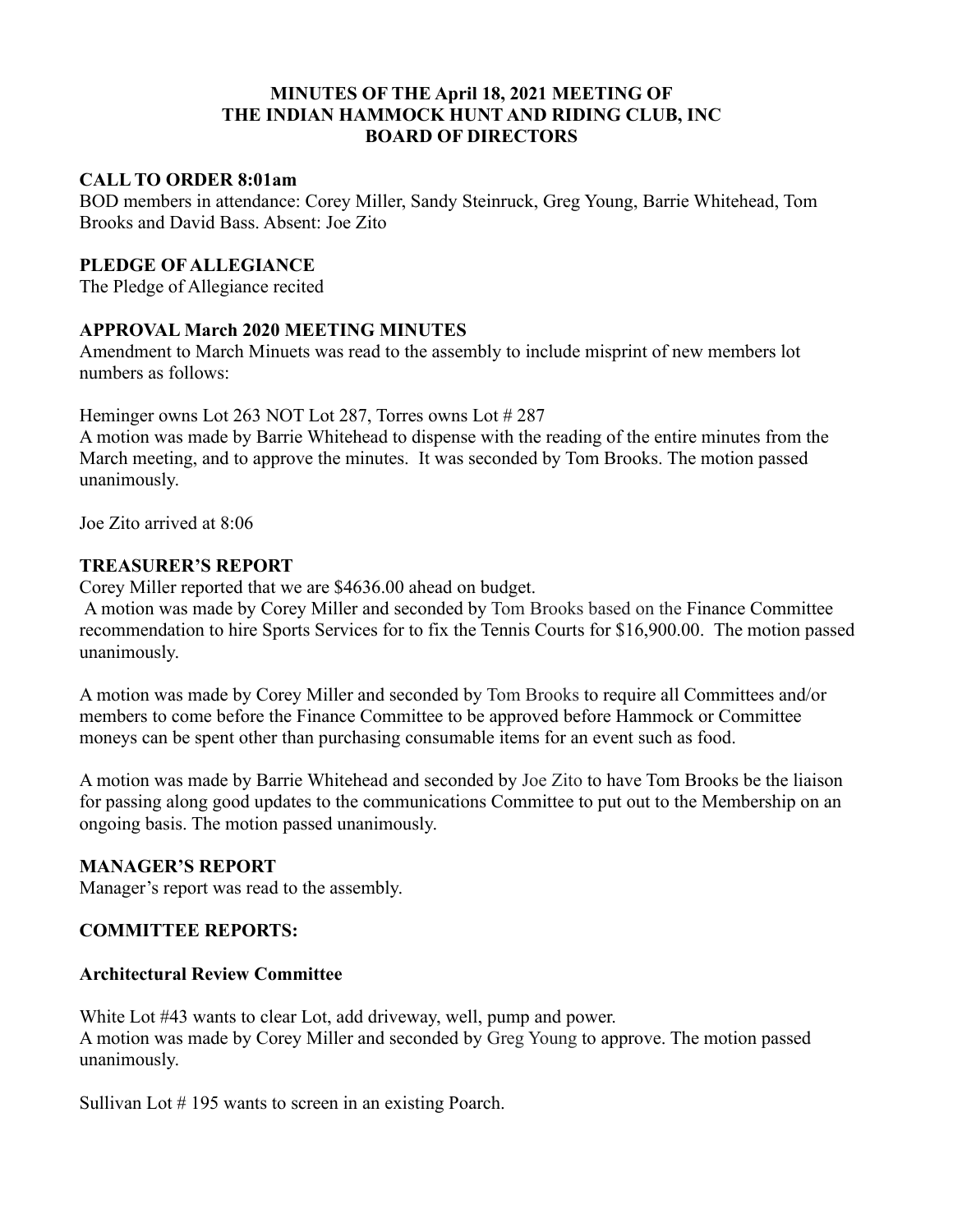A motion was made by Tom Brooks and seconded by Corey Miller to approve. The motion passed unanimously.

Jimenez Lot # 278 wants to Fence property – on-property line with no clearing. A motion was made by David Bass and seconded by Tom Brooks to approve. The motion failed unanimously.

Moya Lot # 207 is requesting new approval of their home. Their previous approval expired on February 17. David Bass moved to approve the request and Corey Miller seconded it. Corey Miller voted in favor of the motion, Greg Young, Barrie Whitehead, Joe Greg Young, Barrie Whitehead, Joe Zito and Tom Brooks voted against it. David Bass abstained from the vote.

Rossodivta Lot # 203 wants to repaint their house. A motion was made by Tom Brooks and seconded by David Bass to approve main color and asked that the trim color be changed to a less bright color. The motion passed unanimously

#### **Membership Committee Member to Member**

The Sullivan's of Lot 195 are purchasing Lot 76 from Dr. Geckman A motion was made by Barrie Whitehead and seconded by Greg Young to approve them summarily. The motion passed unanimously.

The Rakic of Lot 125 are purchasing Lot 69 from the Kramer's A motion was made by David Bass and seconded by Corey Miller to approve them summarily. The motion passed unanimously.

## **Rifle and Pistol/ Trap and Skeet:**

Bob Morrison gave his report, no requests or motions were made. He remonded everyone that virtual RSO courses are available on NRA.com

#### **Appeals Committee**

Bill Dover reported that the Appeals Committee met on Saturday, April 17 and voted in favor of the Board of Directors recommendations regarding Devin Wilson, Lot 105.

#### **Aviation Committee**

The Aviation Committee report was not read, but will be in Hammock Herald.

#### **Equestrian Committee**

Katie Baker asked for permission to have an event with the Seminole Feed Rep. A motion was made by Barrie Whitehead and seconded by Tom Brooks to approve the event on Saturday, April 24. The motion passed unanimously.

#### **Hammock Scholarship**

Bill Tabbert gave an update on the Hammock Scholarship fund. The donations are running behind.

#### **Garden Committee**

John Moore reported that the Garden Committee sold 200 Azaleas during their fundraiser.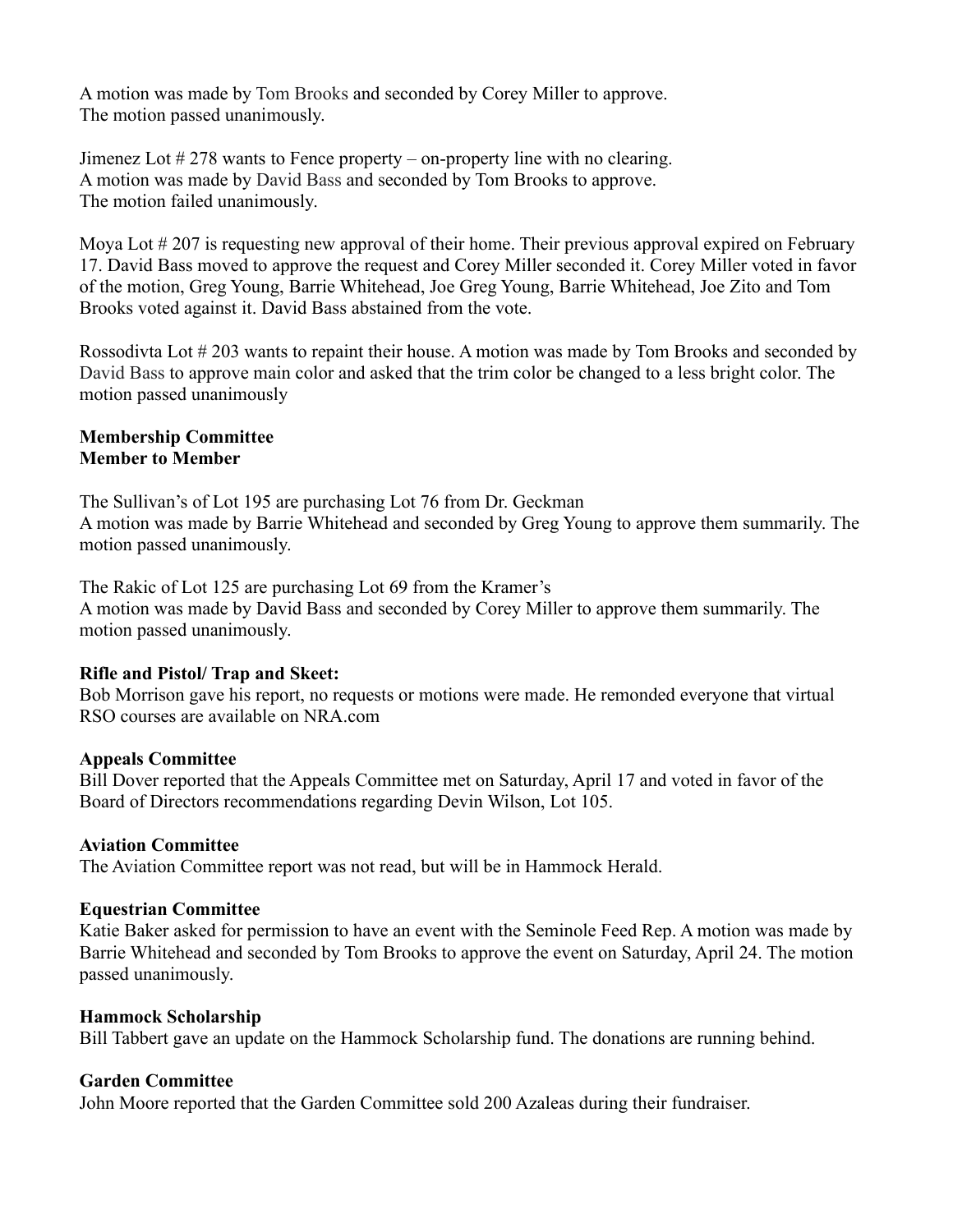#### **Preservation Committee**

Tom Brooks reported that the committee has raised \$1200 selling cypress trees. There are still some available. Thank you to the Dinnen's for donating the trees.

#### **Special Events Committee**

Barrie Whitehead reported that the Sunrise Service at the Chapel and Easter Egg Hunt at the Lodge was well attended and everyone had a great time. A motion was made by Barrie Whitehead and seconded by Tom Brooks to approve an event at the flagpole on Memorial Day if a volunteer can be found. The motion passed unanimously.

#### **NEW BUSINESS**

#### **Internet Access within the Hammock**

A motion was made by Tom Brooks and seconded by Joe Zito to have Sandy Steinruck and Bob Baum work with Julio Morejon research the cost of installing Fiber Optics throughout Indian Hammock and report back to the board. The motion passed unanimously.

#### **Bees on Lot 274**

A motion was made by Corey Miller and seconded by Tom Brooks to begin binding arbitration with Ron Shoffet on the bee issue on Lot # 273 from the his hives on Lot # 274. The motion passed unanimously.

#### **Perimeter 5 Strand Fencing:**

A motion was made by Tom Brooks and seconded by Corey Miller to replace the indicated section of fence on the east and south fence line near the trailer parking area with 5 strand barbed wire fence. The motion passed unanimously.

#### **Asphalt at the Entrance**

A motion was made by Greg Young and seconded by Corey Miller to proceed with the current paving proposal for the front entrance after talking with Mr Shoui. The motion passed unanimously.

#### **Preservation Committee SOP**

A motion was made by Tom Brooks and seconded by Corey Miller to approve the Preservation Committee SOP.

The motion passed. Barrie Whitehead was opposed.

#### **Disaster Plan**

A motion was made by Tom Brooks and seconded by Joe Zito Miller to mail the revised disaster plan to the membership. The motion failed.

## **OLD BUSINESS**

#### **Update on Trusts**

David Bass gave an update.

#### **Horse causing problems at the Stable**

Bob will work with the owner and stable staff to find a solution for the Zito's horse. If they cannot find a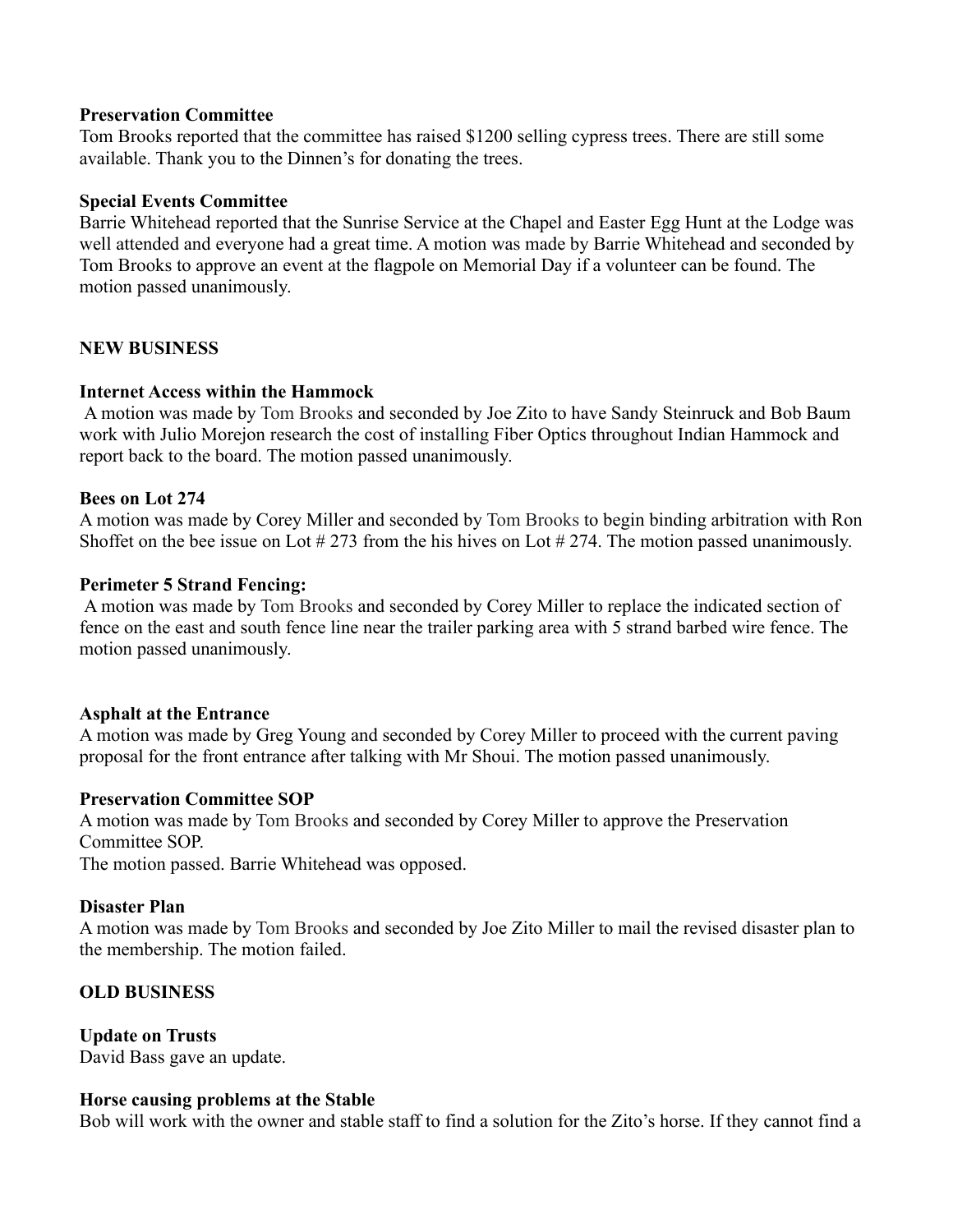safe solution then the horse will be removed from the stables per the Boarding Agreement.

## **Adjourn**

A motion was made by Barrie Whitehead to adjourn and seconded by Tom Brooks. The motion passed unanimously. The meeting was adjourned at 11:45 am.

Submitted by Barrie Whitehead, Secretary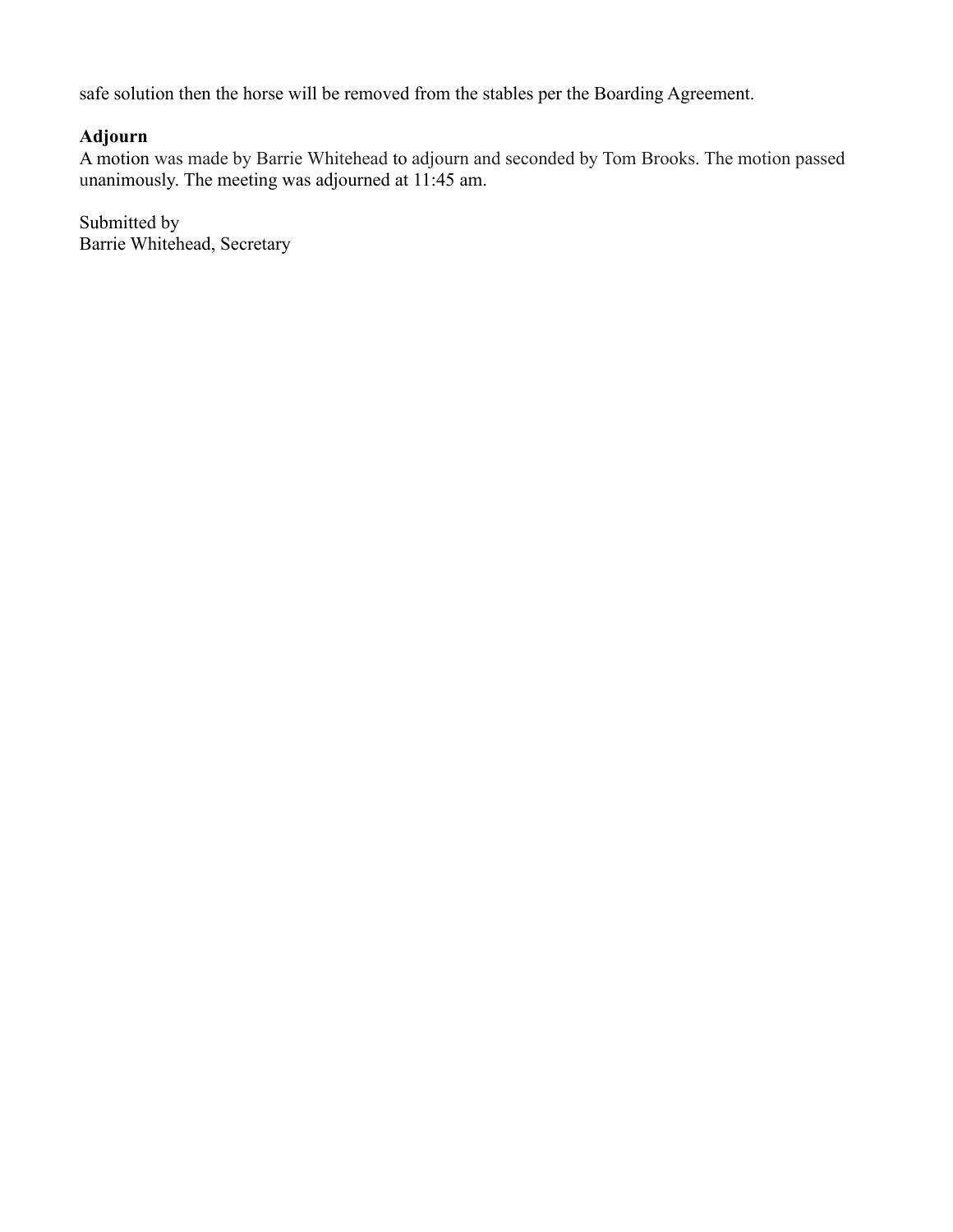#### **MINUTES OF THE MARCH 21, 2021 MEETING OF THE INDIAN HAMMOCK HUNT AND RIDING CLUB, INC BOARD OF DIRECTORS**

#### **CALL TO ORDER 8:01am**

BOD members in attendance: Corey Miller, Sandy Steinruck, Greg Young, Barrie Whitehead, Tom Brooks and David Bass. Absent: Joe Zito

## **PLEDGE OF ALLEGIANCE**

The Pledge of Allegiance was recited.

## **APPROVAL FEBRUARY 2020 MEETING MINUTES**

Amendment to February Minutes was read to the assembly to include missing motions as follows: (Missing from February Minutes published in Hammock Herald)

A motion was made by David Bass and seconded by Greg Young to have an Easter Service at The Chapel, an Easter Egg Hunt at the Lodge and consult with Chef Lia to Plan an Easter Brunch. The motion passed unanimously.

A motion was made by Tom Brooks and seconded by Joe Zito to have the Manager to remove the Old, Unnecessary or Dilapidated fences around the Hammock on common land. The motion passed unanimously.

Tom Brooks moved to dispense with the reading of the rest of the minutes from the February meeting, and to approve the minutes. It was seconded by Barrie Whitehead. The motion passed unanimously.

## **APPROVAL MARCH 6 SPECIAL MEETING MINUTES**

Corey Miller moved to dispense with the reading of the minutes from the March 6 Special meeting, and to approve the minutes. It was seconded by Tom Brooks. The motion passed unanimously.

## **TREASURER'S REPORT**

Corey Miller reported there were no items from the Finance Committee meeting. We are over budget by \$10,460.

#### **MANAGER'S REPORT**

No report was given due to Bob Baum being out sick.

Sandy Steinruck said that Bob is doing much better and will be returning to work next week. The employees have completed the fencing at the stable and horse hospital while handling the maintenance and member services work. Celina also did a great job keeping the office running,

## **COMMITTEE REPORTS:**

#### **Architectural Review Committee**

Haas Lot #43 wants to clear some additional area around their house. Tom Brooks moved to approve the request and Corey Miller seconded it. The motion passed unanimously.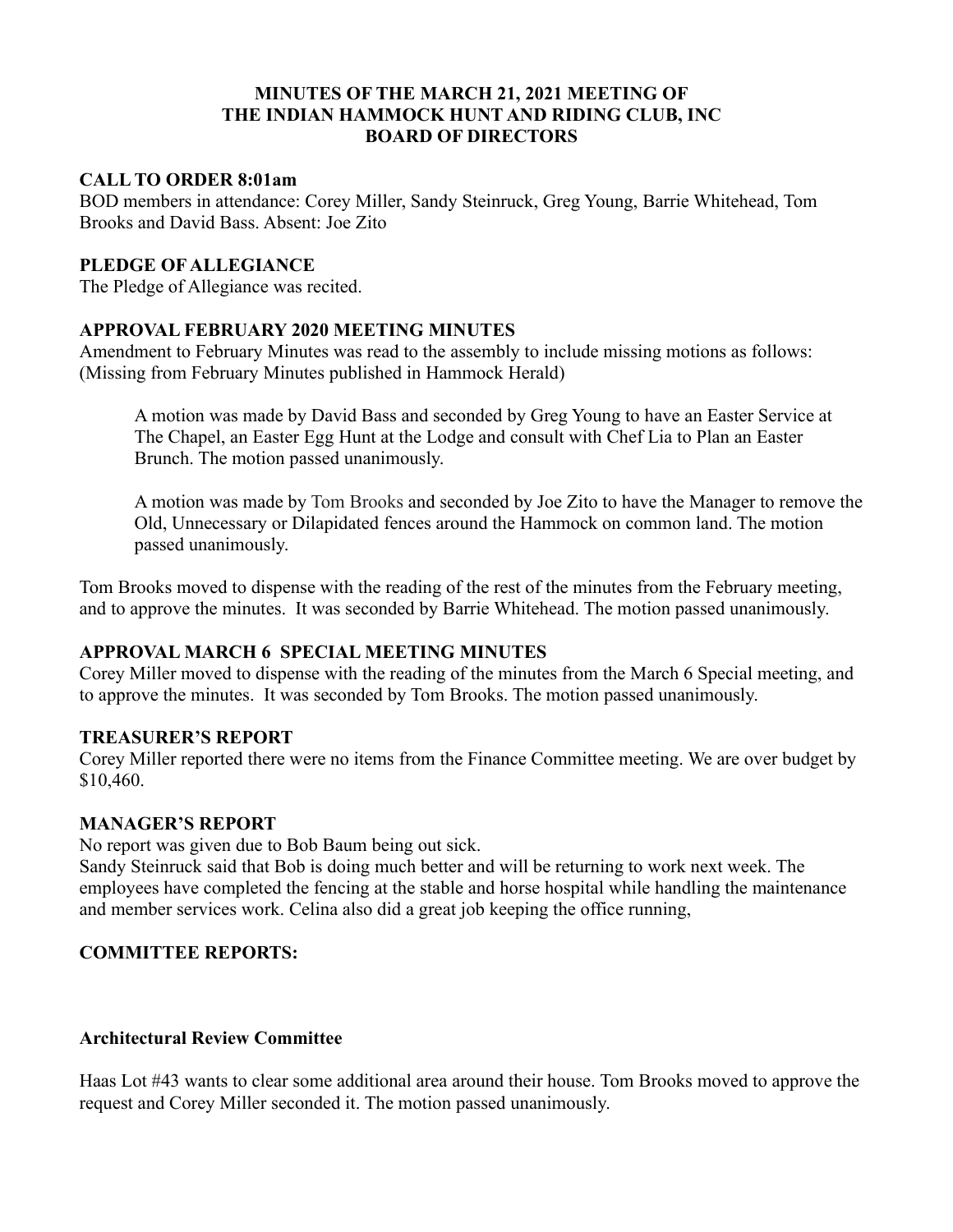#### **Membership Committee New Member**

Chris Hegedus is purchasing Lot # 95. He is from Ft. Pierce and is a fisherman. Tom Brooks made a motion and Greg Young seconded the motion to wave the right of first refusal. The motion passed unanimously.

Anthony and Carol Heminger are purchasing Lot #287. They are from Miramar and are interested in Shooting, pool and the lodge. Corey Miller made a motion and Greg Young seconded the motion to wave the right of first refusal. The motion passed unanimously.

Carlos and Luciana Torres are purchasing Lot # 287 They are from Santa Rosa Beach and plan to build and moving to the Hammock. They are interested in hiking, gardening and tennis. Luciana is also interested in horseback riding. Greg Young made a motion and Tom Brooks seconded the motion to wave the right of first refusal. The motion passed unanimously.

Eduardo Garay and his sister Leslie Garay are purchasing Lot # 295 & 296. Leslie plans on living in Indian Hammock in the future and Eduardo is looking to relax when he and the rest of the family come to visit. Tom Brooks made a motion and Greg Young seconded the motion to wave the right of first refusal and to include in their written approval notification that they may be double assessed in the future as the issue is currently in review. The motion passed unanimously.

## **Member to Member**

The Youngs of Lot # 188 are purchasing Lot # 189 from the Helene Moore. Corey Miller made a motion to approve them summarily and Tom Brooks seconded it. The motion passed unanimously

## **Rifle and Pistol/ Trap and Skeet:**

Bob Morrison gave report, no requests or motions were made. He is very concerned about people shooting the wooden supports. If someone is caught doing it they will be referred to the Board.

## **Communications Committee**

Carol Devine gave report, no requests or motions were made. Per the last meeting's request, Carol added a Suggestion category to the website. Members now have a place to make suggestions to improve the Hammock via the website.

## **Appeals Committee**

Met and selected Bill Dover as Chair and Delores Newman as secretary, no requests or motions were made.

## **Aviation Committee**

The Aviation Committee requested permission to hold an Aviation Event on March  $27<sup>th</sup>$  from 5pm to 8pm. David Bass made a motion to approve this event and Corey Miller seconded it. The motion passed unanimously.

# **Garden Committee**

The Garden Committee requested permission to hold a fundraiser Azalea Sale. Barrie Whitehead made a motion to approve this event and Greg Young seconded it. The motion passed unanimously.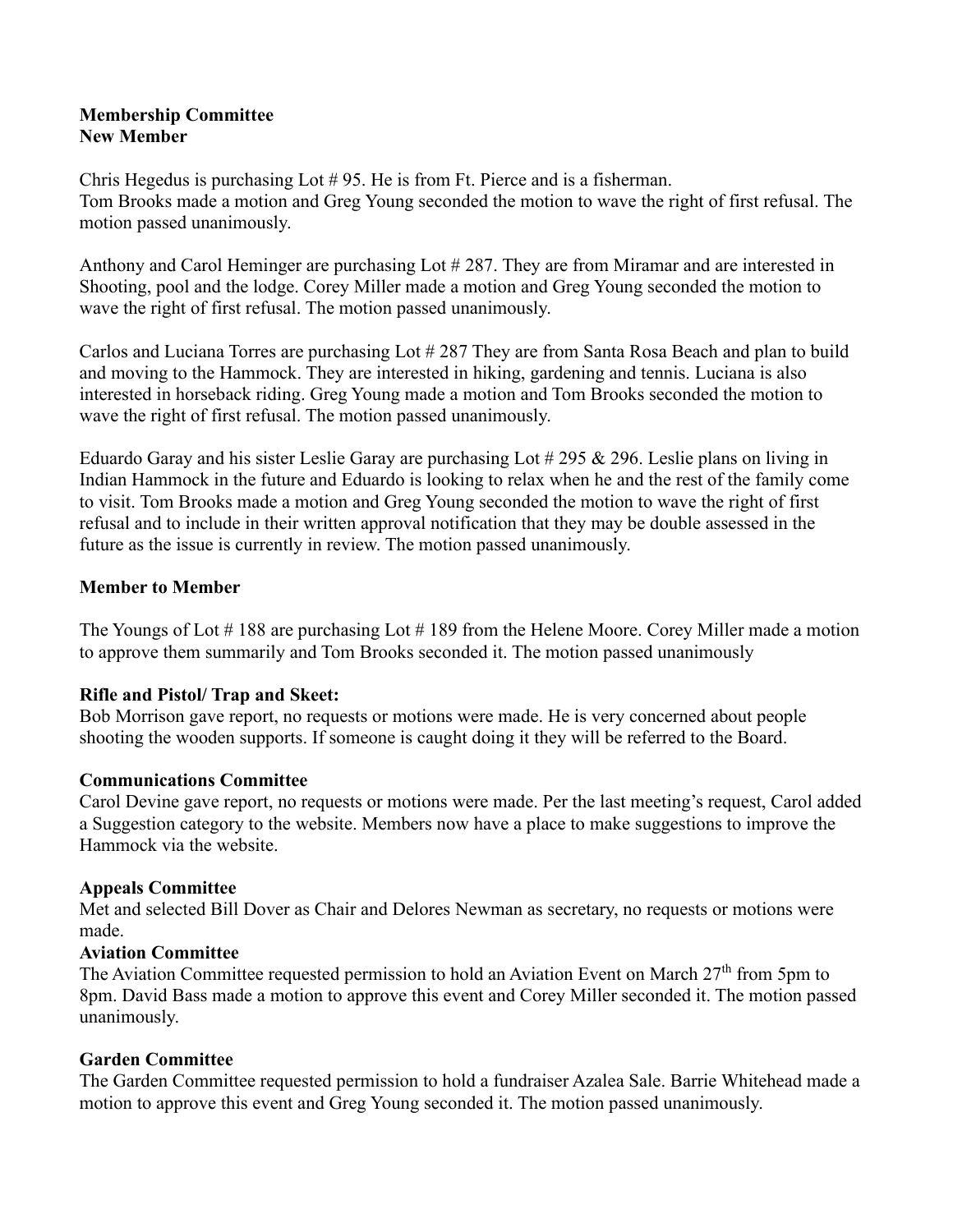#### **NEW BUSINESS**

#### **Internet options for Indian Hammock**

Julio Morejon shared the findings of the Committee. The committee researched several options for members internet access. They believe that Starlink (Elon Musk satellite solution) will be the best long term solution. Unfortunately it will not be available until later this year. In the meantime using the cell phone providers ie T Mobile and AT&T are the best solutions now. This is not a recommendation of the Board of Directors this is just a sharing of the information provided by the committee's findings. Julio Morejon will provide written information in the April Hammock Harold and has offered to answer questions and offer guidance. He can be reached at **[morejonj@mac.com.](mailto:morejonj@mac.com)** Thank you Julio, Joe Coyle and Troy Tompkins for doing this research for the members of the Hammock.

#### **Preservation Committee**

A motion was made by Tom Brooks and seconded by Corey Miller to reallocate \$15,000.00 for the cleaning of Lake Coleman to the cleaning of the canals. Spending about \$11,000.00 for the rental of a 'Long Stick' to clean the canals.

The Motion was Amended to remove the \$15,000.00 from the Repair and Maintenance budget and add a separate line item in the ledger to track this. The motion passed unanimously.

A motion was made by Tom Brooks and seconded by David Bass to have a Fundraiser selling Cypress Trees at \$20 each to raise money for the Indian Hammock Preservation Committee. The motion passed unanimously. Thank you to Brooke and Mike Dinnen for donating the Cypress trees.

#### **Selection of Board rep for the Appeal by Devin Wilson**

As per Rule 17.13.1.2 the BOD:

A motion was made by Corey Miller and seconded by Barrie Whitehead to nominate Sandy Steinruck to represent the BOD for Devin Wilson's appeal. The motion passed unanimously.

# **OLD BUSINESS**

A motion was made by David Bass and seconded by Tom Brooks to Approve the revised list of Trusts 35-298 that have been verified. The motion passed unanimously.

A motion was made by David Bass and seconded by Corey Miller PER Article V section 1 of the D.O.R. to the list of trusts that the Club has been unable to validate be required to provide documentation by June 1st that it is a revocable trust with the Grantor and Trustee being named or be subject to double assessment. The motion passed unanimously.

A motion was made by Barrie Whitehead and seconded by Tom Brooks to build a fence on the east side of the Hammock, that parallels 441 where there is no reliable fence. The motion passed unanimously.

A motion was made by Barrie Whitehead and seconded by Tom Brooks to have a survey done in the section to be fenced, get estimates for fencing and start clearing in that section. The motion passed unanimously.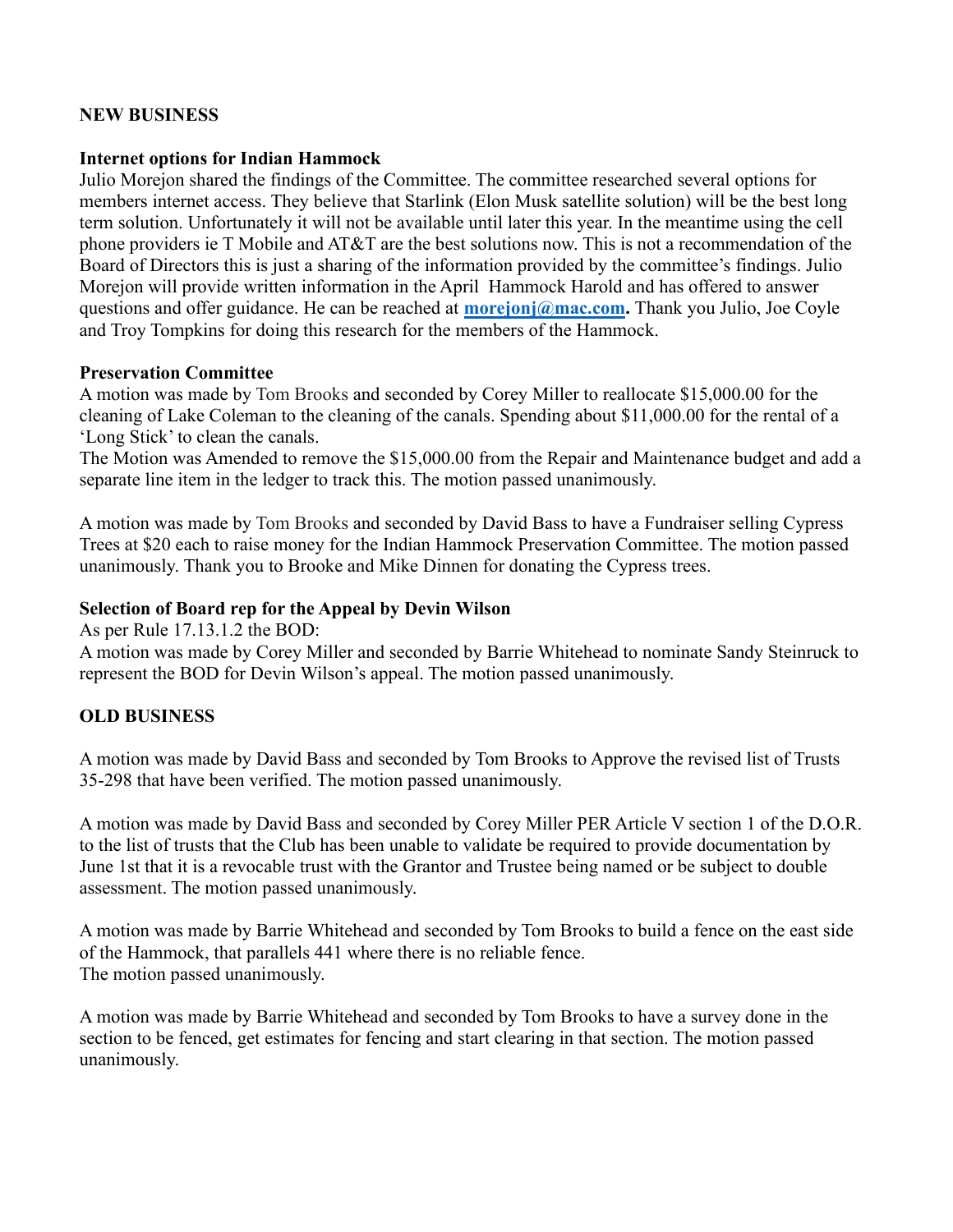A motion was made by Corey Miller and seconded by Barrie Whitehead to reactivate the electricity and add a motion activated light with a camera at a cost not to exceed \$500.00 in the east trailer parking area. The motion passed unanimously.

#### **Perimeter 5 Strand Fencing:**

Based on the perimeter fences assessment report requested at the February BOD meeting for prioritizing fence work: A motion was made by Barrie Whitehead and seconded by Tom Brooks to instruct the club manager to contact in writing Mr. Shoffet or his representative about getting the Indian Hammock fence along his property at our north fence line restrung to its original new condition. The motion passed unanimously.

## **Adjourn**

A motion was made by Barrie Whitehead to adjourn and seconded by Tom Brooks. The motion passed unanimously. The meeting was adjourned at 10:56 am.

Submitted by Barrie Whitehead, Secretary

(Missing from February Minutes published in Hammock Herald)

A motion was made by David Bass and seconded by Greg Young to have an Easter Service at The Chapel, an Easter Egg Hunt at the Lodge and consult with Chef Lia to Plan an Easter Brunch. The motion passed unanimously.

A motion was made by Tom Brooks and seconded by Joe Zito to have the Manager to remove the Old, Unnecessary or Dilapidated fences around the Hammock on common land. The motion passed unanimously.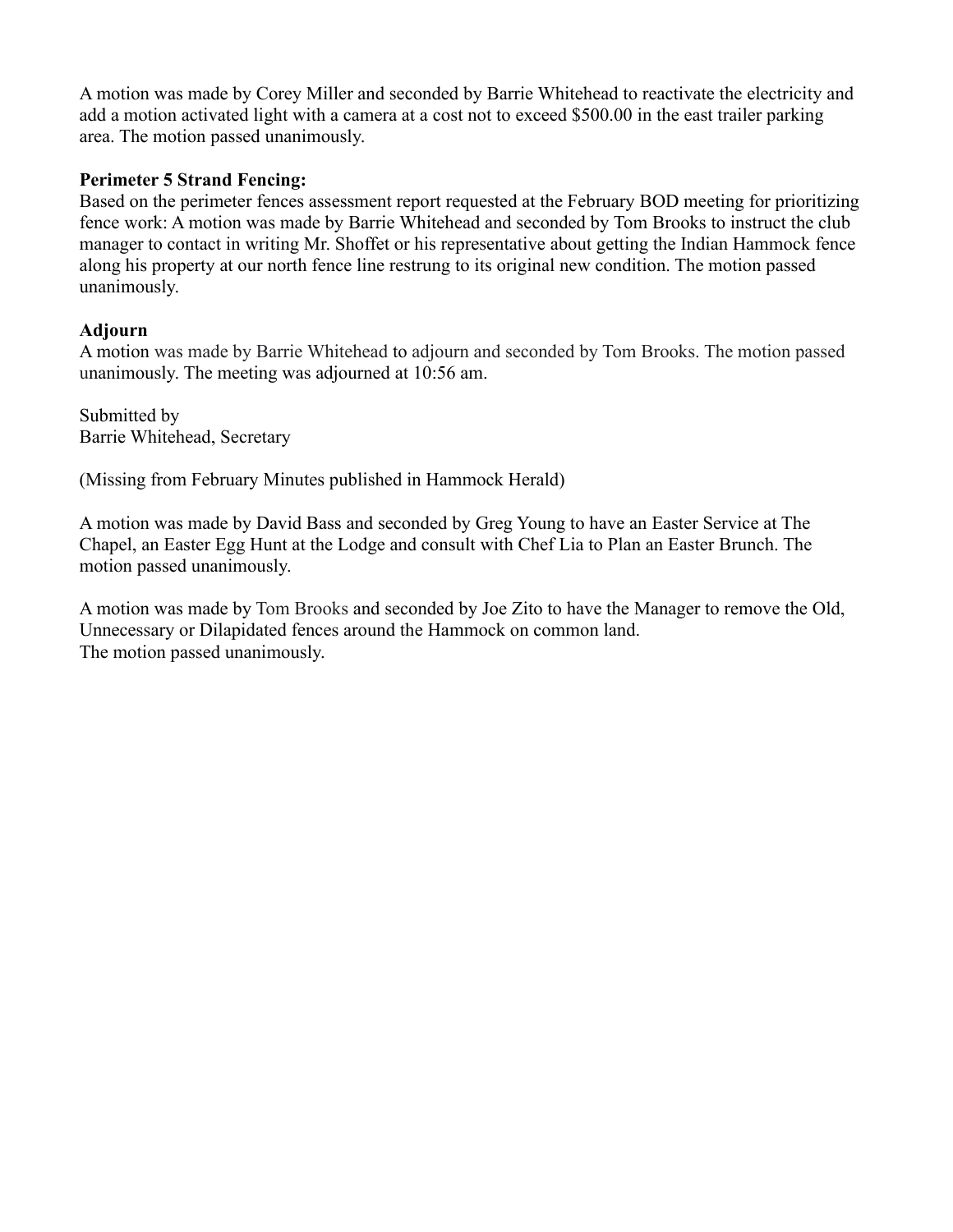#### **MINUTES OF THE Special Meeting March 6, 2021 MEETING OF THE INDIAN HAMMOCK HUNT AND RIDING CLUB, INC Board of Directors**

# **CALL TO ORDER**

#### **8:07am**

BOD members in attendance: Corey Miller, Sandy Steinruck, Greg Young, Barrie Whitehead and Tom Brooks.

Absent: David Bass and Joe Zito

# **PLEDGE OF ALLEGIANCE**

The Pledge of Allegiance recited

#### **New Business**

The President, Sandy Steinruck, explained that the purpose of the meeting was to address the unauthorized discharge of a rifle by a member on Monday, March 1, just before sunset in the common area west of the horse stables. The member lives on Lot 105.

Mike Dinnen witnessed the event and created a video recording of the incident. On the video the member stated that he was shooting at a hog.

#### **The member violated the following articles/rules.**

#### **Declaration X, Nuisances, Section 2**

No owner shall cause, or permit the existence of a hazard on the property. A hazard is any action or condition which has created a danger or risk of personal injury or property damage, including, without limitation, unauthorized discharge of a firearm, unrestrained pets and reckless operation of a vehicle.

• The member violated this article by discharging a firearm in the common area west of the horse stables in the area known as Roger's Kitchen.

## **Hunt SOP**

Big and small game hunting is available to qualified Indian Hammock members and their families in designated game areas. Each must pay applicable fees, execute liability releases, and provide evidence of applicable licenses.

The member violated this via the following actions:

• The member was not a paid IH Hunt Member for 2020-2021 hunt season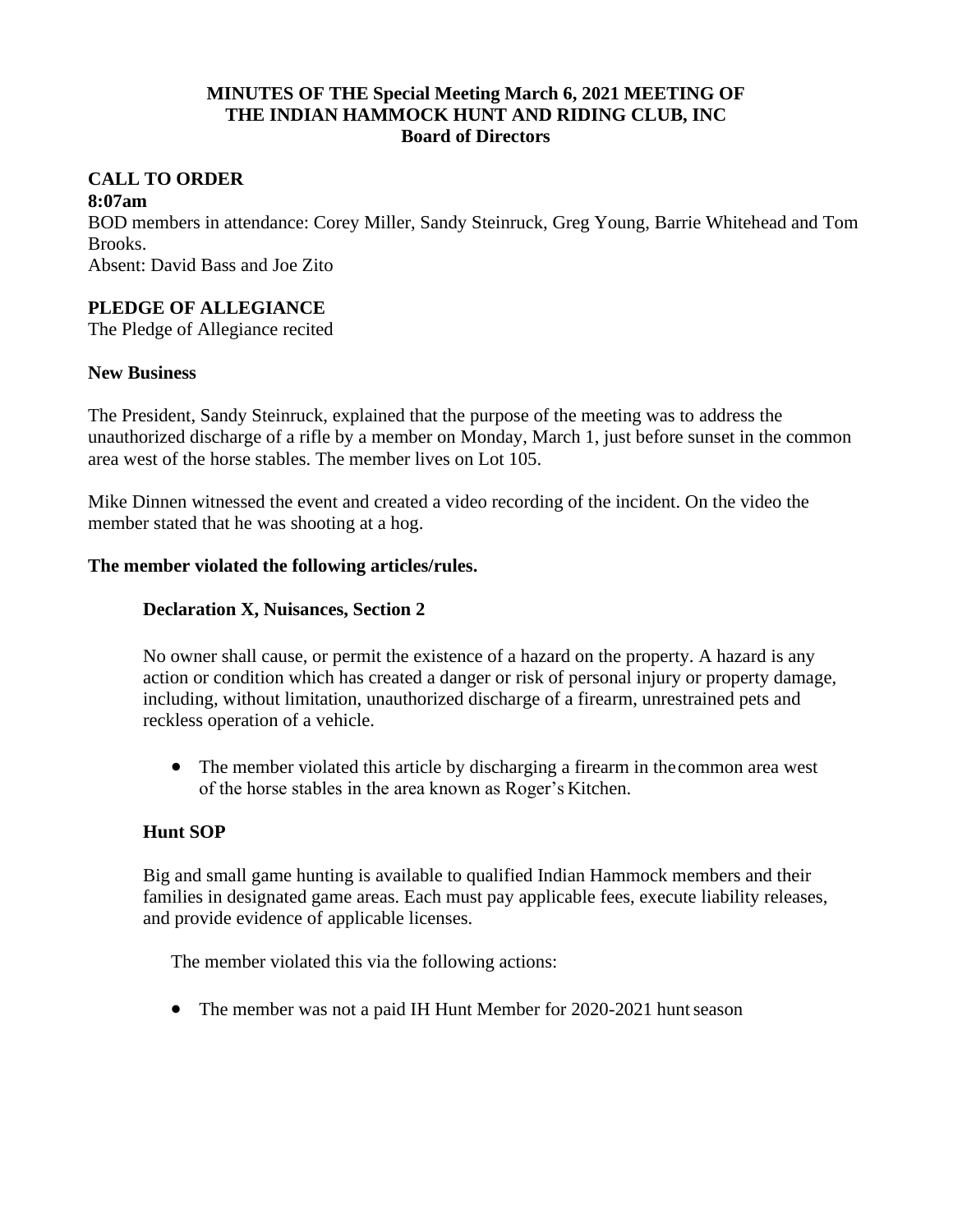and has no right to hunt anything within IH.

- The member attempted to harvest a hog outside of an authorized IHHunt Area;
- The member did not reserve a Hunt Area while attempting to harvest big game
- The member was illegally hunting with an unregistered hunting guest.

## **Hunt SOP Chapter 6, E**

## NO RIFLES OR HANDGUNS MAY BE FIRED OR OTHERWISE USED FOR HUNTING IN IH

The member violated this via the following actions:

• The member discharged a centerfire rifle outside of the shooting range (centerfire rifles are not approved weapons for hunting at IH – only bows, muzzleloaders and shotguns are permitted for hunting in IH);

A motion was made by Tom Brooks and seconded by Corey Miller to impose the following penalties on the Lot 105 Member.

- He will lose all of his Indian Hammock Privileges for 1 year. The member will be allowed only to come and go from the gate to his lot and have access the trash areas and his mailbox.
- He must pay a fine of \$100 per violation for the six violations as noted above for a total fine of \$600.
- His Indian Hammock RSO Privileges will be revoked for one year. The member will be required to complete additional education and/or training to be determined by Indian Hammock's CRSO before his Indian Hammock RSO Privileges can be restored.

The motion was amended by Tom Brook and seconded by Corey Miller to add: If Mr. Wilson is found in violation, another year will be added to the suspension of Mr. Wilsons privileges for each time he is found in violation. The amendment passed unanimously.

A motion was made by Tom Brooks and seconded by Corey Miller to Table the motion the impose penalties. The motion to table the previous motion passed unanimously.

A motion was made by Barrie Whitehead and seconded by Greg Young to wave the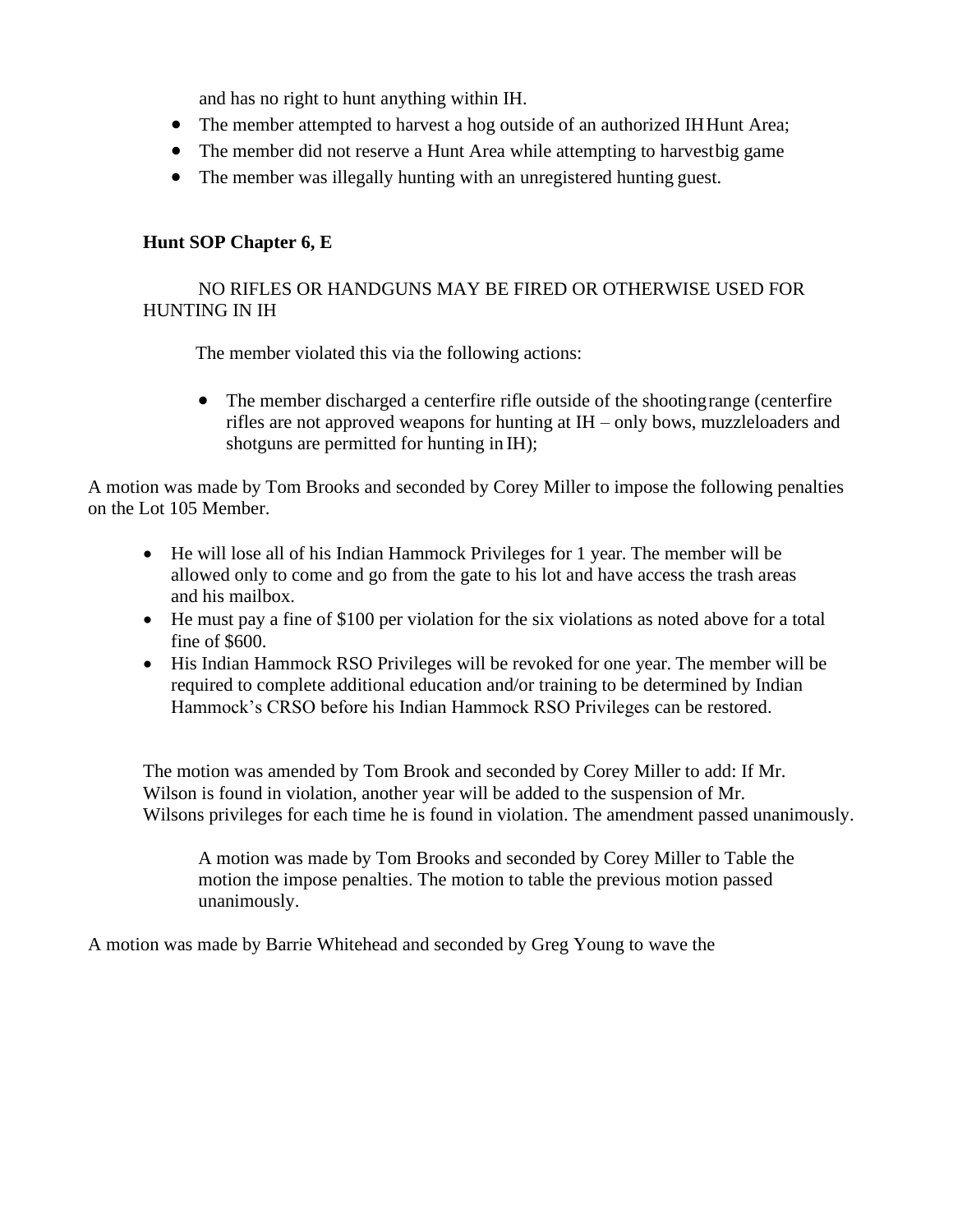Manager's Report regarding this violation due to his illness that has him out of the office and unavailable. The motion passed unanimously.

A motion was made by Tom Brooks and seconded by Corey Miller to un-Table the motion imposing the penalties. The motion passed unanimously.

The motion to impose the penalties passed unanimously.

## **Adjourn**

A motion was made by Barrie Whitehead to adjourn and seconded by Corey Miller. The motion passed unanimously. The meeting was adjourned at 8:45 am.

Submitted by Barrie Whitehead, Secretary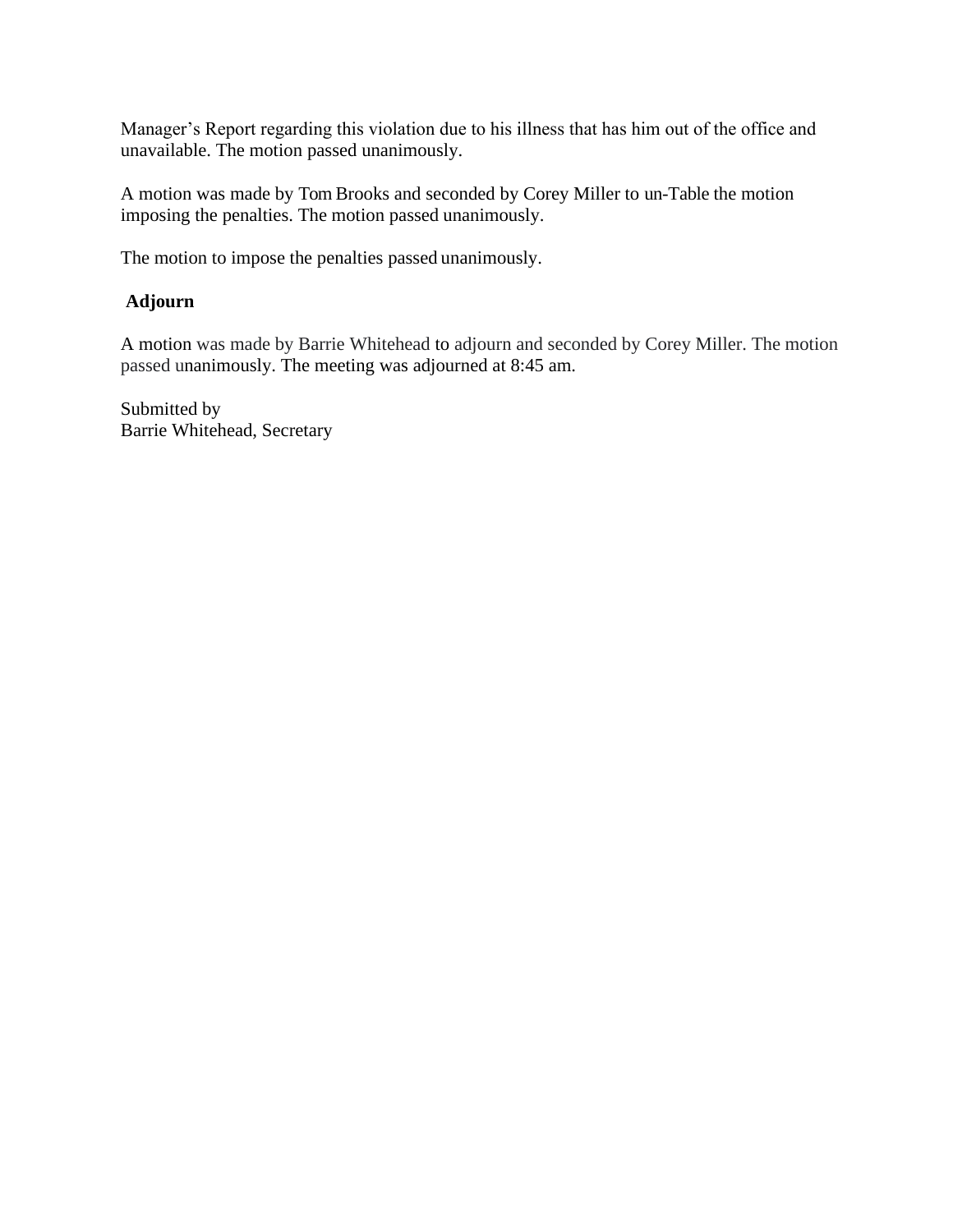#### **MINUTES OF THE FEBRUARY 21, 2021 MEETING OF THE INDIAN HAMMOCK HUNT AND RIDING CLUB, INC BOARD OF DIRECTORS**

#### **CALL TO ORDER**

BOD members in attendance: Corey Miller, Sandy Steinruck, Greg Young, Barrie Whitehead, Tom Brooks and Joe Zito. Absent: David Bass

#### **PLEDGE OF ALLEGIANCE**

The Pledge of Allegiance recited

#### **APPROVAL JANUARY 2020 MEETING MINUTES**

Tom Brooks moved to dispense with the reading of the minutes from the January meeting, and to approve the minutes. It was seconded by Corey Miller. The motion passed unanimously.

David Bass arrived at 8:03.

#### **TREASURER'S REPORT**

Corey Miller read his report to the assembly.

A motion was made by Corey Miller and seconded by Barrie Whitehead to re-roof the 4 High houses at the Skeet range not to exceed \$5000. The motion passed unanimously.

A motion was made by Corey Miller and seconded by Joe Zito to hire Streamline to pave front entrance.

A motion was modified by Corey Miller and seconded by Joe Zito to hire an Engineering Firm up to \$3000 (Firm to be determined), to come out to give opinion on paving the entrance. The motion passed unanimously.

A motion was made by Corey Miller and seconded by Tom Brooks, to have the Indian Hammock Attorney to send a letter to vendor for Tennis Court repair due to warrantee work.

A motion to table the Tennis Court motion made by Corey Miller and seconded by Tom Brooks. The motion passed unanimously.

A motion was made by Corey Miller and seconded by Barrie Whitehead to add to Member Services Burial of members large animals that reside at Indian Hammock (horses, mules, donkeys...) is free of charge. This information will be sent to the membership. The motion passed unanimously.

#### **MANAGER'S REPORT**

Bob Baum read his report to the assembly; the full written report appears in the Hammock Herald.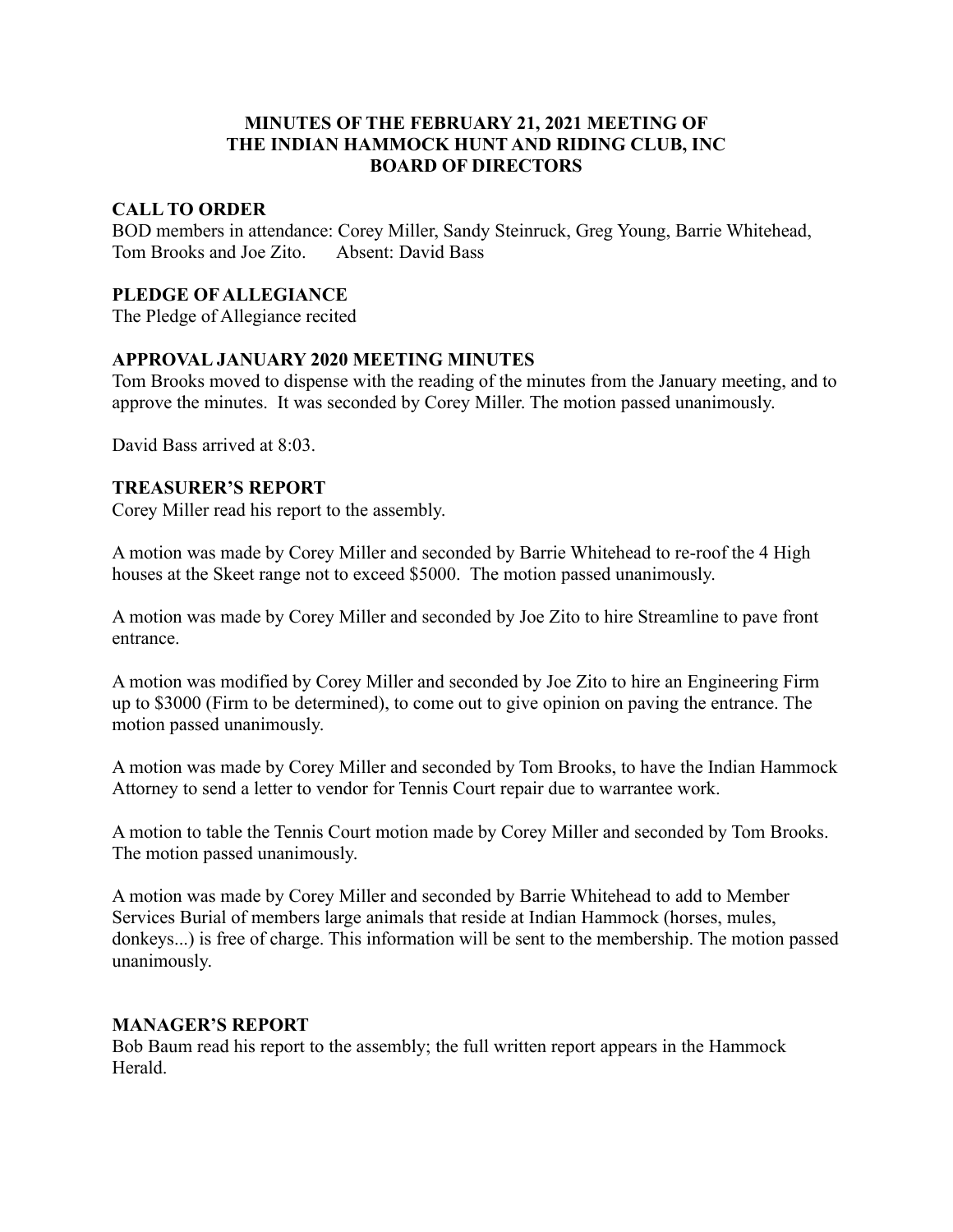## **COMMITTEE REPORTS:**

#### **Architectural Review Committee**

Larson Lot #121 wants to re-paint their house with a new color and add Generator. Tom Brooks moved to approve the request and Corey Miller seconded it. The motion passed unanimously.

Suarez Lot # 37 wants to clear path for Temporary Power, Well and well pump. Joe Zito moved to approve the request and Greg Young seconded it. The motion passed unanimously

Sinnamon Lot # 197 wants to clear property line to install fencing. Tom Brooks moved to approve the request and Joe Zito seconded it. The motion passed unanimously

#### **Membership Committee New Member**

Daniel Krueger is purchasing Lots 161 and 162. He is from Plantation and is interested in, the rifle/pistol range and trap and skeet. He plans to build sometime in the future. Corey Miller made a motion and Tom Brooks seconded the motion to wave the right of first refusal. The motion passed unanimously.

Melanie and Jonathan Brown are purchasing Lot # 84. They are from Lake Worth and plan on using the home on weekends. They are interested in and trap & skeet, Jonathan is interested hunting while Melanie is interested in swimming, fitness and gardening. Barrie Whitehead made a motion and Corey Miller seconded the motion to wave the right of first refusal. The motion passed unanimously

#### **Member to Member**

The Rossodivitas of Lot # 128 are purchasing Lot # 203 from the Dotys. Barrie Whitehead made a motion to approve them summarily and Tom Brooks seconded it. The motion passed unanimously

Ashley and Michael Jimenez Jr of Lots # 279 & 280 are purchasing Lot # 278 from the Frasers. Corey Miller made a motion approve them summarily and Tom Brooks seconded it. The motion passed unanimously.

#### **Rifle and Pistol/ Trap and Skeet:**

New chairs were purchased by the Trap and Skeet Committee for use at the Skeet field. There will be a meeting of the Trap and Skeet Committee at 9:00am on Sunday February 28<sup>th</sup> at The Birds Nest.

#### **2021 Committee Chairs**:

Archery Committee – Laverne Klein and Barbara Roberts Architectural Review Committee – Keith Kidwell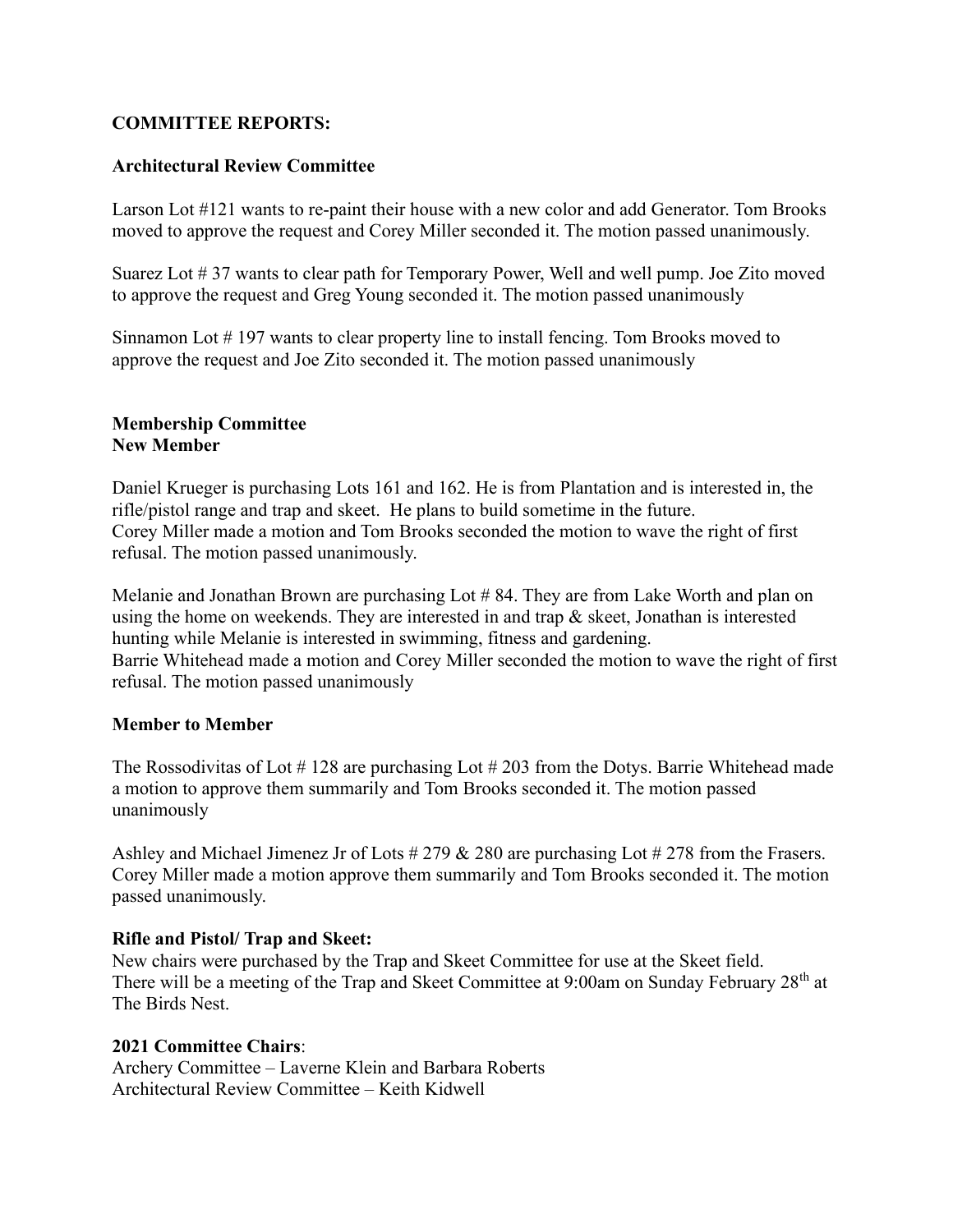Aviation Committee – Scott Frost Communications Committee – Carol Devine Community Garden Committee – John and Gerry Moore Elections Committee – To Be Determined Equestrian Committee – Katie Baker Finance Committee – Corey Miller Fire-Wise Committee – Sandy Steinruck Fitness Committee – Kathleen Baum Hospitality & Special Events Committee – Barrie Whitehead Hunt Committee – John Kassing and Mike Dixon Membership Committee - Barbara Roberts Pool Committee – Gail MacLain Preservation Committee – Tom Brooks Rifle & Pistol Committee – Bob Morrison Stable Committee – To Be Determined Skeet & Trap Committee – Bob Morrison and Matt Rector

Appeals Committee – Bill Dover, Bill Black, Delores Newman, Dick Swan, and Bill Tabbert, Committee will select its own chair form approved members. A motion was made by Corey Miller and seconded by Greg Young to approve the Appeals Committee members. The motion passed unanimously.

#### **NEW BUSINESS**

#### **Cabana Remodel:**

Pool Committee presented new tile for the Cabana and brought it for approval. The motion was modified by Tom Brooks and seconded by Barrie Whitehead. The motion passed unanimously.

#### **Scholarship Fund:**

A motion was made by Corey Miller and seconded by Greg Young to add a line Item to the ledger for the donations for the 2 scholarships. The motion passed unanimously.

#### **5 Strand Fencing:**

A motion was made by Greg Young and seconded by Corey Miller, to add 1200' 5 strand fence to the north fence line at a cost of about \$2 per foot plus clearing costs.

The motion was amended to read to add 1200' 5 strand fence to the north fence line at a cost of about \$2 per foot plus clearing costs.and to add an \ Indian Hammock fence in front of Max Kolshak's new fence.

Question was called by David Bass and seconded by Corey Miller. The motion passed with Barrie Whitehead opposed.

Motion tied with Greg Young, Barrie Whitehead and Corey Miller in favor of the motion and David Bass, Tom Brooks and Joe Zito against the motion, Sandy Steinruck broke the tie by voting against the motion. The motion Failed.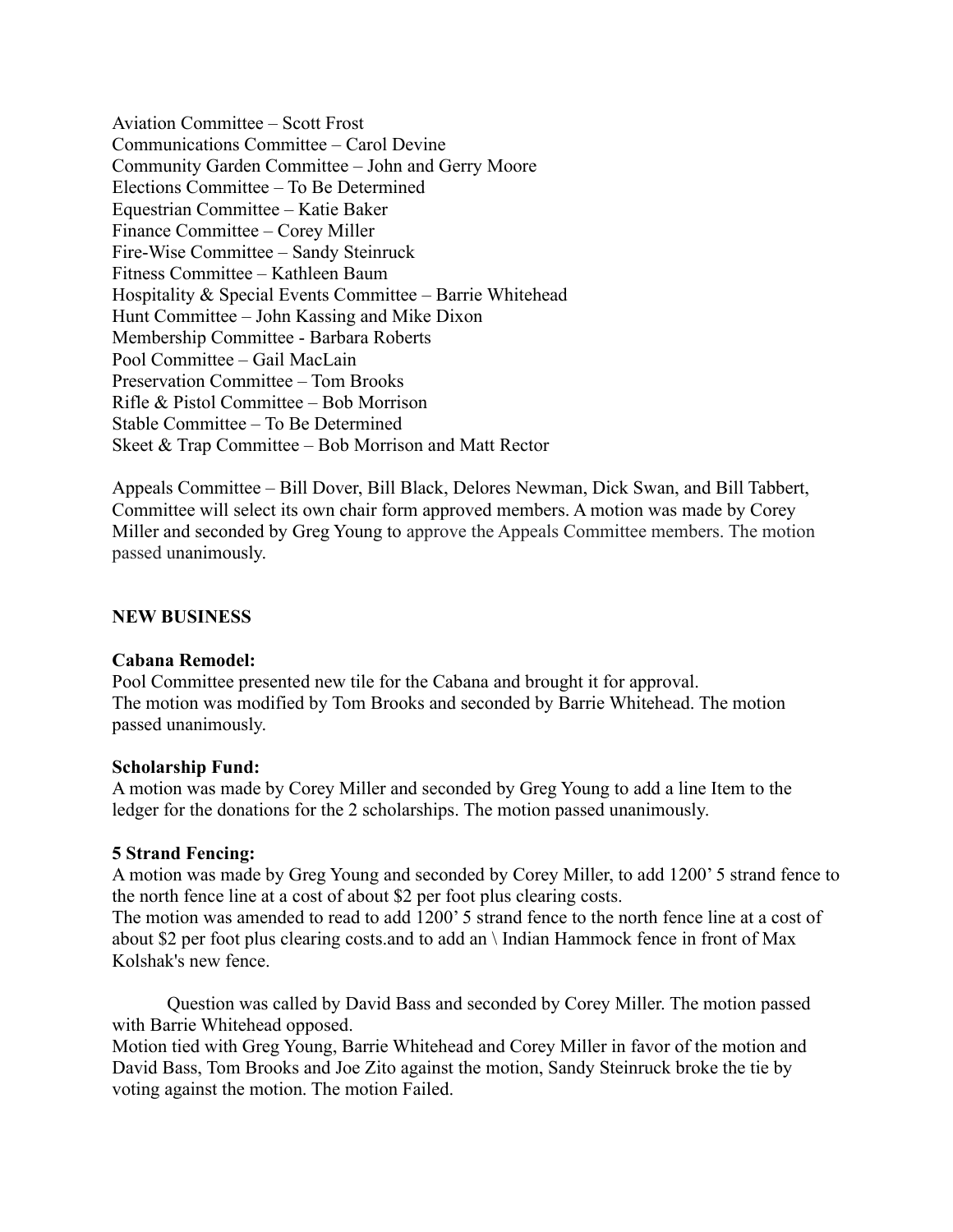A motion was made by David Bass and seconded by Tom Brooks directing the Manager to report back to the BOD where there is shared fencing or no fencing so the refencing can be reexamined prioritized properly. The motion passed unanimously.

A motion was made by David Bass and seconded by Joe Zito to freeze new construction of the Border fencing for 60 days to provide time for the Manager to investigate all the perimeter fences. The motion was amended by David Bass and seconded by Joe Zito to be 30 days. The addendum passed unanimously and then the motion passed unanimously.

Corey Miller left at 10:20.

A motion was made by Tom Brooks and seconded by David Bass to change the name of the Indian Hammock Environmental Committee to the Indian Hammock Preservation Committee. The motion passed unanimously.

A motion was made by Tom Brooks and seconded by Joe Zito to table approval of the IH Disaster Recovery Plan and Disaster Preparation Plan in order to send to all Members for latter discussion. The motion passed unanimously.

A motion was made by David Bass and seconded by Tom Brooks to approve the SOP for the Indian Hammock Preservation Committee. The motion passed unanimously.

A motion was made by David Bass and seconded by Tom Brooks to form an ad hock committee to investigate alternative internet options for Indian Hammock. The motion passed unanimously. The members of the committee are Julio Morejon chair, Troy Tompkins and Joe Coyle.

A motion was made by Barrie Whitehead and seconded by David Bass to have the Manager bring in people with hunting dogs to trap and remove the wild hogs in a limited area as it relates to members requests. The motion passed unanimously.

## **Adjourn**

A motion was made by Tom Brooks to adjourn and seconded by David Bass. The motion passed unanimously. The meeting was adjourned at 10:45 am.

Submitted by Barrie Whitehead, Secretary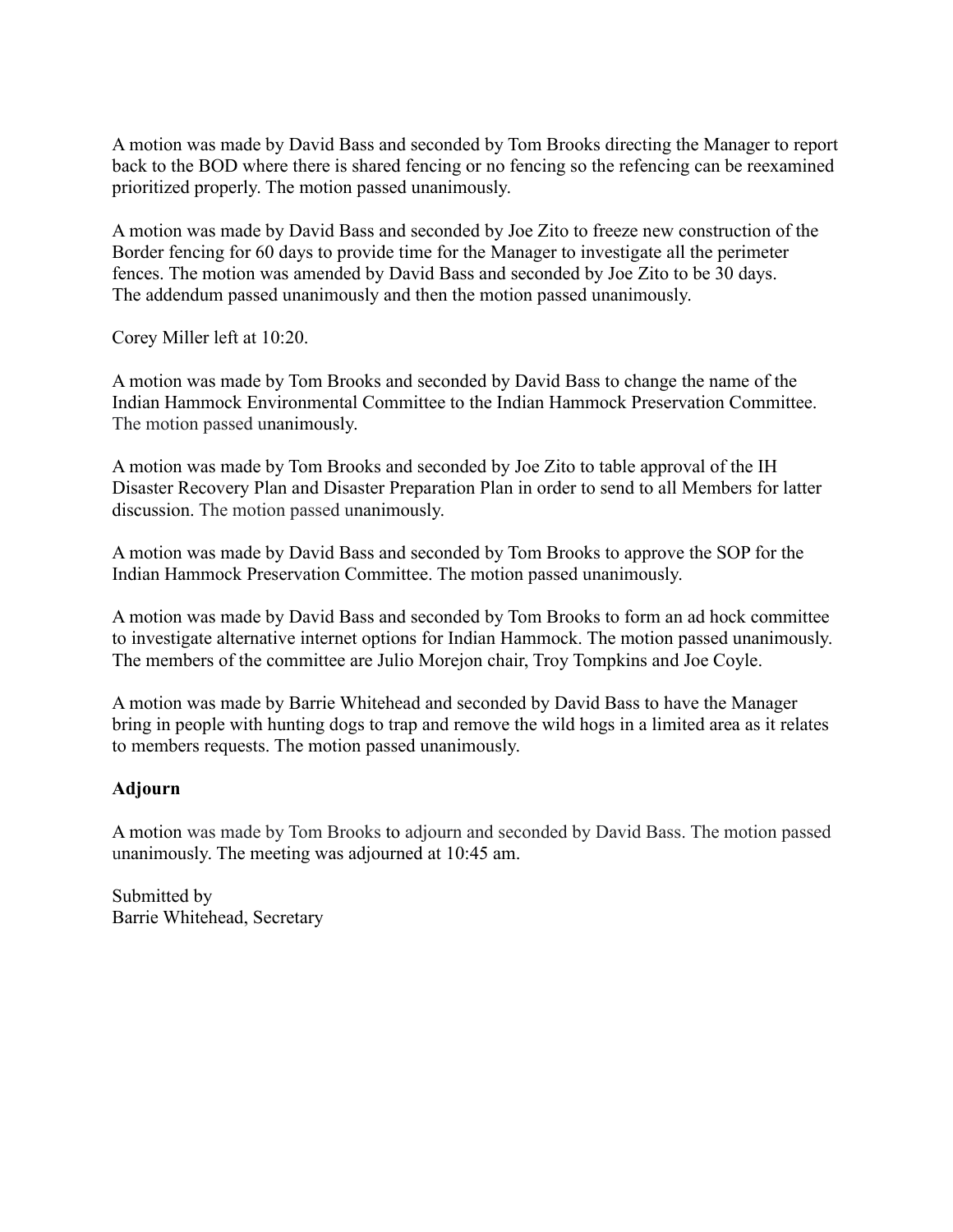## **MINUTES OF THE JANUARY 17, 2021 MEETING OF THE INDIAN HAMMOCK HUNT AND RIDING CLUB, INC BOARD OF DIRECTORS**

#### **CALL TO ORDER**

BOD members in attendance: Corey Miller, Sandy Steinruck, David Bass, Greg Young, Barrie Whitehead, Tom Brooks and Joe Zito.

#### **PLEDGE OF ALLEGIANCE**

The Pledge of Allegiance was recited at the Members meeting earlier in the day therefore it was not recited again

BOD elected the officers for 2021 Board Sandy Steinruck was nominated for President by Corey Miller and seconded by Tom Brooks. She was approved unanimously

Tom Brooks was nominated for 1<sup>st</sup> Vice President by Corey Miller and seconded by Tom Brooks. He was approved unanimously

David Bass was nominated for 2<sup>nd</sup> Vice President by Corey Miller and seconded by Tom Brooks, He was approved unanimously.

Corey Miler was nominated for Treasurer by David Bass and seconded by Barrie Whitehead. He was approved unanimously.

Barrie Whitehead was nominated for Secretary by Sandy Steinruck and seconded by David Bass. She was approved unanimously

## **APPROVAL DECEMBER 2020 MEETING MINUTES**

Corey Miller moved to dispense with the reading of the minutes from the December meeting, and to approve the minutes. It was seconded by Sandy Steinruck. The motion passed unanimously.

#### **TREASURER'S REPORT**

Corey Miller read his report to the assembly.

Corey Miller moved to approve the 2021 Finance Committee Members: David Willis Lavern Kline, Barbara Roberts, Bill Dover, and Harold Piskura. It was seconded by Barrie Whitehead. The motion passed unanimously.

#### **MANAGER'S REPORT**

Bob Baum read his report to the assembly; the full written report appears in the Hammock Herald.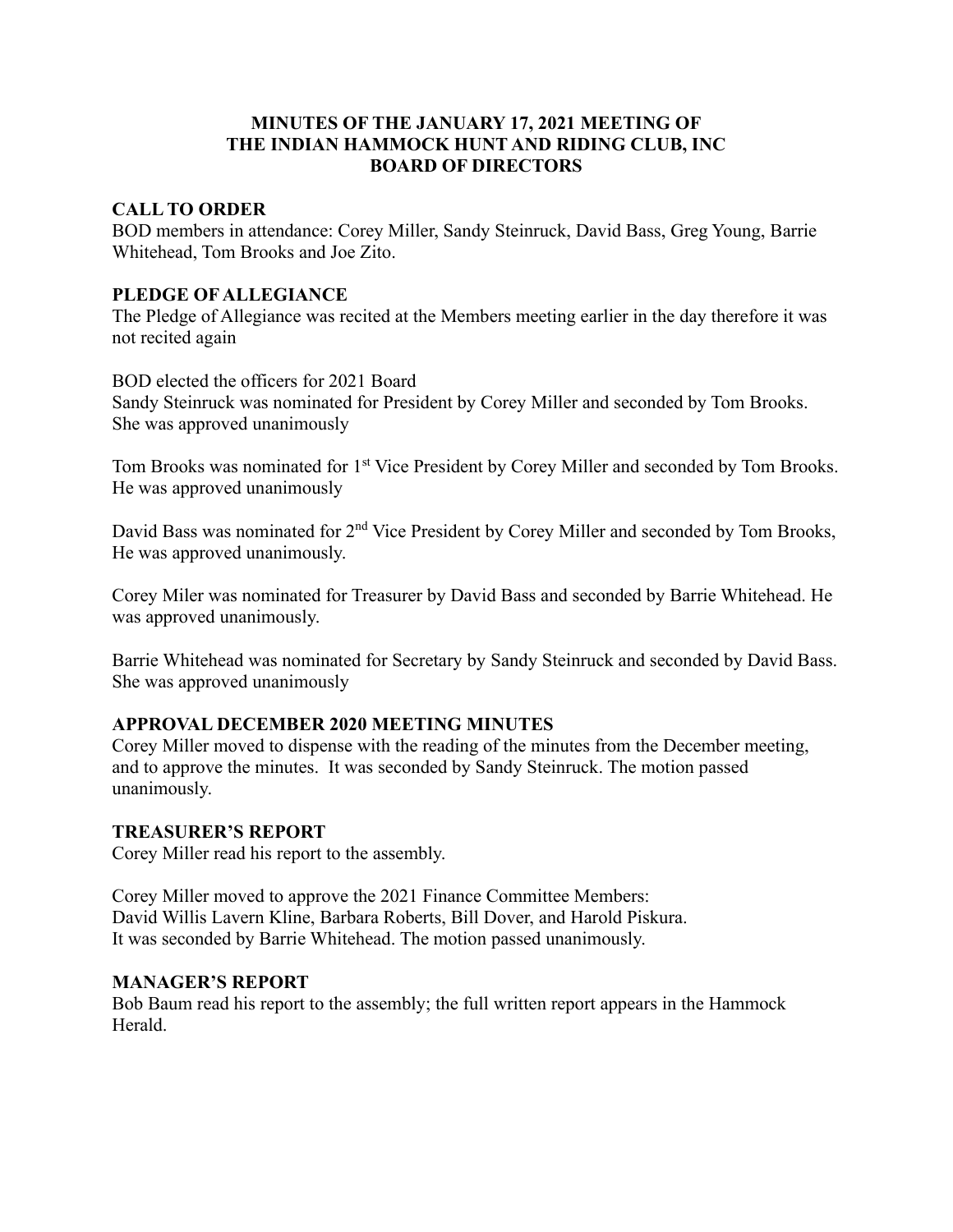#### **COMMITTEE REPORTS:**

#### **Architectural Review Committee**

Jastermsky Lot #10 wants to re-paint their house with a new color. Corey Miller moved to approve the request and Tom Brooks seconded it. The motion passed unanimously

Gonzalez Lot # 176 wants to construct a new fence on the property and to add a new well pump. Greg Young moved to approve the request and Joe Zito seconded it. The motion passed unanimously

#### **Membership Committee New Member**

AJ (Ara) and Nora Garibian are purchasing Lot 182. They are from Boca Raton and plan on coming to Indian Hammock on weekends. They have 2 children and are looking forward to introducing them to horseback riding, archery and nature. David Bass made a motion and Tom Brooks seconded the motion to wave the right of first refusal. The motion passed unanimously.

Jay and Cindy Bernfield are purchasing Lot # 6. They are from Lake Worth They are interested in hunting, rifle/pistol and trap & skeet. Cindy is also interested in horses. Joe Zito made a motion and Greg Young seconded the motion to wave the right of first refusal. The motion passed unanimously

#### **Member to Member**

Mac Littee of Lot  $\#$  168 is purchasing Lot  $\#$  157 from Raymond Littee. Corey Miller made a motion to approve him summarily and Tom Brooks seconded it. The motion passed unanimously

Lou Smith of Lot # 50 added his wife Shelly to their Deed. David Bass made a motion approve her summarily and Joe Zito seconded it. The motion passed unanimously

#### **NEW BUSINESS**

#### **Action Item:**

Bob will check on prices for digging out Lake Coleman to improve it and get back to the BOD.

#### **Action Item:**

Form New Committee with the purpose of looking at the long term clean up and maintenance of the natural areas in Indian Hammock. Including but not limited to removing the Old World vines, Potato Vines, Pine Beetles, invasive plants and grasses, etc. If you are interested in participating in this committee contact Tom Brooks.

#### **Board Resolution for Establishing Committees**:

Appeals Committee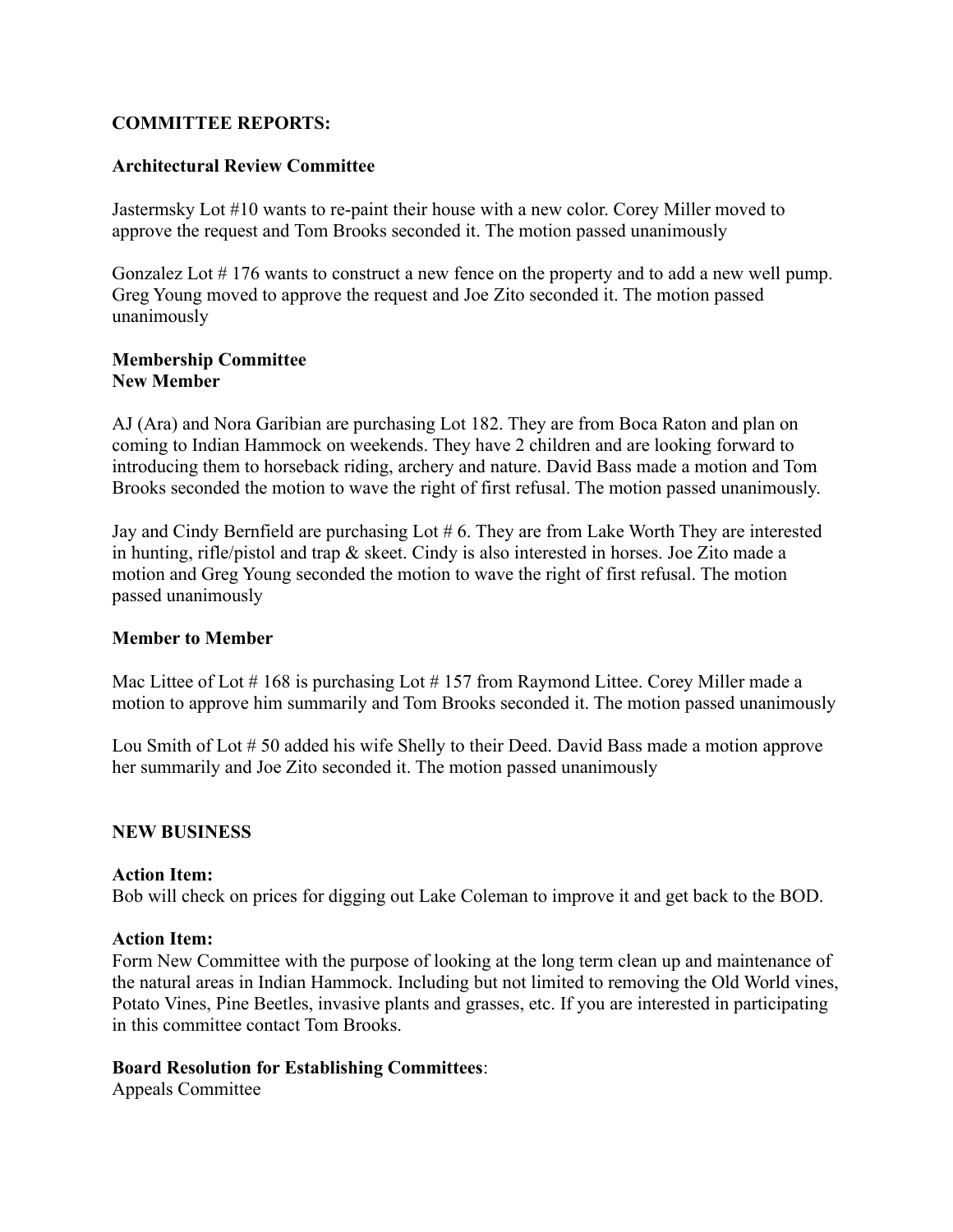Archery Committee Architectural Review Committee Aviation Committee Elections Committee Equestrian Committee Fitness Committee Fire-Wise Committee Hospitality & Special Events Committee Hunt Committee Community Garden Committee Membership Committee Pool Committee Rifle & Pistol Committee Stable Committee Skeet & Trap Committee

A motion was made by Corey Miller and seconded by David Bass, to accept the list committees. The motion passed unanimously.

A motion was made by David Bass and seconded by Joe Zito to approve all the Trusts on the list. Discussion brought to light that more information is needed on these Trusts.

A motion was made by David Bass to table the approval of trusts until they can be verified as revocable family trusts. It was seconded by Joe Zito. The motion passed unanimously.

#### **Home Business Approvals 2021 Year**

BAKER Lot # 258 HORNBERGER Lot # 179 HOULIHAN Lot # 100 MORRISON Lot # 239 ROBERTS Lot # 265 SCHWARTZ Lot # 44 SLADE Lot # 123 SMITH Lot # 50 VELIE Lot # 244 WILSON Lot # 220 COYLE Lot # 181 SCHEBLIN Lot # 227 ETZION Lot #246 (2 Business applications) DINNEN Lot # 78 TAYLOR Lot # 88 HAAS Lot  $#43$ BROWN Lot # 2 WEEDON Lot #264 (2 Business applications)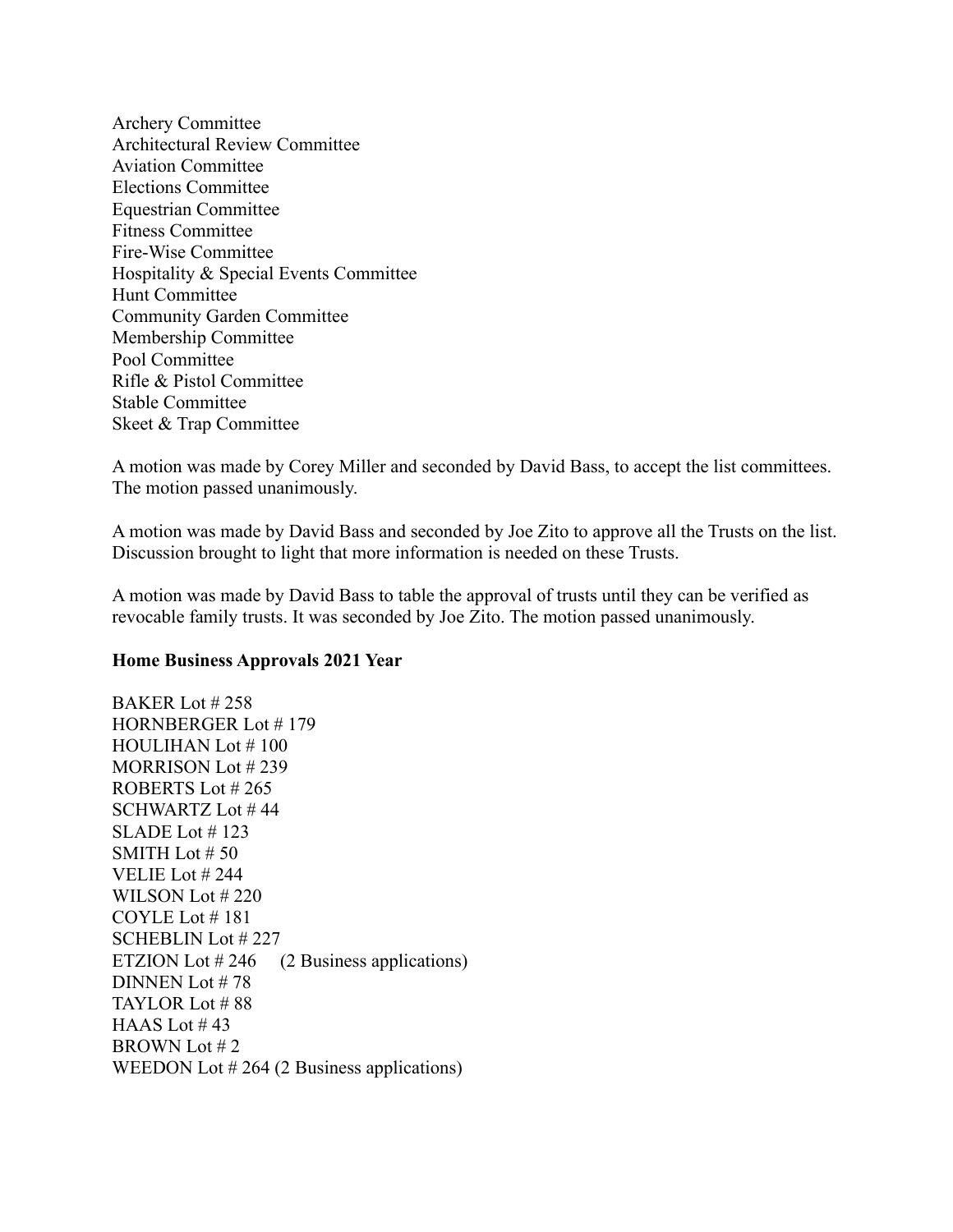A motion was made by David Bass to approve all the Home business' on this list. It was seconded by Tom Brooks. The motion passed unanimously.

A motion was made by Corey Miller to share the cost with Mr. Able of replacing about 1700LF of the south fence that borders Able's property and to replace 780LF of the south fence that borders Max Kolshak's property. Joe Zito seconded the motion. The total cost will be \$3230.00. The motion passed unanimously.

A motion was made by David Bass to approve installation of the map signs at each of the four gates into the Out Back. The motion was seconded by Tom Brooks. The motion passed unanimously.

#### **Action Item:**

Greg Young will follow up with Matt Rector about adding QR codes to the newly posted signs for the safety zones in the Hunt areas.

#### **Adjourn**

A motion to adjourn was made by Corey Miller and seconded by Barrie Whitehead. The motion passed unanimously. The meeting was adjourned at 4:55 pm.

Submitted by Barrie Whitehead, Secretary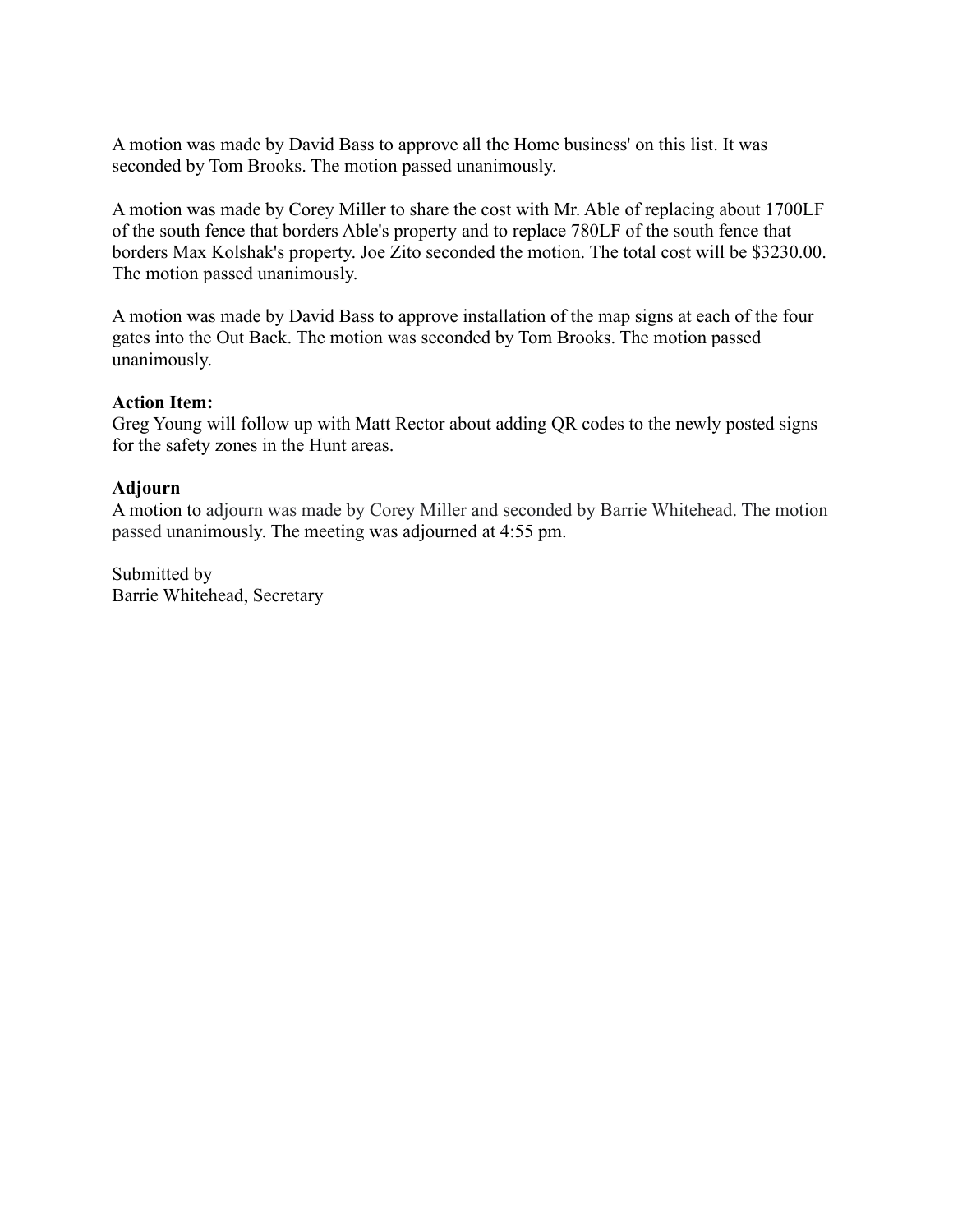#### **MINUTES OF THE 2021 ANNUAL MEMBERS MEETING OF THE INDIAN HAMMOCK HUNT AND RIDING CLUB JANUARY 17, 2021**

President Sandy Steinruck called the meeting to order and she lead in the Pledge of Allegiance

QUORUM A quorum and proof of notice and mailing was established

Voting members in attendance 89 Proxies voted 142 No shows 63 No vote allowed 5 Total voting possible ballots to be voted 294 Total 299

ANNUAL PRESIDENT'S LETTER President Sandy Steinruck read here letter

## ELECTION OF BOARD OF DIRECTORS FOR 2021

Gail McLain made a motion and Dave Minor seconded to set the number of Directors at seven (7).

Barrie Whitehead made a motion and Bob Morrison seconded to set the number of Directors at nine (9)

Doug Donohue made a motion and Steve Devine seconded to have a paper ballot to set the number of Directors. Motion passed

While the Elections Committee was counting the meeting continued

#### CPA'S ANNUAL FINANCIAL REVIEW

Allison Schlitt, CPA from the firm of Offutt/Barton/Schlitt, LLC Certified Public Accountants presented the auditor's report to the membership and answered questions.

Corey Miller made a motion and Tyra Willis seconded to have an audit for 2020-2021 fiscal year. Motion passed

The Election Committee reported that the Board of Directors would be seven (7) this year and continue preparing the proxies.

#### ANNUAL COMMITTEE REPORTS

The Committee Chairs gave their report and they will be attached to these minutes

Nominations were taken from the floor and the following members were added to the list of those running for the Board: Steve Rubin, John Macaluso and Joe Coyle. Dick Swan made a motion and Bill Dover seconded to close the nominations. Motion passed

BOARD OF DIRECTORS FOR 2021 ARE: David Bass Corey Miller Sandy Steinruck